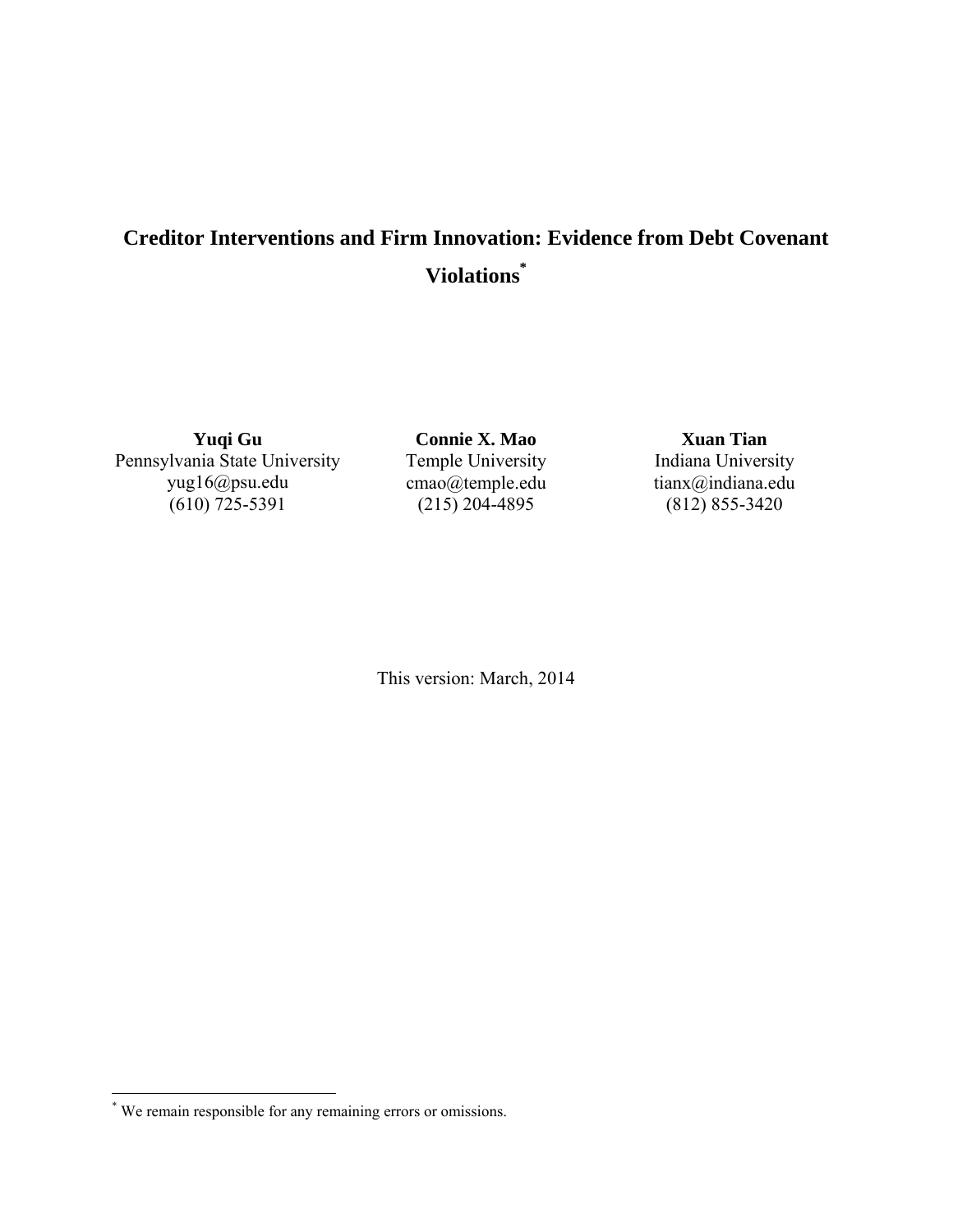# **Creditor Interventions and Firm Innovation: Evidence from Debt Covenant Violations**

#### **Abstract**

We examine the effect of creditor interventions on corporate innovation and firm value via the lens of debt covenant violations, where control rights are shifted from equity holders to creditors. Using a difference-in-differences approach and a regression discontinuity design, we find that creditor interventions have a negative, causal effect on innovation output. We further show that the reduction in innovation output is concentrated in innovation activities that are unrelated to the violating firm's main business, which leads to a more focused scope of innovation investment and ultimately an increase in firm value. Human capital redeployment appears a plausible underlying mechanism through which creditor interventions refocus firm innovation scope and enhance firm value. Our findings are consistent with the argument that creditors help mitigate investment distortions in innovation arising from conflicts of interest between managers and shareholders. Our paper sheds new light on the real effect of creditor interventions.

JEL Classification: G21, G32, G34, O31

*Keywords:* Creditor interventions, innovation, covenant violations, conflicts of interest, firm value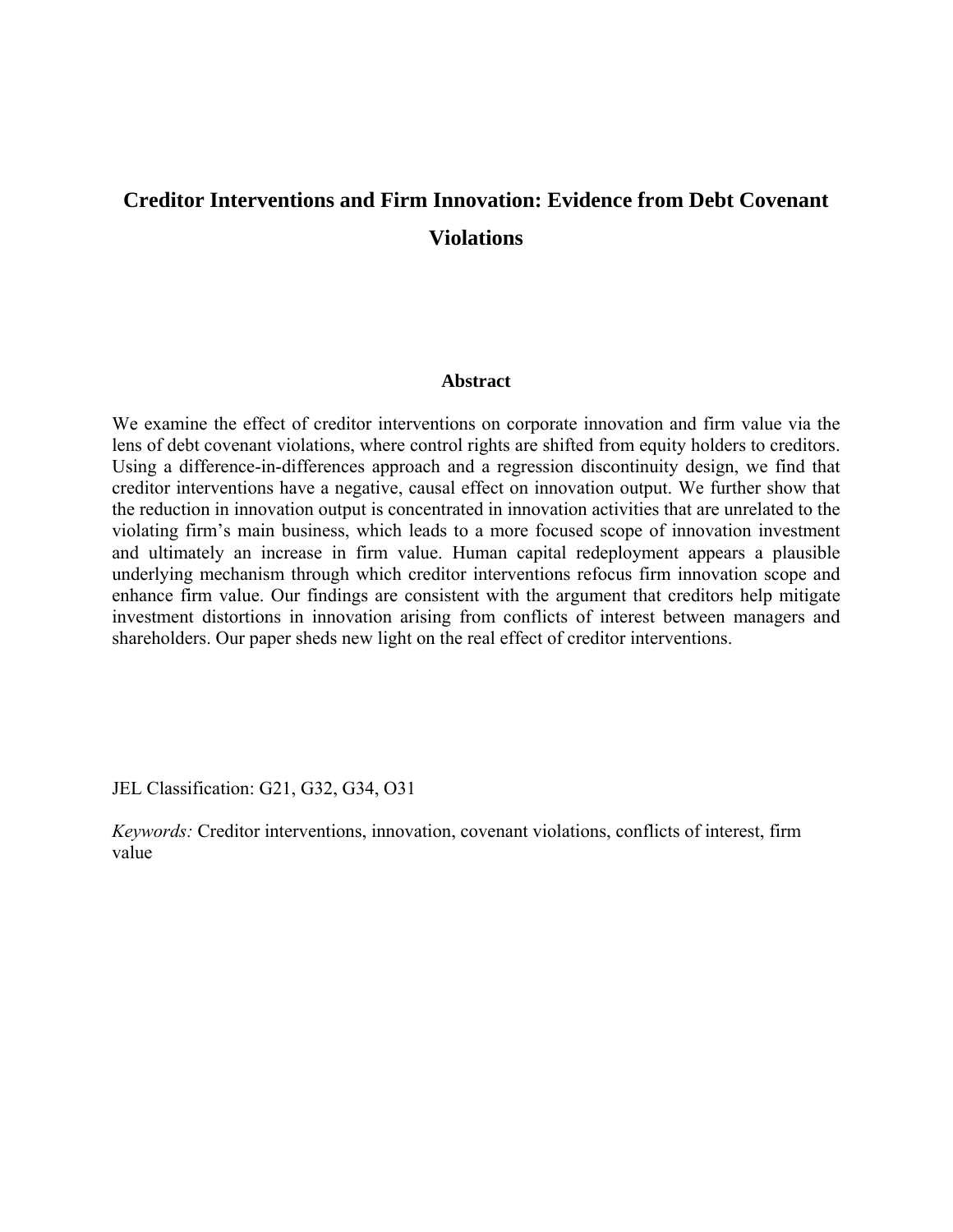#### **1. Introduction**

Motivating technological innovation is vital for a country's economic growth (Solow, 1957; Romer, 1986) and competitive advantage (Porter, 1992). According to Rosenberg (2004), 85% of economic growth could be attributable to technological innovation. However, effectively motivating innovation is challenging for most organizations and firms. Given its importance, investigation into factors that enhance or impede innovation is warranted. While the existing literature has a good understanding about the effects of various ingredients of equity markets on innovation (e.g., Aghion et al., 2013; Chemmanur et al., 2013; He and Tian, 2013; Nanda and Rhodes-Kropf, 2013), studies examining how credit markets affect innovation are relatively sparse. In this paper, we focus on one key ingredient of credit markets, i.e., banks.

Banks are generally passive investors. Unlike active equity investors such as venture capitalists or hedge fund activists, banks do not get involved in a firm's daily operations when the firm is in good financial conditions. Therefore, it is difficult to gauge (if any) the direct effect of bank financing on firm innovation. However, upon a firm's debt covenant violation, control rights are shifted from equity holders to creditors who are able to affect a firm's innovation policy through their influence on firm managers during debt contract renegotiations. While more non-bank financial institutions (e.g., mutual funds and hedge funds) participate in the syndicated loan market in recent years, lead lenders that are responsible for negotiating and renegotiating loan contract terms are exclusively banks. Therefore, we use the words "creditors", "lenders", and "banks" interchangeably in this paper. Specifically, upon covenant violations, banks have the ability to accelerate debt principal, increase the loan rate, and terminate unused credit line facilities.<sup>1</sup> In this paper, we use an observable event, debt covenant violations, to evaluate the causal effect of bank interventions on firm innovation, using a rich set of identification strategies. We further explore the valuation effect of bank interventions on violating firms through the innovation channel.

We develop two hypotheses based on existing literature and the prevailing views of bank interventions. Our first hypothesis argues that bank interventions reduce firm innovation output. This reduction in innovation output could because of both bad reasons and good reasons. First,

<sup>&</sup>lt;sup>1</sup>Although creditors often waive the violation, the potential threat associated with these activities allows banks to exert significant influence over the firm. See, e.g., Chava and Roberts (2008), Roberts and Sufi (2009), and Nini, Smith, and Sufi (2009, 2012), for recent studies that show how the transfer of control rights triggered by covenant violations influences firms' financial and investment policies and performance.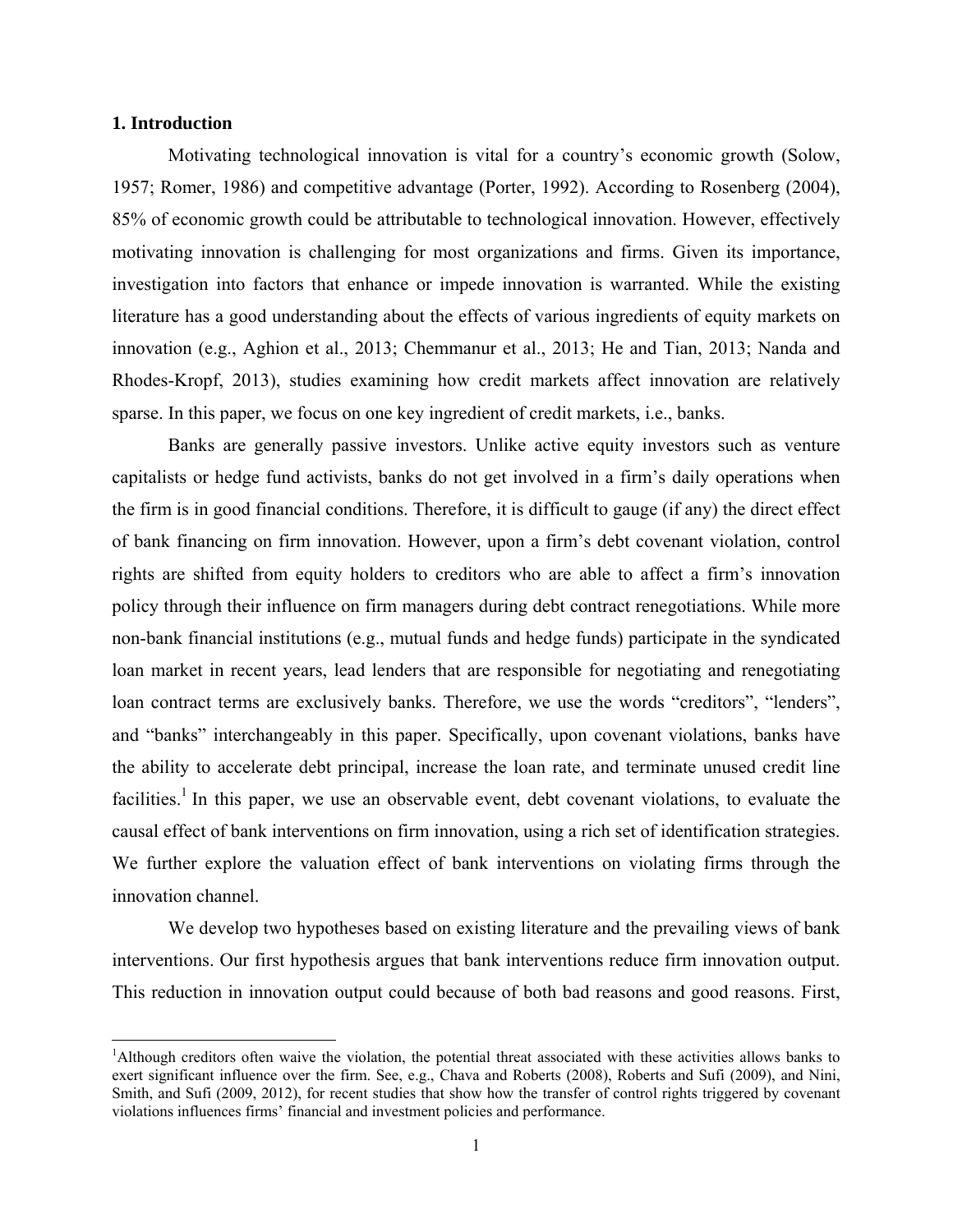due to the payoff structure of creditors (i.e., creditors do not share upside returns when innovation succeeds but suffer from downside losses when innovation fails), Stiglitz (1985) points out that a debt contract is not well suited for innovative firms with uncertain and volatile returns. Second, there is a hold-up problem associated with bank interventions. Because banks collect soft information about the firm (such as the underlying quality and prospects of its innovative projects) that the firm cannot easily communicate to other investors, banks have bargaining power over the returns from the firm's investing in innovative projects, once the innovation process has started. Hence, as argued by Hellwig (1991) and Rajan (1992), powerful banks frequently stifle innovation by extracting informational rents. If these arguments are true, we expect firm innovation output drops after banks control. Given that innovation output is positively associated with firm value (Hall, Jaffe, and Trajtenberg, 2005), the reduction in innovation output leads to a drop in firm value.

Alternatively, bank interventions could reduce firm innovation for good reasons. For example, due to conflicts of interest between managers and shareholders, managers may overinvest in innovation projects to enjoy their private benefits from such activities. Scharfstein and Stein (2002) argues that specialized investment such as investment in innovation whose process are long, risky, and idiosyncratic effectively entrenches the management. In addition, managers with career concerns who want to "grandstand" could overinvest in innovative projects that may not necessarily best serve shareholders' interest (e.g., Gompers, 1996). Finally, overconfident CEOs could overinvest in innovative projects in non-innovative industries that do not improve firm performance (Hirshleifer, Low, and Teoh, 2012). After creditors step in upon covenant violations, they could help curtail excessive investments in innovative projects that are tangent to the firm's main business and hence are value-destroying. If this argument is true, we expect that firm innovation output drops after bank interventions but this reduction in innovation output leads to an increase in firm value

Our second hypothesis argues that bank interventions may not affect firm innovation and therefore have no effect on firm value through the innovation channel. As Holmstrom (1989) points out, innovative activities involve the exploration of untested and unknown approaches that is risky and idiosyncratic. Hence, firms investing more heavily in innovative projects may have to make partial disclosure and have a greater degree of information asymmetry (Bhattacharya and Ritter, 1983) and hence have a harder time raising external capital to fund innovative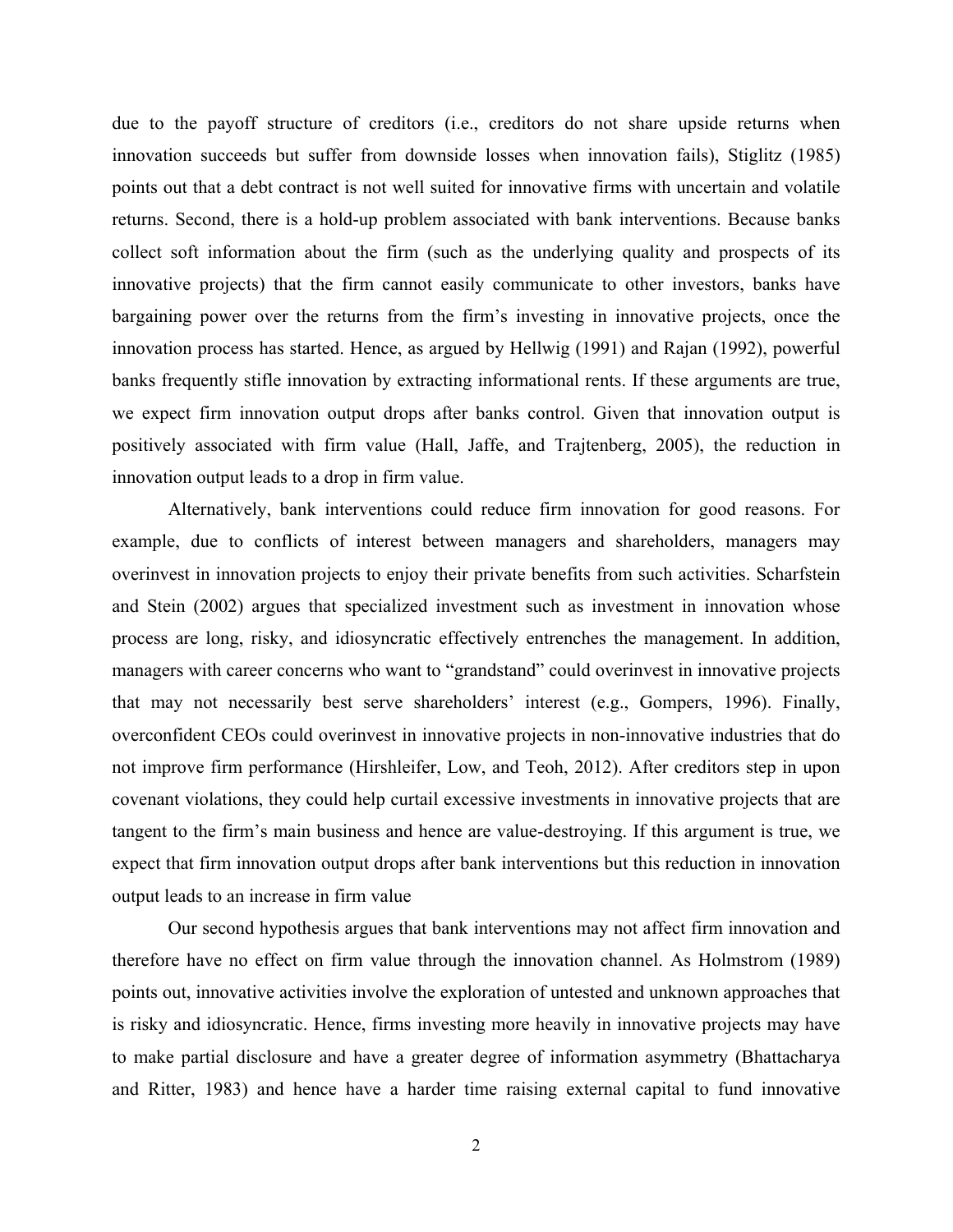projects (Myers and Majluf, 1984). Banks may potentially help mitigate this distortion of investment in innovation because their financing is more relationship-based than arm's length.<sup>2</sup> Through intensive and repeated personal interactions between bank officers and firm managers, banks are able to closely monitor the firm, collect significant soft information about the firm, and better understand the true value of the firm's investments in innovative projects. These advantages of banks allow the firm, upon covenant violation, to continue their current investment in innovative projects (rather than being forced to shut them down), so that their innovation output is not affected by covenant violations.

We disentangle above hypotheses by first examining the effect of bank interventions (triggered by covenant violations) on firm innovation. Obtaining information from the National Bureau of Economic Research (NBER) Patent Citation database, we use the number of patents granted to a firm and the number of future citations received by each patent to measure innovation output. Specifically, the former captures the quantity of innovation and the latter proxies the quality of innovation. Our use of patenting to capture firms' innovation output has become standard in the innovation literature (e.g., Acharya et al., 2014; Aghion et al., 2013; Nanda and Rhodes-Kropf, 2013).

Our baseline ordinary least squares (OLS) results suggest that bank interventions are negatively related to firm innovation. Firms that violate covenants produce fewer patents and patents with lower impact one, two, and three years after the covenant violation compared to firms that do not violate covenants. Specifically, bank interventions due to a violation of debt covenants are associated with a 2.9% drop in patent counts and a 3.3% decline in the number of citations per patent three years after the violation.

While the baseline results are consistent with the hypothesis that bank interventions reduce firm innovation, an important concern is that bank interventions due to covenant violation are likely to be endogenous. Unobservable firm heterogeneity correlated with both covenant violations and firm innovation could bias our results (i.e., the omitted variable concern). Meanwhile, firms with low innovation potential (and therefore lower future innovation output) may be fundamentally lower quality firms and therefore are more likely to violate covenants, which is the reverse causality concern. To establish causality, we use two identification strategies.

<sup>&</sup>lt;sup>2</sup> Existing literature has intensively documented the benefits of relationship lending, e.g., Hoshi, Kashyap, and Scharfstein (1990), Petersen and Rajan (1994), and Berger and Udell (1995), etc.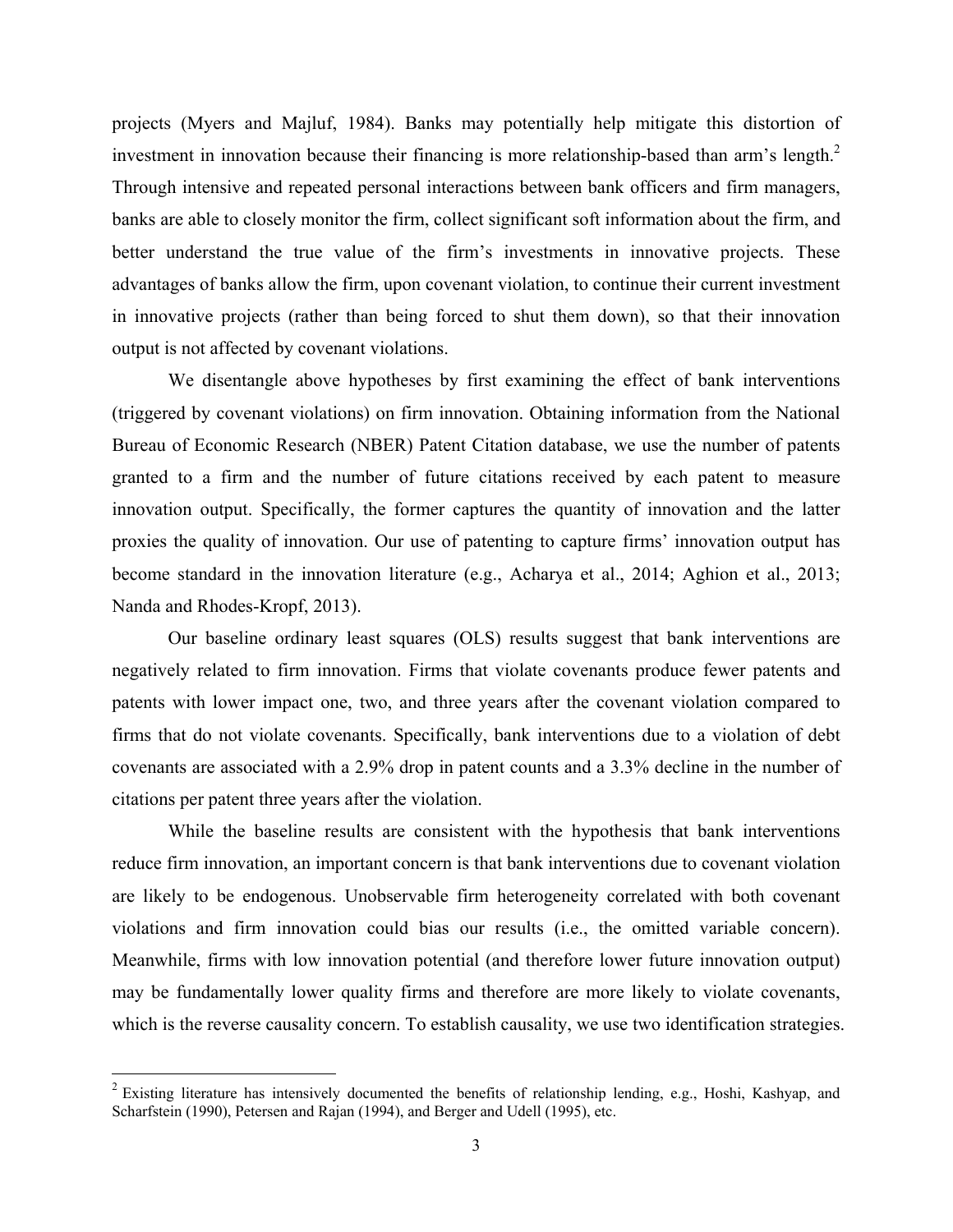Our first identification strategy is to use a difference-in-differences (DiD) approach that compares the innovation output of firms that violate covenants (i.e., the treatment firms) to that of firms that do not violate covenants (i.e., the control firms). We first carefully match treatment and control firms using the propensity score matching algorithm that includes a wide variety of firm characteristics. After undertaking various diagnostic tests to ensure the satisfaction of the parallel trend assumption and the removal of observable differences between these two groups of firms, we find that treatment firms experience an average of 17.4% larger drop in patent counts and an 11.5% larger decline in patent citations in the first three years after the covenant violation.

Our second identification strategy is to use a regression discontinuity design (RDD), following Chava and Roberts (2008). The RDD relies on "locally" exogenous variation in covenant violations generated by the distance to the covenant threshold. This empirical approach essentially compares the innovation output of firms that just violate covenants to those that barely avoid violating covenants. The RDD is a powerful and appealing identification strategy because for these firms falling in a narrow band of the distance to the covenant threshold, the covenant violation is very close to an independent, random event and therefore is unlikely correlated with firm unobservable characteristics. Our results from the RDD suggest that bank interventions due to covenant violations lead to a 15.9% drop in patent counts and a 9.4% drop in citations per patent three years after the violation.

Having established a negative, casual effect of bank interventions on firm innovation, we next attempt to answer the "bottom-line" question regarding the economic value implications of reductions in innovation output caused by bank interventions. We find that the reduction in innovation output is concentrated in innovation activities that are unrelated to a firm's main business. However, patent production related to a firm's main business remains unchanged after control rights are shifted to banks. As a result, firms have a more focused scope of innovation output after bank interventions. To the extent that innovative activities unrelated to a firm's main business could arise from managers' private benefits and could be out of managers' expertise, which are value-destroying, a more focused scope of a firm's innovation activities should enhance firm value.<sup>3</sup> We confirm this conjecture by showing that the refocus of a firm's innovation scope leads to an increase in firm value.

 $3$  See, e.g., John and Ofek (1995) and Daley, Mehrotra, and Sivakumar (1997) for a similar argument in the context of spinoffs and asset sales that increase corporate focus.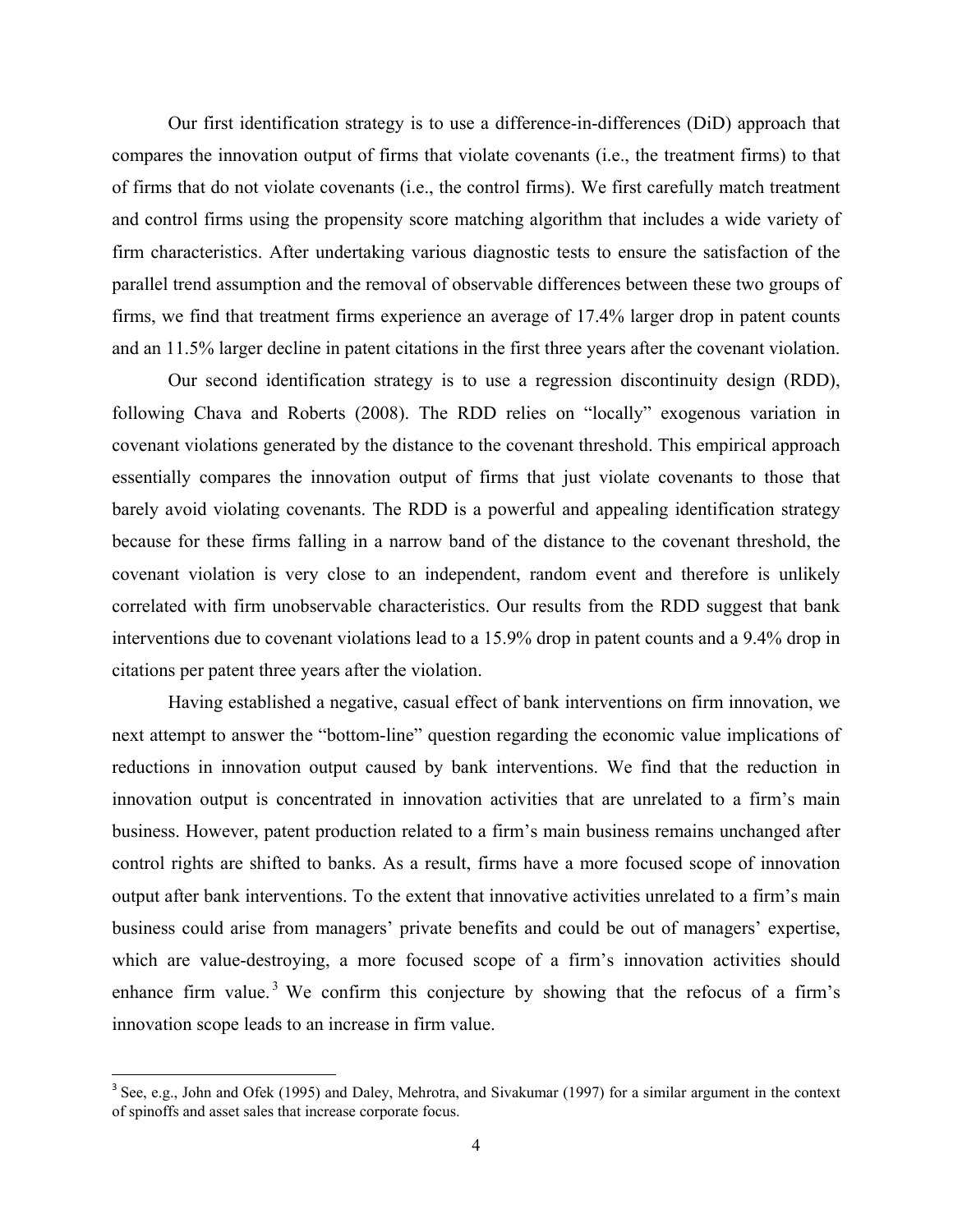Finally, we show that human capital redeployment appears an underlying mechanism through which creditors curtail overinvestment in innovative projects that are unrelated to the firm's main business and hence enhance firm value. We find that leavers (inventors who leave the firm after the violation) of covenant violating firms are more likely to have expertise that are unrelated to a firm's main business than leavers of non-violating firms. In contrast, new hires (inventors who join the firm after the violation) of covenant violating firms are more likely to have expertise that is related to the firm's main business. Stayers (inventors who stay in the firm after the violation) of violating firms generate a smaller fraction of patents that are unrelated to the firm's main business post-violation than those of non-violating firms.

Our findings regarding the economic value added by creditor interventions suggest that creditors help mitigate investment distortions in innovation arising from conflicts of interest between managers and shareholders, which enhances firm performance. The evidence is consistent with the existing literature, e.g., Chava and Roberts (2008) and Nini, Smith, and Sufi (2009, 2012), which shows that creditor interventions increase firm value.

The rest of the paper is organized as follows. Section 2 discusses the related literature. Section 3 describes sample selection and variable constructions, and reports summary statistics. Section 4 presents the baseline results and addresses identification issues. Section 5 discusses economic efficiency implications of creditor interventions and explores possible underlying mechanisms. Section 6 concludes.

#### **2. Relation to the existing literature**

Our paper contributes to two strands of literature. First, our paper is related to the fast growing literature on finance and innovation. Theoretical work from Holmstrom (1989) argues that innovation activities mix poorly with routine activities in an organization. Aghion and Tirole (1994) suggest that the organizational structure of firms matters for innovation. Manso (2011)'s model shows that the optimal contract that motivates innovation involves a combination of tolerate for failure in the short run and reward for success in the long run.

Empirical evidence suggests that various equity market environment and characteristics affect managerial incentives to innovate. Specifically, a larger institutional ownership (Aghion, Van Reenen, and Zingales, 2013), private instead of public equity ownership (Lerner, Sorensen, and Stromberg, 2011; Bernstein, 2012), corporate venture capital (Chemmanur, Loutskina, and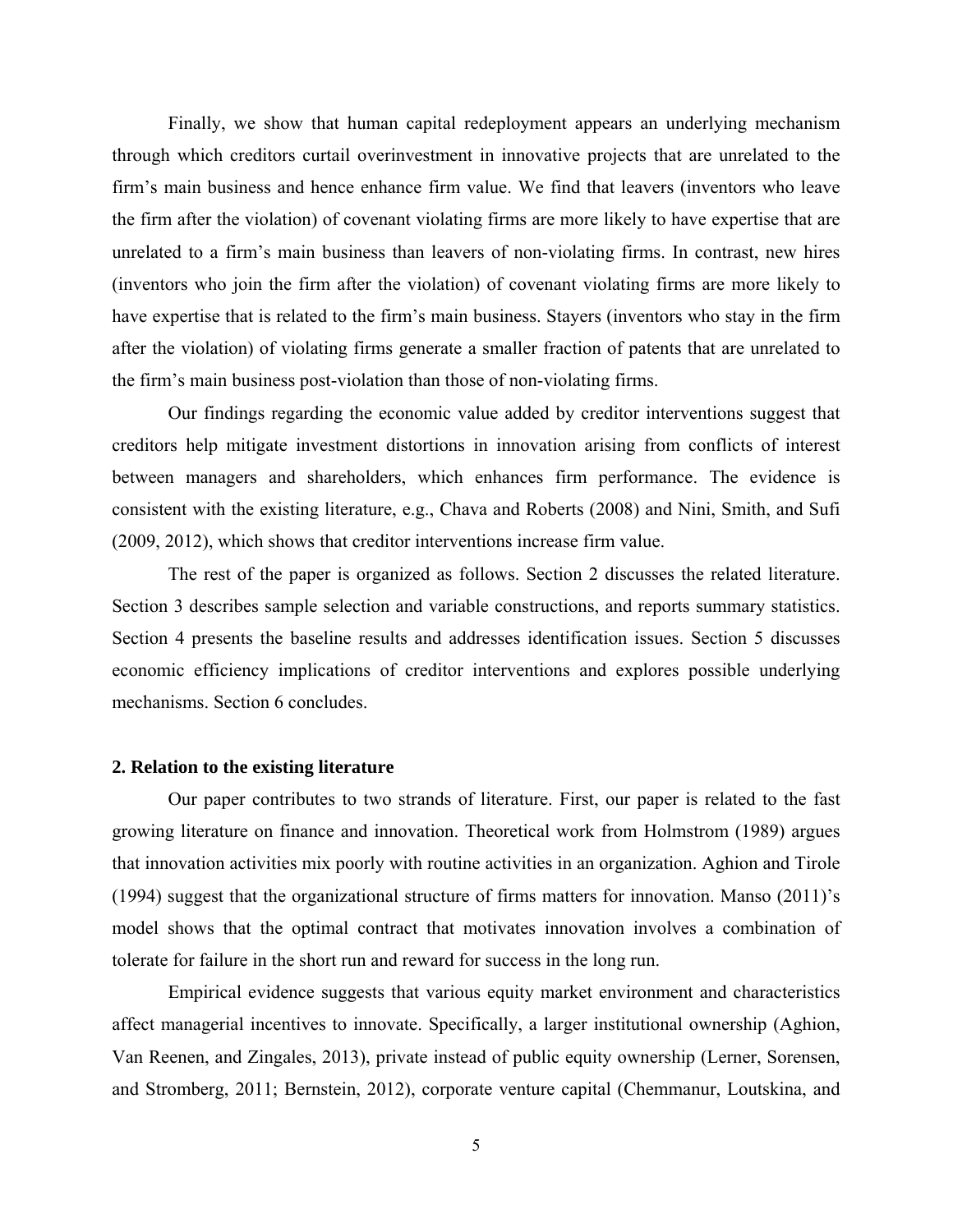Tian, 2013), "hot" rather than "cold" markets (Nanda and Rhodes-Krpof, 2013), lower stock liquidity (Fang, Tian, and Tice, 2013), and lower analyst coverage (He and Tian, 2013) alter managerial incentives and hence motivate managers to focus more on long-term innovation activities.<sup>4</sup> However, existing studies have largely ignored the role played by credit market investors. Although an emerging literature examines how banking deregulation and competition affect innovation (e.g., Amore et al., 2013; Chava et al., 2013; Cornaggia et al., 2013), there is no study that provides direct evidence on the effect of bank interventions on innovation. We contribute to this line of research by filling in this gap.

Our paper is related to Atanassov, Nanda, and Seru (2007) who make an important attempt to link a firm's financing arrangements and innovation output. They show that arm's length financing (equity and public debt) is positively related to innovation while relationshipbased bank financing is negatively related to innovation. Our paper advances this line of inquiry in two important dimensions. First, using covenant violations that shift control rights from equity holders to creditors, we are able to directly examine the effect of bank interventions on innovation rather than relying on a firm's loan stock to infer the effect of relationship-based bank financing. Second, using both a DiD approach and the RDD, our identification strategies allow us to evaluate the causal effect of bank interventions on firm innovation (as opposed to a partial correlation documented by their study).

Our paper is also related to a contemporaneous paper that studies the relation between bank financing and innovation (Chava, Nanda, and Xiao, 2013). Our paper differs from theirs in several ways. First, while our paper focuses on ex-post innovation consequences of bank interventions triggered by covenant violations, Chava, Nanda, and Xiao (2013) mainly examine the ex-ante effect of a firm's innovativeness on its ability to obtain bank loans. Second, our paper captures firm innovation using their patenting activity, while they use R&D as an innovation proxy when examining the consequences of covenant violations. We believe patenting activity captures a firm's innovation better than R&D because patenting is an innovation output variable, which encompasses the successful usage of all (both observable and unobservable) innovation inputs. In contrast, R&D expenditures only capture one particular observable quantitative input

<sup>&</sup>lt;sup>4</sup> Other studies examine the effects of venture capital investment, product market competition, bankruptcy and labor laws, financial market development, firm boundaries, and investors' attitudes toward failure on firm innovation (e.g., Kortum and Lerner, 2000; Aghion et al., 2005; Acharya and Subramanian, 2009; Acharya, Baghai, and Subramanian, 2013; Hsu, Tian, and Xu, 2014; Seru, 2014; Tian and Wang, 2014).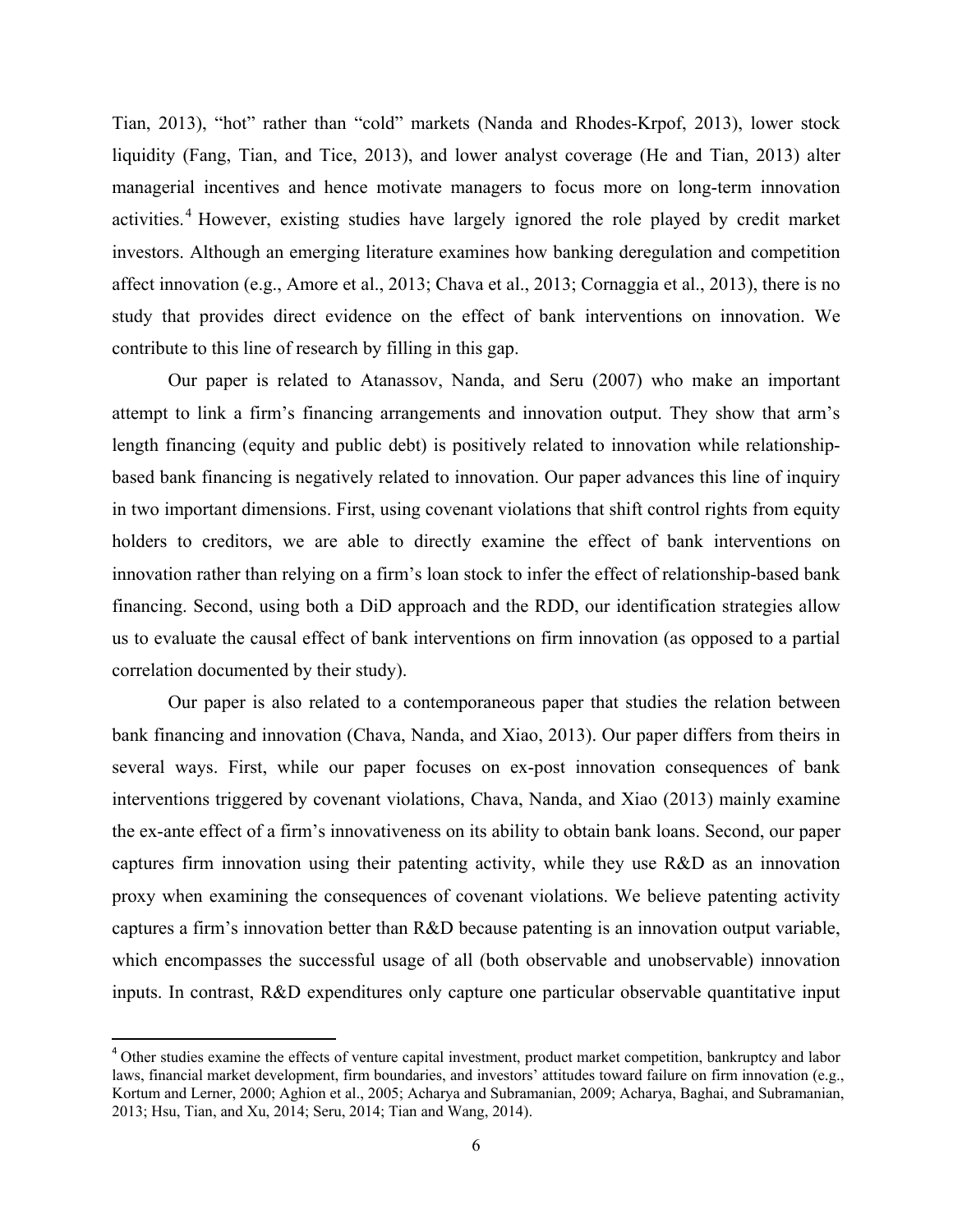(Aghion, Van Reenen, and Zingales, 2013) and are sensitive to accounting norms such as whether it should be capitalized or expensed (Acharya and Subramanian, 2009). In addition, information on R&D expenditures reported in Compustat is quite unreliable, which may introduce a significant measurement error problem.<sup>5</sup>

Second, our paper adds to a growing literature on credit controls and the effects of covenant violations. Chava and Roberts (2008) find a decline in firm investment after the violation and this reduction is more pronounced in firms in which agency and information problems are more severe. Roberts and Sufi (2009) focus on the effect of covenant violations on capital structure and find that net debt issuing drop significantly and the decline is persistent following covenant violations. Nini, Smith, and Sufi (2009) show that 32% of private credit agreements contain an explicit restriction on the firm's capital expenditures and these restrictions cause a reduction in firm investments in tangible assets. Nini, Smith, and Sufi (2012) find that covenant violations are followed by a decline in acquisitions and capital expenditures, a reduction in leverage and payouts, and an increase in CEO turnover. They also show that firm operating and stock price performance improve after creditor interventions. Billett, Esmer, and Yu (2013) find that covenant violations affect rival firms' product market behavior.

#### **3. Sample selection, variable construction, and summary statistics**

#### *3.1. Data and sample construction*

We start with a sample of 10,537 non-financial U.S. firms and 262,673 firm-quarter observations from 1996 through 2008 for which Nini, Smith and Sufi (2012) have collected information on whether a firm is in violation of a financial covenant based on 10-Q or 10-K SEC filings.<sup>6</sup> Our dataset of patents and citation is obtained from three sources. First, we retrieve our patent data from the latest version of the NBER Patent Citation database. The NBER database provides information for all utility patents granted by the US Patent and Trademark Office (USPTO) over the period of 1976-2006. Second, we supplement the information for patents

<sup>&</sup>lt;sup>5</sup> In the Compustat database, more than 50% of firms do not report R&D expenditures in their financial statements. However, the fact that a firm does not report its R&D expenditures does not necessarily mean that the firm is not undertaking innovation activities. Replacing missing values of R&D expenditures with zeros, a common practice in the existing literature, introduces additional noise that could bias the estimated effect on innovation measured by R&D expenditures.

<sup>&</sup>lt;sup>3</sup> This dataset is available at Professor Amir Sufi's website http://faculty.chicagobooth.edu/amir.sufi/. The sample begins in 1996 and covenant violations are disclosed in the 10-Q or 10-K SEC filings. Detailed sample selection is provided in Nini, Smith, and Sufi (2012).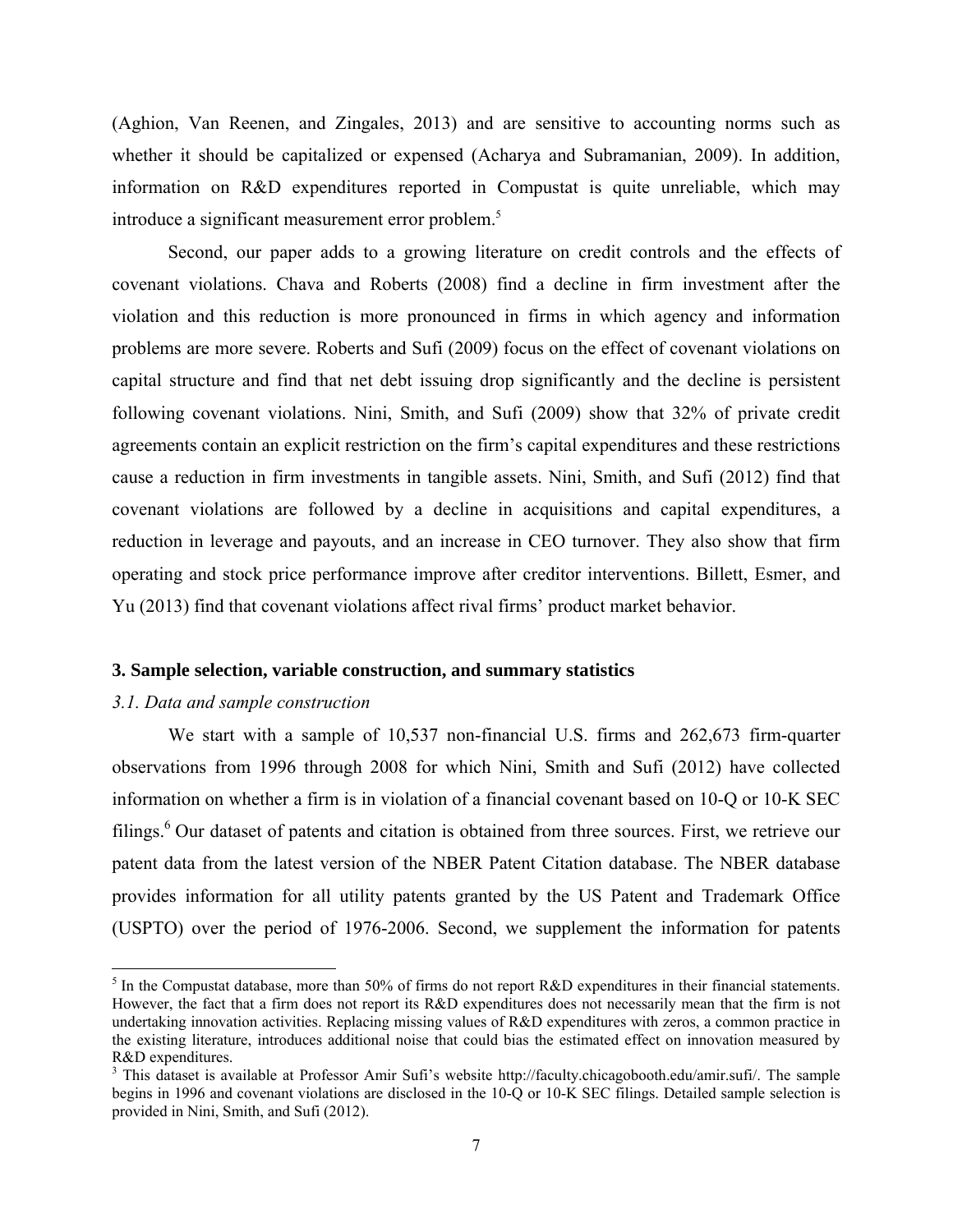granted over the period of 2007-2009 provided by Kogan et al. (2012) that is available at https://iu.box.com/patents. Third, we construct a dataset for patent citations over the period of 2007-2009 using the Harvard Business School (HBS) patent and inventor database available at http://dvn.iq.harvard.edu/dvn/dv/patent.

To calculate control variables, we obtain firms' accounting information from the Compustat database, stock returns from the CRSP database, and institutional holdings data from Thomson's CDA/Spectrum database (form 13F). We end up with a final sample of 60,954 firmyear observation from 9,687 firms. Among the sample, 3,442 firms are in violation of financial covenants at least once during our sample period, resulting in 3,698 firm-year violation observations. In other words, 36% firms in our sample breach a covenant during the sample period. This observation is similar to those documented in previous studies, which suggests that covenant violation is a fairly common phenomenon (Robert and Sufi, 2009; Nini, Smith, and Sufi, 2009, 2012).

#### *3.2. Variable construction*

#### *3.2.1. Measuring innovation*

We use two measures to gauge a firm's innovation output. The first measure is the total number of patents applied in a given year (and eventually granted). Hall, Jaffe, and Trajtenberg (2001) find that there is a two to three years lag between patent application year and grant year with a significant variance. We use the application year instead of grant year because the actual timing of the patented innovation is closer to the application year. The number of patents captures the quantity of innovation. To measure the quality of patent, we construct the second measure, the total number of citations each patent receives in subsequent years.

 Both measures are subject to truncation problems. Since we only observe granted patents, patents applied in the last several years of our sample may not be granted. Similarly, patents tend to receive citations over a long period, but we observe at best the citations receive up to 2010. To deal with these truncation problems, we adjust the patent and citation data by using the "weight factors" computed from the empirical distributions of application-grant lag and by estimating the shape of the citation-lag distribution, respectively. In particular, we correct the truncation problem of patent counts during the last 6 sample years following Fang, Tian, and Tice (2013). To correct the truncation problem with the number of citations for our extended sample period,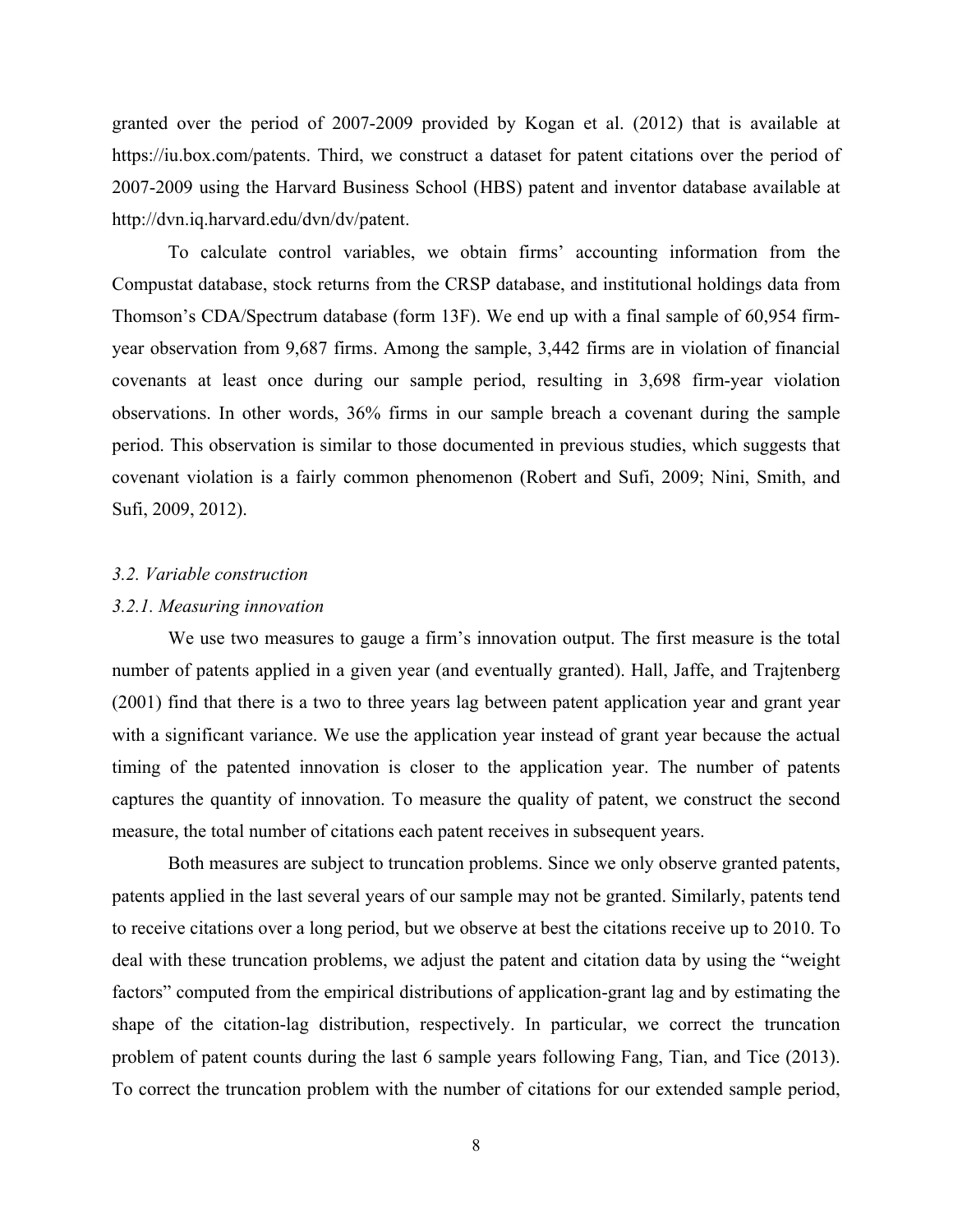we move the adjustment factors created by NBER patent data project forward by four years since our sample is extended by four years from  $2006$ .<sup>7</sup> Moreover, Hall, Jaffe, and Trajtenberg (2001) suggest that most patents are granted within two years, therefore we exclude the last two year of patent data (2009-2010) to mitigate the truncation problem.

#### *3.2.2. Control variables*

Following the prior literature in innovation, we control for a set of firm and industry characteristics that might affect a firm's future innovation output. All variables are computed for firm *i* over its fiscal year *t*. In the baseline regressions, the control variables include firm size, *Ln(MV)*, measured by the natural logarithm of market value of equity; profitability, *ROA,* measured by return-on-assets ratio; investments in innovation, *R&D\_Assets*, measured by R&D expenditure divided by total assets; asset tangibility, *PPE\_Assets*, measured by net property, plants, and equipment divided by total assets; leverage, *Leverage*, measured by total debt scaled by total assets; capital expenditure to total assets ratio, *CAPEX\_Assets*; product market competition, *HI*, measured by the Herfindahl index based on annual sales; growth opportunities, measured by *Tobin's Q*; financial constraints, *KZ\_Index*, measured by the five variable KZ index described in Kaplan and Zingales (1997); firm age, *Ln(Age),* measured by the natural logarithm of one plus the number of years the firm is listed on Compustat; institutional holdings, *INST,* calculated as the arithmetic mean of the four quarterly institutional holdings reported through form 13F; debt to EBITDA ratio, *Debt\_EBITDA*, measured by the total debt divided by earnings before interest, taxes, depreciation, and amortization; net worth to assets ratio, *Networth\_Assets*, measured by the total assets minus total liabilities scaled by total assets; and current ratio, *Current Ratio*, measured by the total current assets divided by total current liabilities. To circumvent potential non-linear effects of product market competition (Aghion et al., 2005), we also include the squared Herfindahl index in our baseline regressions. We describe detailed variable definitions in Appendix.

#### *3.3. Summary statistics*

<sup>&</sup>lt;sup>7</sup> For example, in the original NBER data, for a patent granted in year 1998 and have a "chemical" classification, the adjustment factor for its citations received is 1.9238. Now, for a patent granted in year 2002 (1998+4) and have a "chemical" classification, the adjustment factor for its citations received is 1.9238.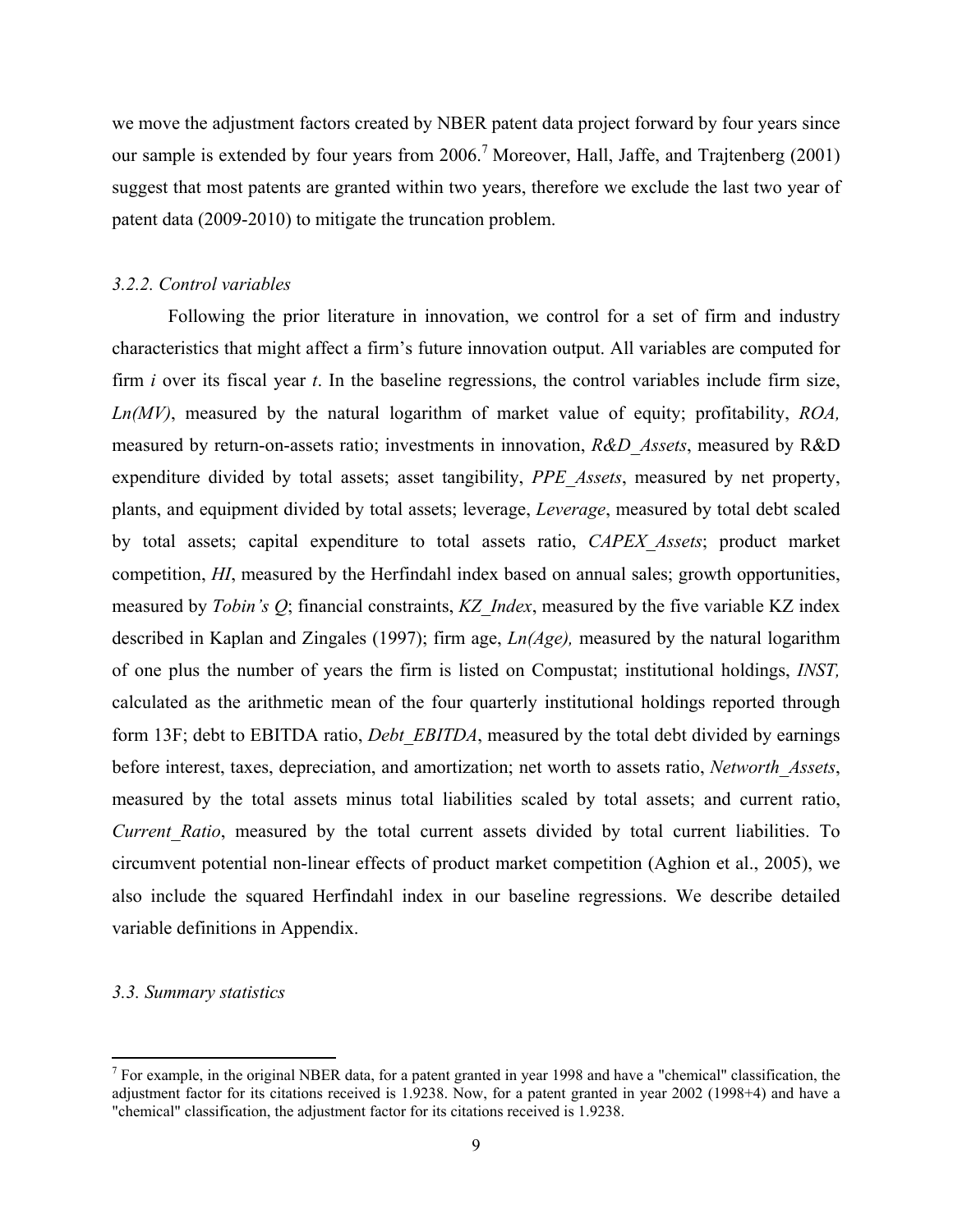To mitigate the effect of outliers, we winsorize all variables at the upper and bottom 1% of their distribution. Table 1 presents summary statistics of the main variables used in the analysis of a sample of U.S. non-financial firms from 1996 to 2008. On average, a firm in our sample generates 3.4 patents per year and each patent receives 3.8 subsequent citations. This result is comparable to those documented in previous literature (e.g., Atanassov et al, 2007; He and Tian, 2013). In our sample, about 13% of firm-year observations are in violation of financial covenants, suggesting that covenant violation is not a rare event. A median firm in our sample has a market capitalization of \$114 million, ROA of 9%, leverage of 18%, Tobin's *Q* of 1.61, and is 11 years old since its first appearance in Compustat.

#### **4. Empirical results**

#### *4.1. OLS results*

 To assess the effect of creditor interventions on firm innovation, we estimate the following model using the OLS:

$$
LnPat_{i,t+n}(LnCite_{i,t+n}) = \alpha + \beta Violation_{i,t} + \gamma' Controls_{i,t} + Year_t + Industry_t + \varepsilon_{i,t},
$$
 (1)

where *i* indexes firm, *j* indexes industry*, t* indexes time, and *n* equals one, two, or three. The dependent variable, *LnPati,t+n*, is the natural logarithm of one plus total number of patents filed (and eventually granted) in one, two, and years later, and results are reported in columns  $(1) - (3)$ , respectively. The dependent variable,  $LnCite_{i,t+n}$ , is the natural logarithm of one plus the number of citations per patent for patents generated in one, two, and three years later, and results are reported in columns  $(4) - (6)$ , respectively. The variable of interest, *Violation<sub>it</sub>*, is a dummy variable that equals one if a covenant violation occurs in year *t* for firm *i* and not preceded by a violation in the previous year (*t-1*), and zero otherwise. Following existing literature, we include a vector of control variables that may affect a firm's innovation output as we discussed in Section 3.2.3. We also include both year fixed effects *Year<sub>t</sub>* and industry fixed effects *Industry<sub>i</sub>* in all regressions to absorb any variations that vary only by year or by industry but cannot explain our main findings. We cluster standard errors at the firm level to avoid inflated *t*-statistics.

We report the results estimating equation (1) in Table 2. The coefficient estimates on *Violation* are negative and significant at the 5% level in all three columns  $(1) - (3)$  when the number of patents is the dependent variable, suggesting that a covenant violation is associated with a reduction in patent counts. To be more concrete, based on the coefficient estimate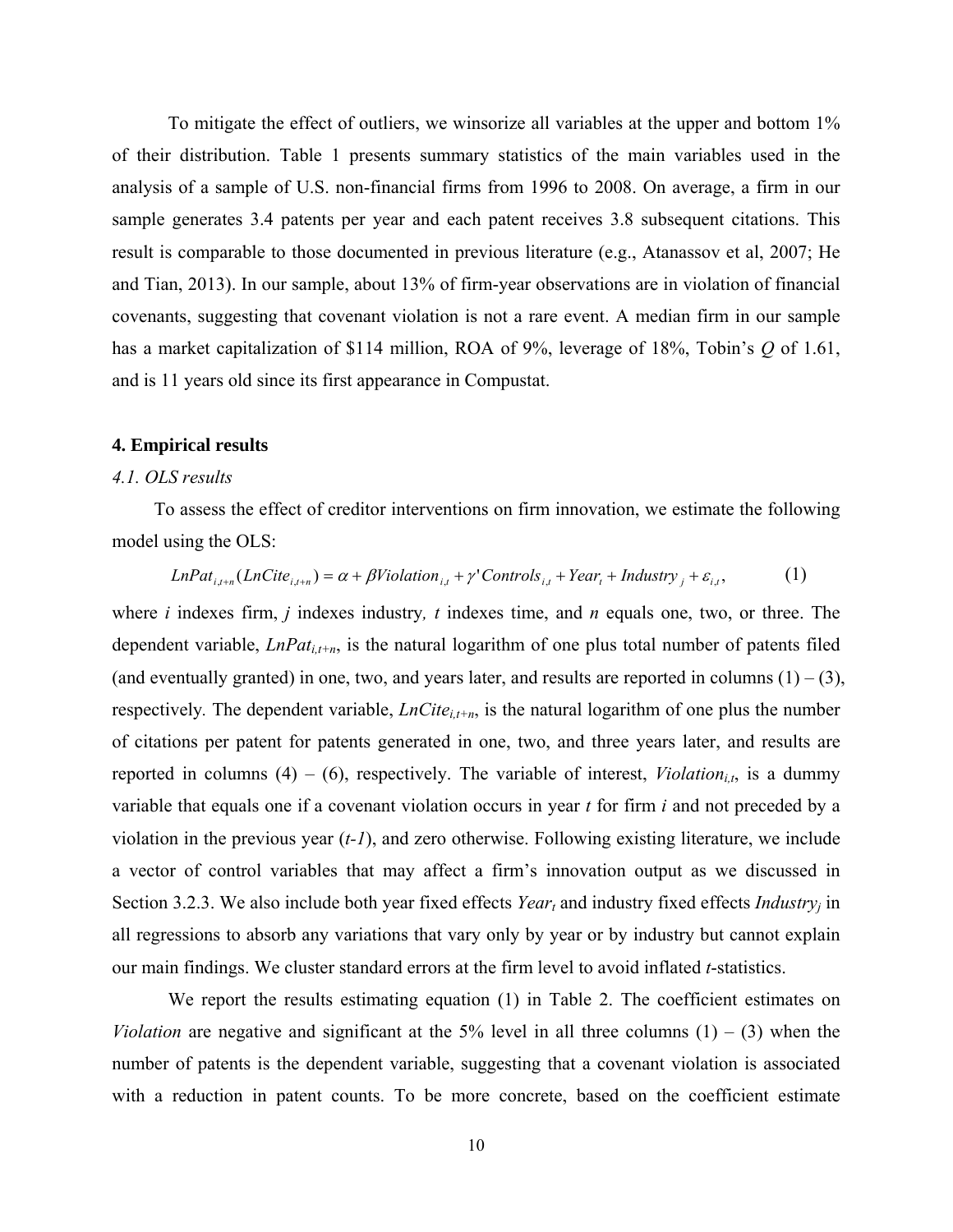reported in column (3), a covenant violation is associated with a 2.9% reduction in the number of patents generated three years after the violation. In columns  $(4) - (6)$ , we replace the dependent variable with patent quality and find that the coefficient estimates on *Violation* are again negative and significant in all three columns. Based on the coefficient estimate reported in column (6), patents generated by violating firms three years after the violation receive 3.3% fewer subsequent citations.

We conduct various robustness tests for our baseline specifications. To save space, we tabulate these robustness test results in the Internet Appendix. First, we employ an alternative econometric model, the quantile regression model, to address the skewness of our innovation variables (only about 25% of our firm-year observations have a non-zero number of patents). Consistent with our baseline results, we find that the coefficient estimates of *Violation* are negative and significant in all specifications when we run the quantile regressions at the  $75<sup>th</sup>$ ,  $80<sup>th</sup>$ ,  $85<sup>th</sup>$ , or  $90<sup>th</sup>$  percentiles.

Second, we check the robustness of our results using alternative proxies for innovation, patent originality and generality, following Hall, Jaffe, and Trajtenberg (2001). Patents that cite a wider array of technology classes of patents are considered as having greater originality. We define a patent's originality score as one minus the Herfindahl index of the three-digit technology class distribution of all the patents it cites. In a similar spirit, patents that are being cited by a wider array of technology classes of patents are viewed as having greater generality. We define a patent's generality score as one minus the Herfindahl index of the three-digit technology class distribution of all the patents that cite it. We find that *Violation* is negatively and significantly related to *Generality* in all specifications and negatively and significantly related to *Originality* in the first year after violation  $(t+1)$ .

Third, a reasonable concern is that large firms often enhance innovation by acquiring small firms (Sevilir and Tian, 2012). In the meantime, covenant violating firms make substantially less acquisitions (Nini, Smith, and Sufi, 2012). Therefore, our baseline findings may be affected by firms' acquisitions. To address this concern, we construct a variable, *AcqAssets*, which equals a firm's acquisition expenditures normalized by its total assets, and include it in equation (1). We obtain both quantitatively and qualitatively similar results.

Overall, our evidence from the OLS regressions suggest that bank interventions are negatively related to a firm's innovation output, consistent with the first hypothesis.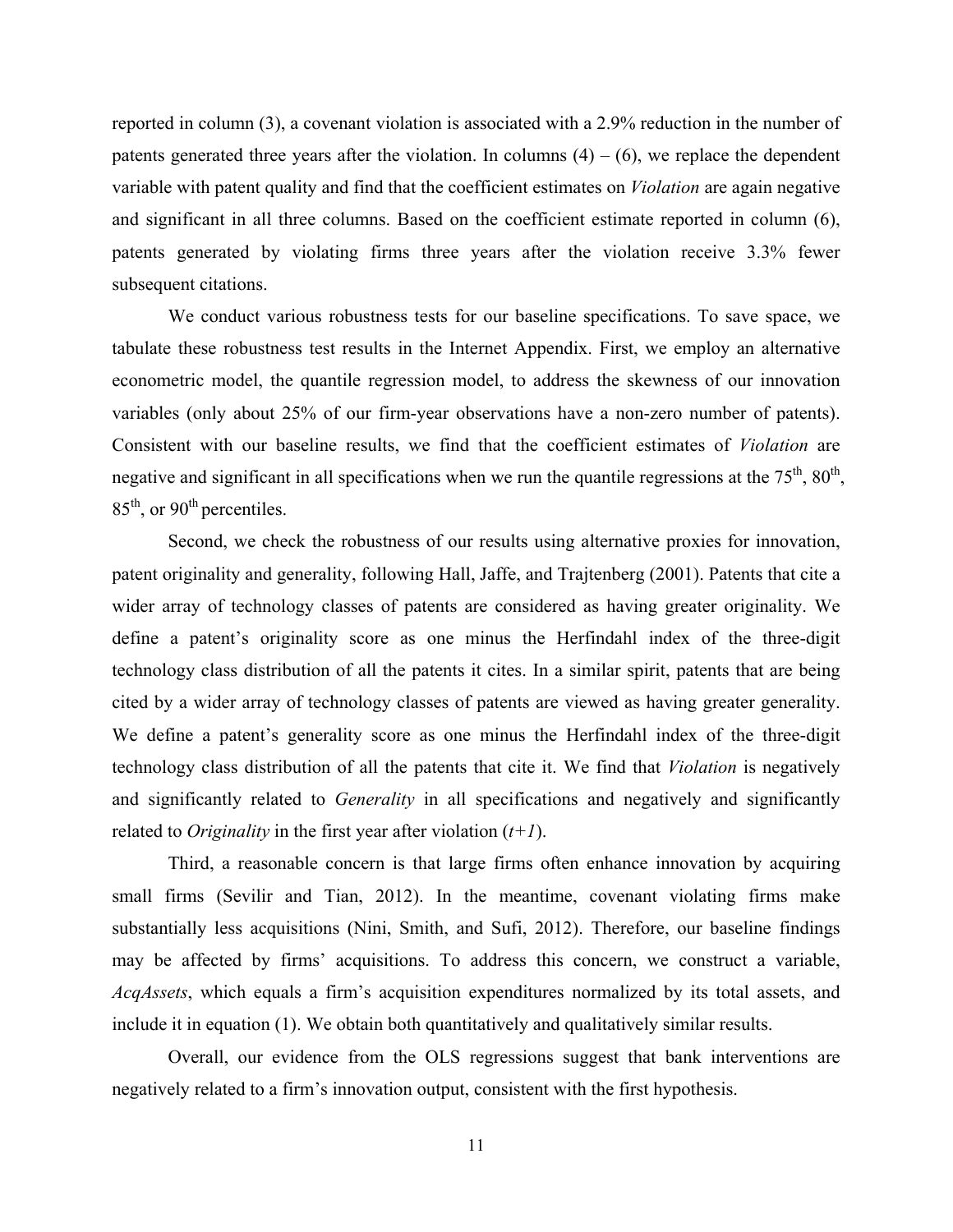#### *4.2. Identification*

In this section, we attempt to address the identification issue and establish causality. It is possible that both firm innovation and debt covenant violations are determined by firm unobservable characteristics. For example, firms with depleted future investment opportunities are more likely to perform poorly, and hence violate debt covenants. Such firms are also likely to have lower level of future innovation output due to lack of investment opportunities. Therefore, unobservable attributes could bias our results. Section 4.2.1 discusses our first identification strategy that uses a DiD approach. Section 4.2.2 discusses the second identification strategy using the RDD to infer the direction of causality.

#### *4.2.1 The difference-in-differences approach*

 Our first identification strategy is to use the DiD approach. Specifically, we compare the innovation output of a sample of treatment firms that violate debt covenants to the innovation output of control firms that do not violate any covenant but are otherwise comparable, before and after the shift in control rights to creditors. The DiD approach has some key advantages. First, the DiD methodology rules out omitted trends that are correlated with covenant violation and innovation in both the treatment and control groups. As an example of an omitted trend, changes in firms' investment opportunities may simultaneously affect the likelihood of covenant breach and future innovation. The DiD approach rules out the possibility that a change in firms' investment opportunities is driving the change in innovation rather than a shift in bank control rights. Second, the DiD approach controls for constant unobserved differences between the treatment and the control group. For example, certain management traits such as their overconfidence could be correlated with both a firm's propensity to violate covenants and innovation, and hence may drive the negative relation between them.<sup>8</sup>

 We construct a treatment group and a control group of firms using the propensity score matching. Specifically, we begin with a sample of all non-financial U.S. Compustat firms that violate or do not violate debt covenants during 1996-2008 and have non-missing matching variables and non-missing innovation outcome variables in the pre-violation year (*t-1*) and the post-violation year (*t+1*), with *t* being the fiscal year during which new covenant violation

<sup>&</sup>lt;sup>8</sup> Note that although the use of the DiD is very powerful at ruling out alternative explanations, it does not entirely eliminate the possibility of an unobservable that affects the treatment and control groups differentially and is correlated with innovation. We address this concern using the RDD in Section 4.2.2.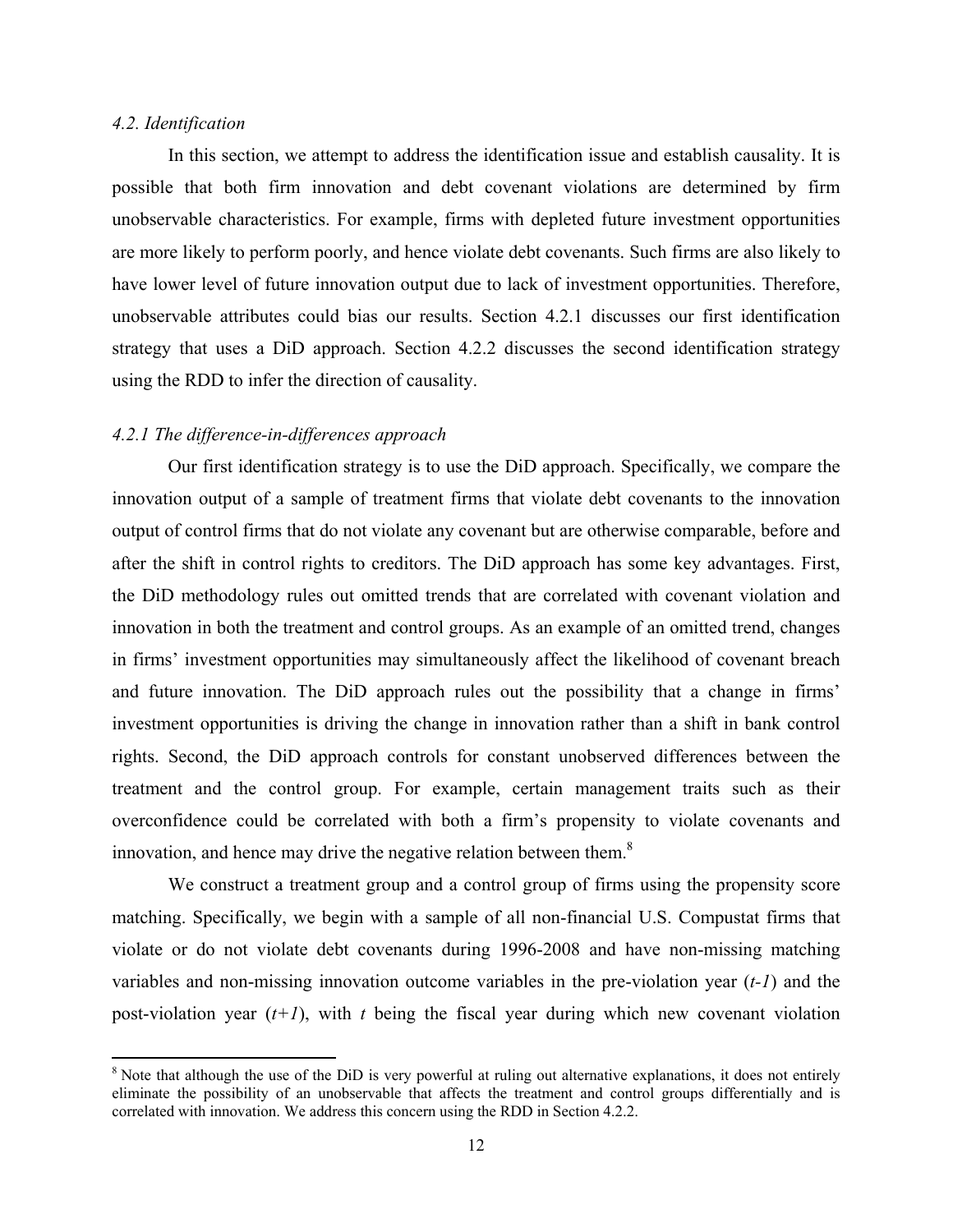occurred for firm *i*. According to Nini, Smith, and Sufi (2012), new violations are defined to be violations in which the firm has not violated any financial covenant in the previous four quarters. The control group is defined as those non-violating firm-year observations and not preceded by a violation in the previous year (*t-1*). To eliminate the selection bias between firms with and without loan contracts, we also require the control group to have bank loans outstanding.

 We employ a propensity score matching algorithm to identify matches between firms violating covenants and firms not violating. When applying the propensity score matching, we first estimate a probit model based on the 3,606 sample firm-year observations with new violations of covenant and 18,867 non-violation firm-year observations. The dependent variable is one if the firm-year belongs to the violating firm group and zero otherwise. In the probit model we include all control variables from the baseline specification in equation (1) that are measured in the year immediately preceding the violation, Fama-French industry dummies, and year fixed effects. We also include the pre-violation innovation growth variables (i.e., the growth in the number of patents (*Pat growth*) and the growth in the number of citations per patent (*Cite\_growth*), both computed over the three-year period before the violation). We include these two variables to help satisfy the parallel trends assumption because the DiD estimator should not be driven by the differences in any industry or firm characteristics.<sup>9</sup>

We report the probit model results in column (1) of Table 3 Panel A. The results suggest that the specification captures a significant amount of variation in the choice variable, as indicated by a pseudo- $R^2$  of 14.7% and a p-value from the  $\chi^2$  test of the overall model fitness well below 0.001. We then use the predicted probabilities, or propensity scores, from column (1) and perform a nearest-neighbor propensity score matching procedure. Specifically, we match each violating firm-year observation (labeled as treatment group) to a firm-year observation from the non-violating sample (labeled as control group) with the closest propensity score. If a firm from the control group is matched with more than one treatment firm, we retain the pair for which the distance between the two firms' propensity scores is the smallest. We also require the differences in propensity score to be less than 0.1. We end up with 3,604 unique pairs of matched firms.

 $9$ <sup>9</sup> As Lemmon and Roberts (2010) point out, the parallel trends assumption does not require the level of outcome variables (innovation variables in our setting) to be identical across the treatment and control firms or across the two regimes, because these distinctions are differenced out in the estimation. Instead, this assumption requires similar trends in the innovation variables during the pre-violation regime for both the treatment and control groups.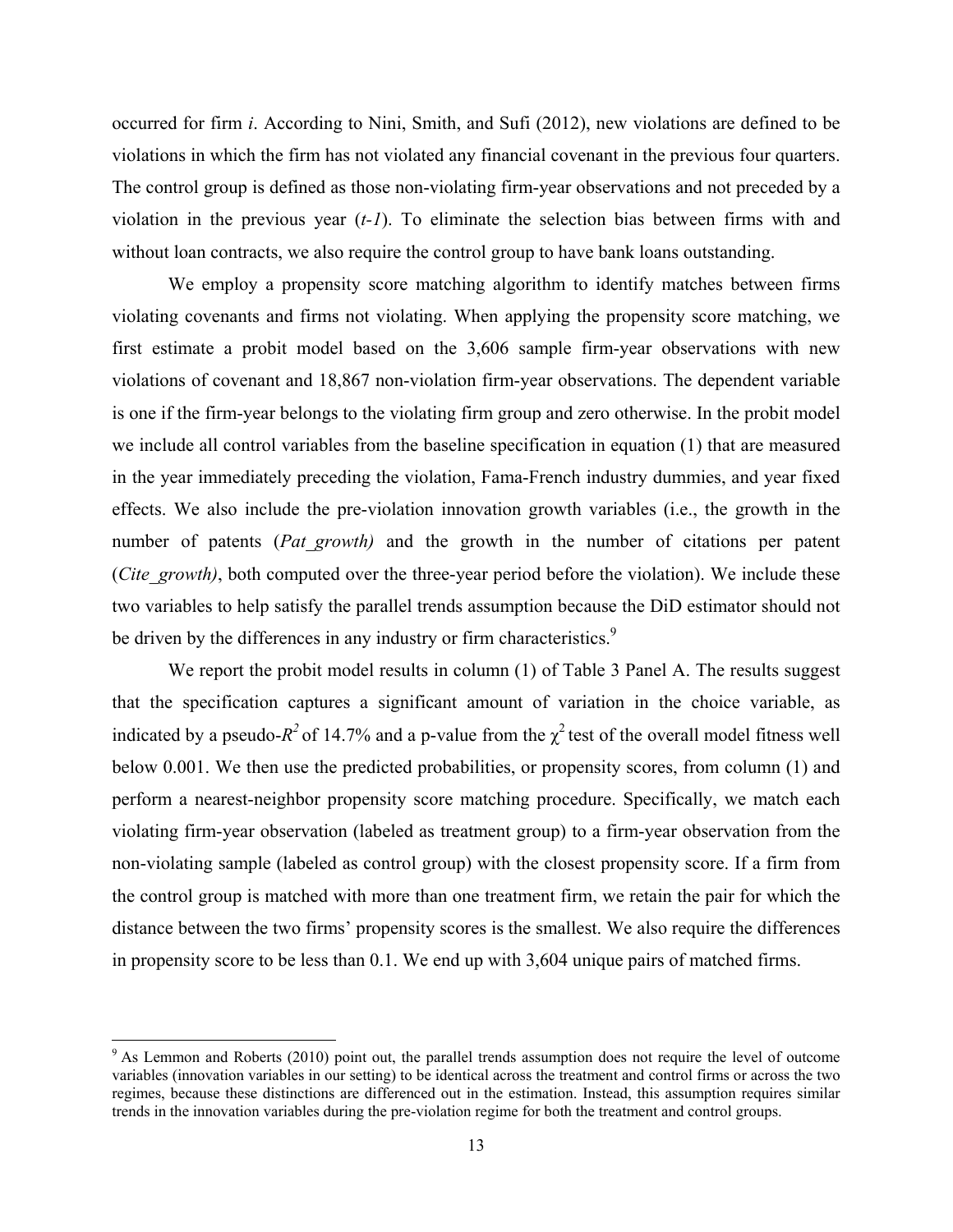Because the validity of the DiD estimate critically depends on the satisfaction of the parallel trends assumption, we undertake a number of diagnostic tests to verify that we do not violate the assumption. First, we re-run the probit model restricted to the matched sample and report the probit estimates in column (2) of Table 3 Panel A. None of the independent variables is statistically significant. In particular, the coefficient estimates of pre-violation innovation growth variables are not statistically significant, suggesting that there are no observable different trends in innovation outcomes between the two groups of firms before the violation. Also, the coefficient estimates in column (2) are generally much smaller in magnitude than the ones in column (1), suggesting that the results in column (2) are not simply an artifact of a decline in degrees of freedom due to the drop in sample size. Finally, the pesudo- $R^2$  drops dramatically from 14.7% prior to the matching to 0.2% post the matching, and a  $\chi^2$  test for the overall model fitness shows that we cannot reject the null hypothesis that all of the coefficient estimates of independent variables in column (2) are zero (with a p-value of 0.99).

In our second diagnostic test, we evaluate the accuracy of the matching process and report the difference between the propensity scores of treatment group and those of their matched control group. Table 3 Panel B shows that the difference in the propensity scores is very small. For example, the average distance is  $0.001$  and it is  $0.003$  up to the  $95<sup>th</sup>$  percentile of the difference distribution.

Finally, we report the univariate comparisons between the characteristics of treatment and control firms pre-violation and their corresponding *t*-statistics in Panel C. None of the observed differences between the treatment and control firms' characteristics is statistically significant in the pre-violation regime. In particular, the two groups of firms have similar levels of ROA, Tobin's Q, and leverage, although the treatment group is in violation of debt covenants whereas the control group is not. Moreover, the univariate comparisons for innovation growth variables suggest that the parallel trends assumption is likely satisfied. Overall, the diagnostic tests reported above suggest that the propensity score matching process has removed meaningful observable differences (other than the difference in the shift of control rights upon covenant violations), which raises the likelihood that the changes in innovation output are caused only by the shift in bank control rights due to breach of debt covenants.

Table 3 Panel D presents the DiD test results. Column (1) reports the average change in the number of patents (labeled as *Pat*) and the average change in the citations each patent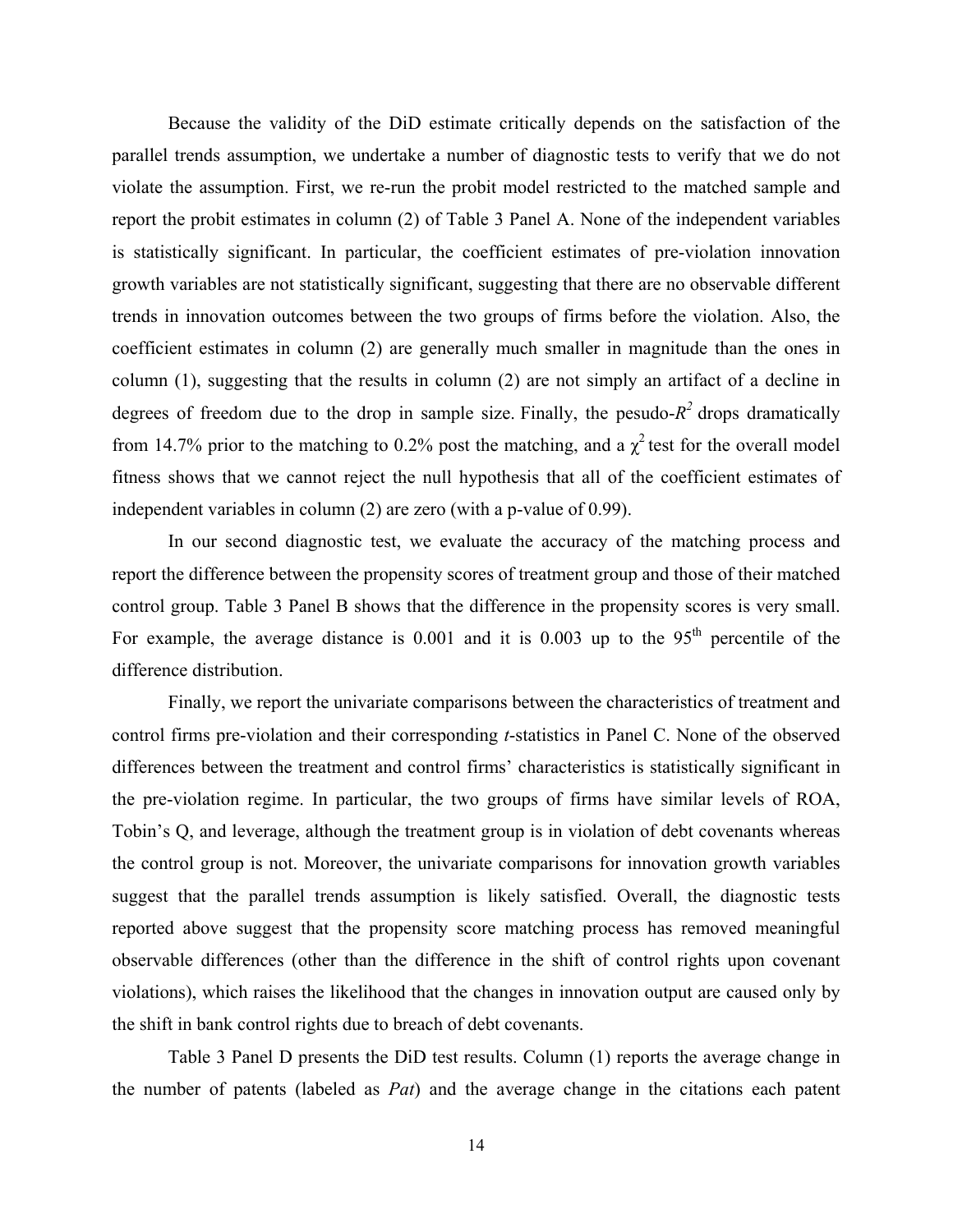receives (labeled as *Cite*) for the treatment group. The changes are computed by first subtracting the total number of patents (citations per patent) counted over the three-year period immediately preceding covenant violation from the number of patents (citations per patent) counted over the three-year period immediately post violation for each treatment firm. The differences are then averaged over the treatment group. By the same token, we compute the average changes in the number of patents and citations per patent for the control group and report them in column (2). In columns (3) and (4), we report the DiD estimators and the corresponding two-tailed *t*-statistics testing the null hypothesis that the DiD estimators are zero. We find that the DiD estimators of *Pat* and *Cite* are both negative and statistically significant.

The magnitude of the DiD estimators of *Pat* and *Cite* suggests that the negative effect of bank interventions on innovation is economically significant. On average, bank interventions due to covenant violations result in a drop of about 1.8 more patents and 1.3 more citations per patent in the three-year period immediately post the violation relative to the three-year immediately preceding the violation for the treatment firms than for the control firms. The DiD estimators of *Pat* corresponds to approximately a drop of  $1.8/3 = 0.6$  more patents per year, 17.4% of 3.4 patents, the sample average of the number patents granted per year. Similarly, the DiD estimators of *Cite* corresponds to a drop of 1.3/3 = 0.43 more citations per patent a year, 11.5% of 3.8, the sample average of the number of citations each patent receives.

We next show the innovation dynamics of the DiD results in a regression framework to address a potential reverse causality concern, namely, reductions in innovation output due to poor investment opportunities lead firms to violate debt covenants. Following Bertrand and Mullainathan (2003), we retain firm-year observations for both treatment and control firms for a seven-year window centered in the violation year and estimate the following model:

$$
LnPat (LnCite ) = \alpha + \beta_1 Violator * Before^{-1} + \beta_2 Violator * Current + \beta_3 Violator * After^1
$$
  
+  $\beta_4 Violator * After^{2\alpha} + \beta_5 Before^{-1} + \beta_6Current + \beta_7 After^1 + \beta_8 After^{2\alpha} + \beta_9 Violator + \varepsilon.$  (2)

The dependent variable is either *LnPat,* the natural logarithm of one plus firm *i*'s number of patents in a given year, or *LnCite*, the natural logarithm of one plus firm *i*'s number of citations per patent in a given year. *Violator* is a dummy that equals one for treatment firms (violating firms) and zero for control firms (non-violating firms). *Before-1* is a dummy that equals one if a firm-year observation is from the year immediately before the covenant violation (year - 1) and zero otherwise. *Current* is a dummy that equals one if a firm-year observation is in the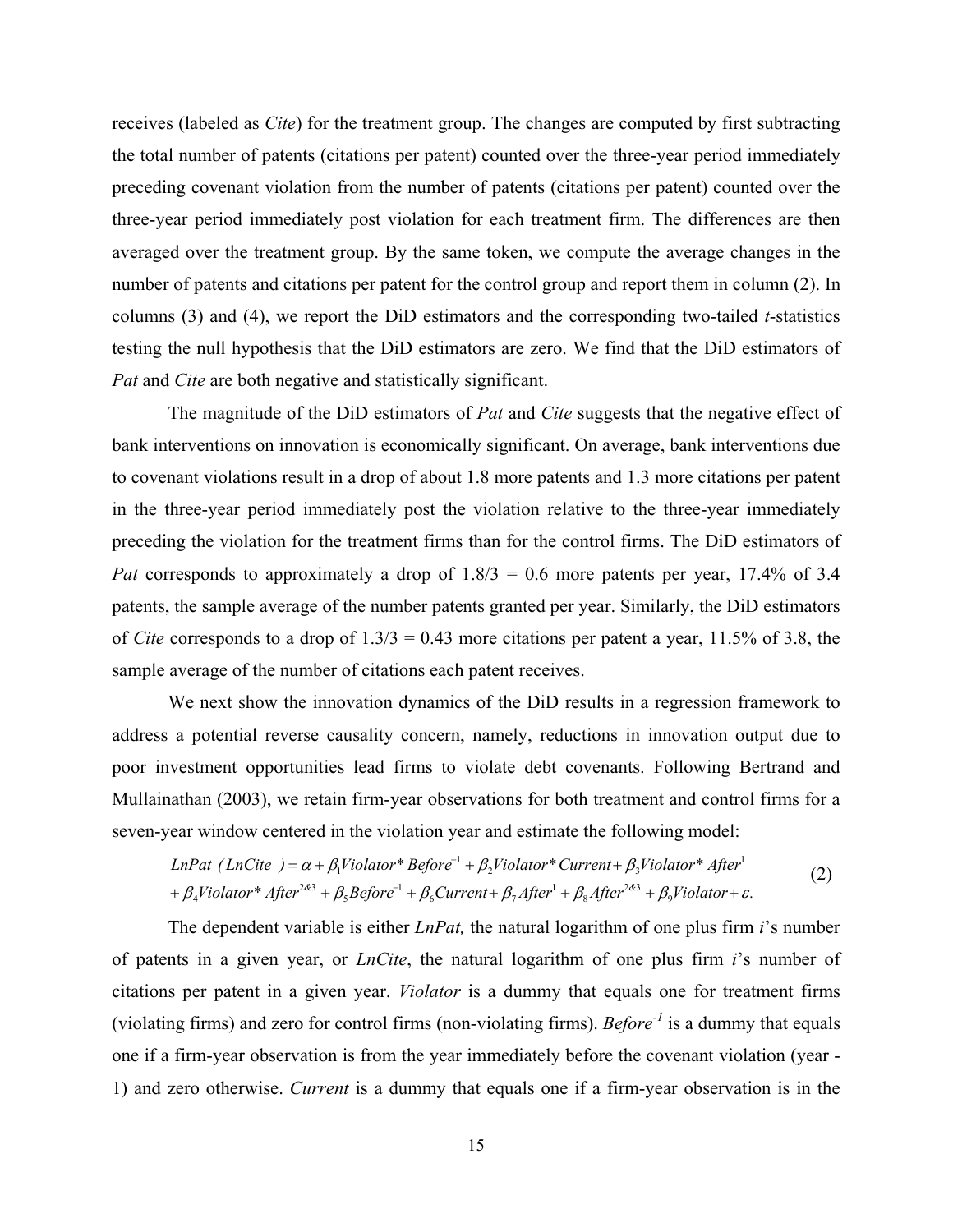violation year (year 0) and zero otherwise. *After<sup>1</sup>*is a dummy that equals one if a firm-year observation is from the year immediately after the violation (year 1) and zero otherwise. *After*<sup>2&3</sup> is a dummy that equals one if a firm-year observation is from two or three years after the violation (year 2 and 3) and zero otherwise. Therefore, the omitted group (benchmark) is the observations two or three years before the violation (year -2 and -3). We present the regression results estimating equation (2) in Panel E of Table 3. We report the robust standard errors.

The coefficient estimates of interest are  $\beta_1$ ,  $\beta_2$ ,  $\beta_3$ , and  $\beta_4$ . If the negative relationship between covenant violation and firm innovation is driven by reverse causality – reductions in innovation activities associated with poor investment opportunities lead firms to violate debt covenants, then we should observe significant and negative coefficients of  $\beta_l$ , and  $\beta_2$ . In both columns, we find statistically insignificant coefficient estimates of  $\beta_1$ , and  $\beta_2$ , which suggests that there is not a pre-existing trend in firm innovation output. The coefficient estimate of *β4* is negative and statistically significant, although the coefficient estimate of  $\beta_3$  is insignificant, suggesting that compared to the control firms, the treatment firms experience a significant reduction in patent counts and citations per patent starting the  $2<sup>nd</sup>$  year following bank interventions. One possible explanation is that it takes time to undertake innovation activities and develop patents and therefore we expect a time lag between bank interventions and the effect on observable innovation output. Overall, the results suggest that there is no pre-existing trend in innovation before bank interventions and our findings are not driven by reverse causality.

#### *4.2.2. The regression discontinuity design*

 Our second identification strategy is to use the RDD, following Chava and Roberts (2008). This approach depends on "locally" exogenous variation in covenant violations generated by the distance to the covenant threshold. This empirical approach essentially compares the innovation output of firms that just violate covenants to those that barely avoid violating covenants. The RDD is a powerful identification strategy because for these firms falling in a narrow band of the distance to the covenant threshold, the violation is very close to an independent, random event and therefore is unlikely correlated with firm unobservable characteristics.

 For this purpose, we limit our attention to a sample of bank loans for which we know the covenant thresholds, as well as any changes (or "buildup") in those thresholds over time during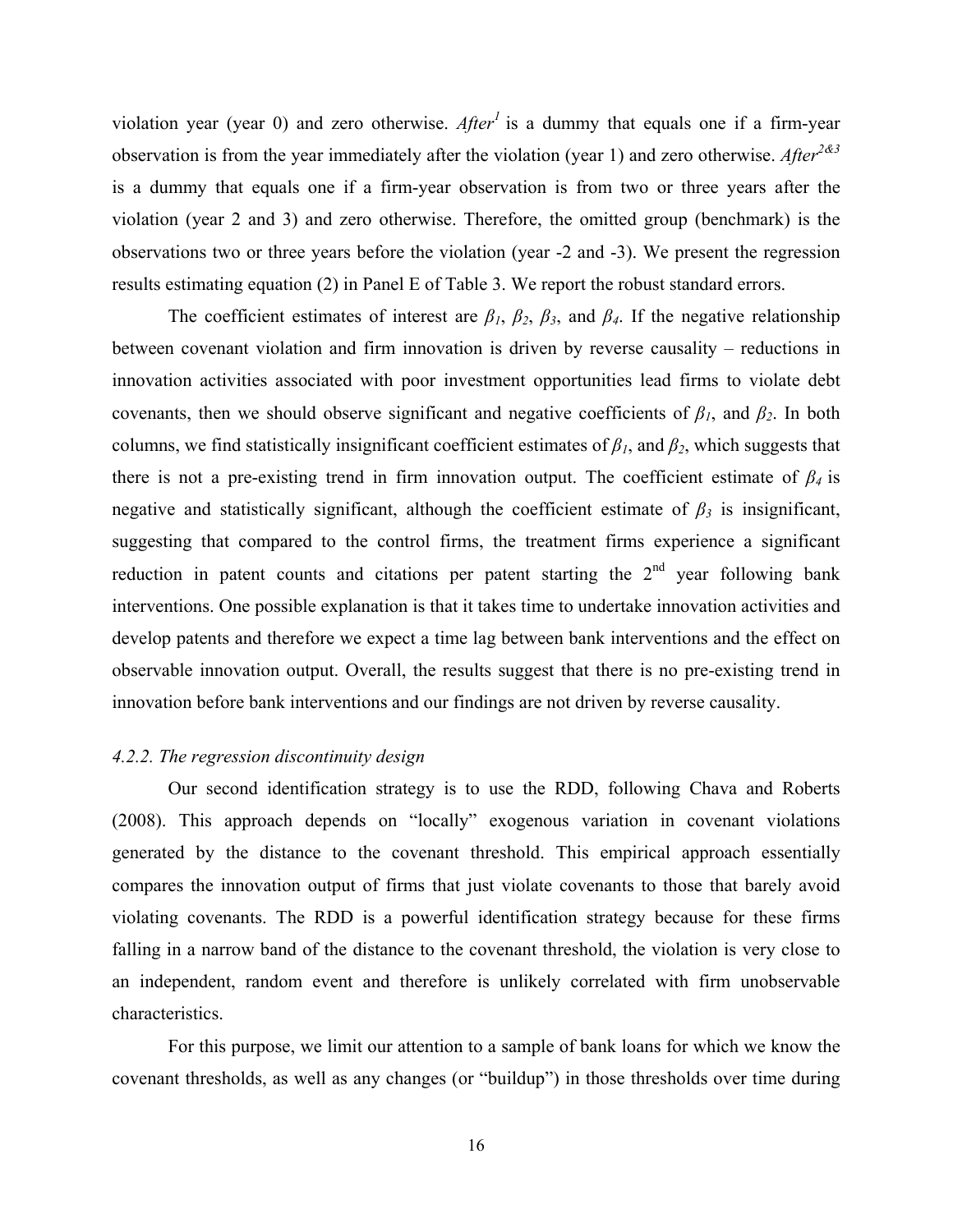1996-2008. This analysis alleviates two potential concerns using covenant violations reported in 10-K filings: (1) we do not know the exact covenant threshold, and (2) we only observe reported covenant violations. We follow Chava and Roberts (2008) and restrict the sample to observations that satisfy the following requirements: (1) they must be non-financial firms that exist in both merged CRSP-Compustat database and the Dealscan database; and (2) they must be firms that have had a loan contract containing either a current ratio or net worth covenant to ensure an accurate measurement of the relevant accounting variable.<sup>10</sup> Current ratio and net worth information is available on quarterly basis, thus we are able to identify whether a firm is in breach of current ratio or net worth covenants every quarter. However, innovation output is measured on annual basis, so our analysis is conducted on annual frequency. Our final sample consists of all firm-year observations in which a covenant restricting the current ratio or net worth of the firm is imposed by a private loan contract found in Dealscan during 1996 to 2008.<sup>11</sup>

Following the existing literature (i.e., Lee and Lemieux, 2010; Cuñat, Gine, and Guadalupe, 2012; Bradley, Kim, and Tian, 2013), we start our RDD analysis with an estimation of a polynomial model that makes use of all the observations in the sample. This method allows us to incorporate the precise distance to the covenant threshold into our regression specification. Specifically, we estimate the following model:

 $Ln(Innovation_{i,t+n}) = \alpha + \beta Violoation_{i,t} + P_i(CR_i) + P_r(CR_i) + P_i(NW_i) + P_r(NW_i) + Yr_t + Ind_j + \varepsilon_{i,t}$  (3)

where *i* denotes firm, *j* denotes industry, and *t* denotes time. To determine whether or not a firm is in violation, we compare the firm's actual accounting measure (i.e., current ratio or net worth) to the covenant threshold implied by the terms of the debt contract. *Violation*<sub>it</sub> is a dummy variable that equals one if a firm's current ratio or net worth falls below the corresponding covenant threshold in any of the four quarters in a fiscal year.  $P_l (CR_l)$  and  $P_r (CR_l)$  are flexible polynomial functions of the distant to default on the left-hand and right-hand side (respectively) with respect to the current ratio covenant threshold for firm *i* with different orders.  $P_l (NW_i)$  and  $P_r (NW_i)$  are flexible polynomial functions of the distant to default on the left-hand and righthand side (respectively) with respect to the net worth covenant threshold for firm *i* with different

<sup>&</sup>lt;sup>10</sup> Covenants restricting the debt to EBITDA ratio, for example, create a problem when trying to measure this ratio with Compustat accounting data since "debt" can refer to any component of a firm's debt structure including: longterm, short-term, senior, junior, secured, total, funded, etc.

<sup>&</sup>lt;sup>11</sup> Our sample is larger than that in Chava and Roberts (2008) because they restrict their attention to the subsample of firms that experience at least one covenant violation. In contrast, we include the entire sample of firms, including those that have not had any covenant violation in our sample period.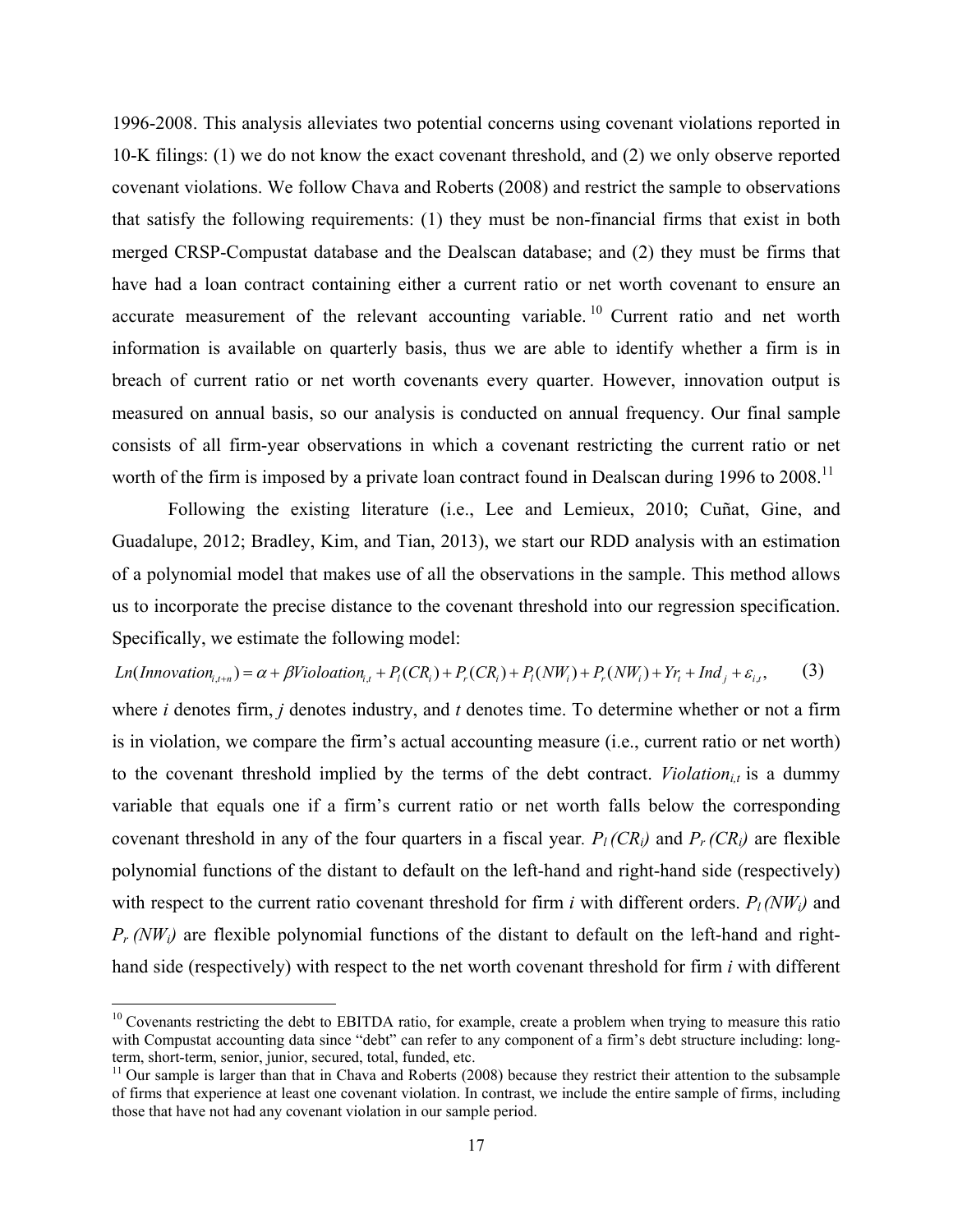orders. Distant to default is the absolute difference between current ratio or net worth and the corresponding covenant thresholds. If a firm does not violate covenants, we include in the regressions the polynomials of the average of the distant to default in all four quarters. If a firm violates covenant in a particular quarter, we use the polynomials of the distant to default in the violating quarter. However, if a firm violates covenant in more than one quarter in a fiscal year, we use the polynomials of the maximum distant to default.

The key variable of interest is  $\beta$ , which captures the causal effect of bank interventions on firm innovation output *n* years after the covenant violation. Note, however, that due to the local exogeneity nature of the RDD, this coefficient should be interpreted locally in the immediate vicinity of the covenant violation threshold.

We present the results estimating equation (3) in Table 4 Panel A. We report the result with polynomials of order two, but our results are qualitatively similar using other polynomial orders. The coefficient estimates on *Violation* are negative and significant in all columns, consistent with our baseline findings. The results are also economically significant. Based on the regressions with three years post-violation innovation output as the dependent variable reported in columns (3) and (6), we find that a covenant violation leads to a 15.9% decline in patent quantity and 9.4% decline in patent quality, respectively.

We also conduct the RDD in an alternative form by considering narrow "bands" around the covenant threshold. Thus, these firms' current ratio or net worth falls either right above or right below covenant threshold. Following Chava and Roberts (2008), we restrict the sample to those observations in which the absolute value of the relative distance to the covenant threshold is less than 0.20. We report the results in Panel B. The coefficient estimates of *Violation* are negative in all specifications, and are statistically significant at the 1% level despite of the smaller sample size. Furthermore, the RDD with a small 'band' surrounding the threshold suggests an even larger economic effect of covenant violation on firm innovation compared to what we obtain from the RDD using the full sample. We observe that a covenant violation leads to a 22.1% decline in patent quantity and 19.9% decline in patent quality within a narrow "band" around the threshold.

Given that the above results are obtained from a very narrow margin around the covenant threshold and to the extent that firms falling in this narrow margin are considered almost "identical" in other firm characteristics, the violation of covenant is "locally" exogenous and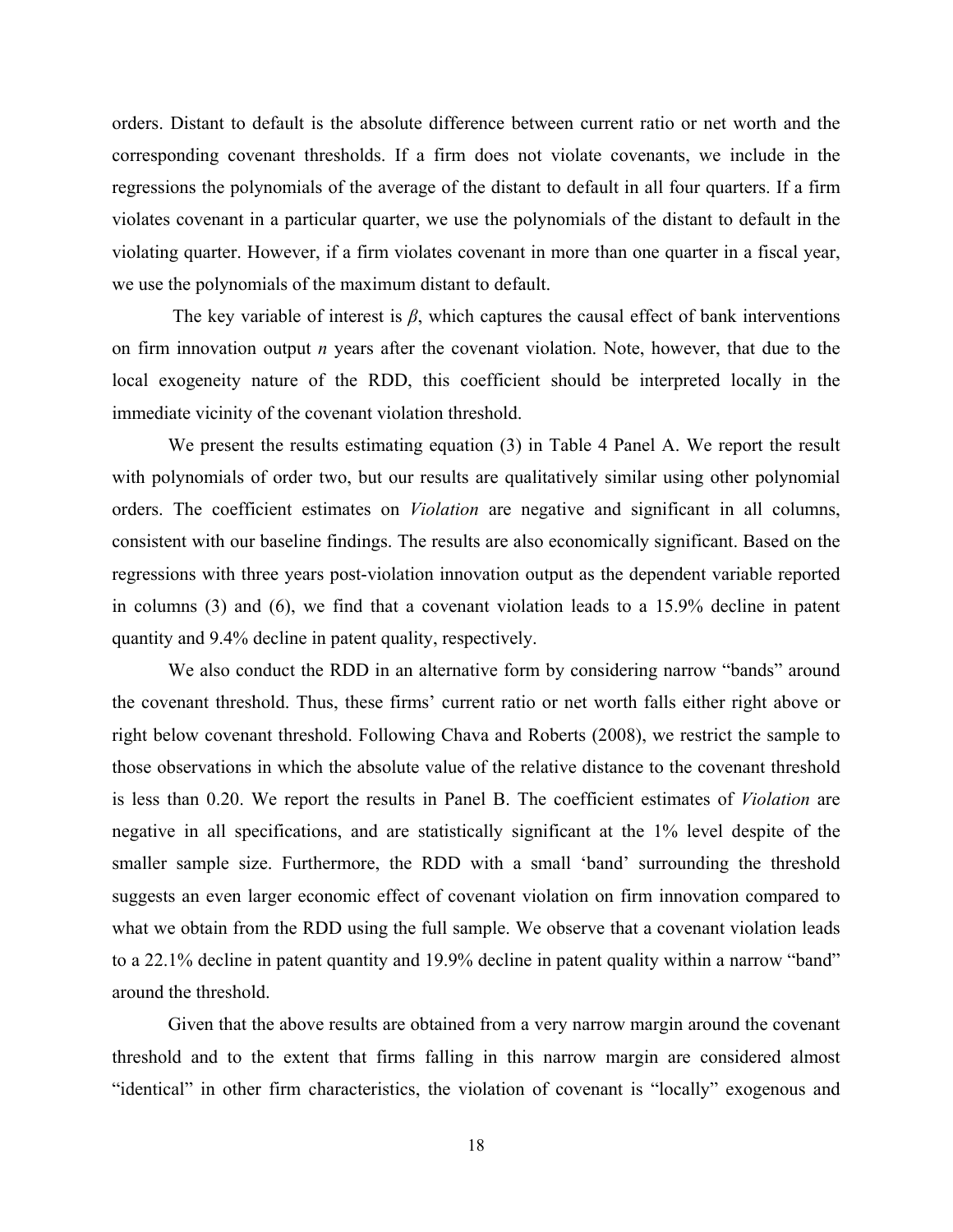therefore any subsequent differences in innovation output should be attributable to change in control rights to creditors.

Comparing the results obtained from the OLS, the DiD, and the RDD analyses, it appears that the OLS biases the effect of covenant violations on firm innovation upward due to endogeneity. This observation suggests that some omitted variable simultaneously make firm more innovative and more likely to violate covenants. Certain CEO traits such as CEO overconfidence could be an example of such an omitted variable. For example, overconfident CEOs invest more in innovation and obtain more patents and patent citations (Hirshleifer et al., 2012). Meanwhile, overconfident CEOs tend to overestimate their ability and judgment when managing firms and hence are more likely to violate covenants. This positive correlation between covenant violations and innovation arising from omitted variables thus biases the estimated effect upward. Our DiD and RDD mitigate the bias and thus document a larger effect (i.e., more negative estimated effect of covenant violations on innovation). Overall, our identification tests suggest that bank interventions triggered by covenant violations have a negative, causal effect on firm innovation.

#### **5. Economic value implications of creditor interventions**

Our results so far suggest that creditor interventions triggered by covenant violations cause a significant reduction in a firm's innovation output. However, it is unclear if the reduction in a firm's innovation output is value-enhancing or value-destroying. Existing literature tends to find that innovation output is positively associated with firm value (Hall, Jaffe, and Trajtenberg, 2005), and hence our findings could imply that creditors reduce firm value by impeding innovation. On the other hand, many theories in the literature (e.g., Jensen, 1986; Aghion and Bolton, 1992; Dewatripont and Tirole, 1994) argue that creditor interventions might enhance firm value by mitigating value-destroying managerial actions, such as excessive investments in innovation projects that reduces firm value, which arises from conflicts of interest between managers and shareholders. For example, Scharfstein and Stein (2002) argue that specialized investment such as investment in innovation projects effectively entrenches the management. Therefore, our findings could also imply that creditor interventions enhance firm value. This latter interpretation is consistent with the existing literature, e.g., Chava and Roberts (2008) and Nini, Smith, and Sufi (2009, 2012).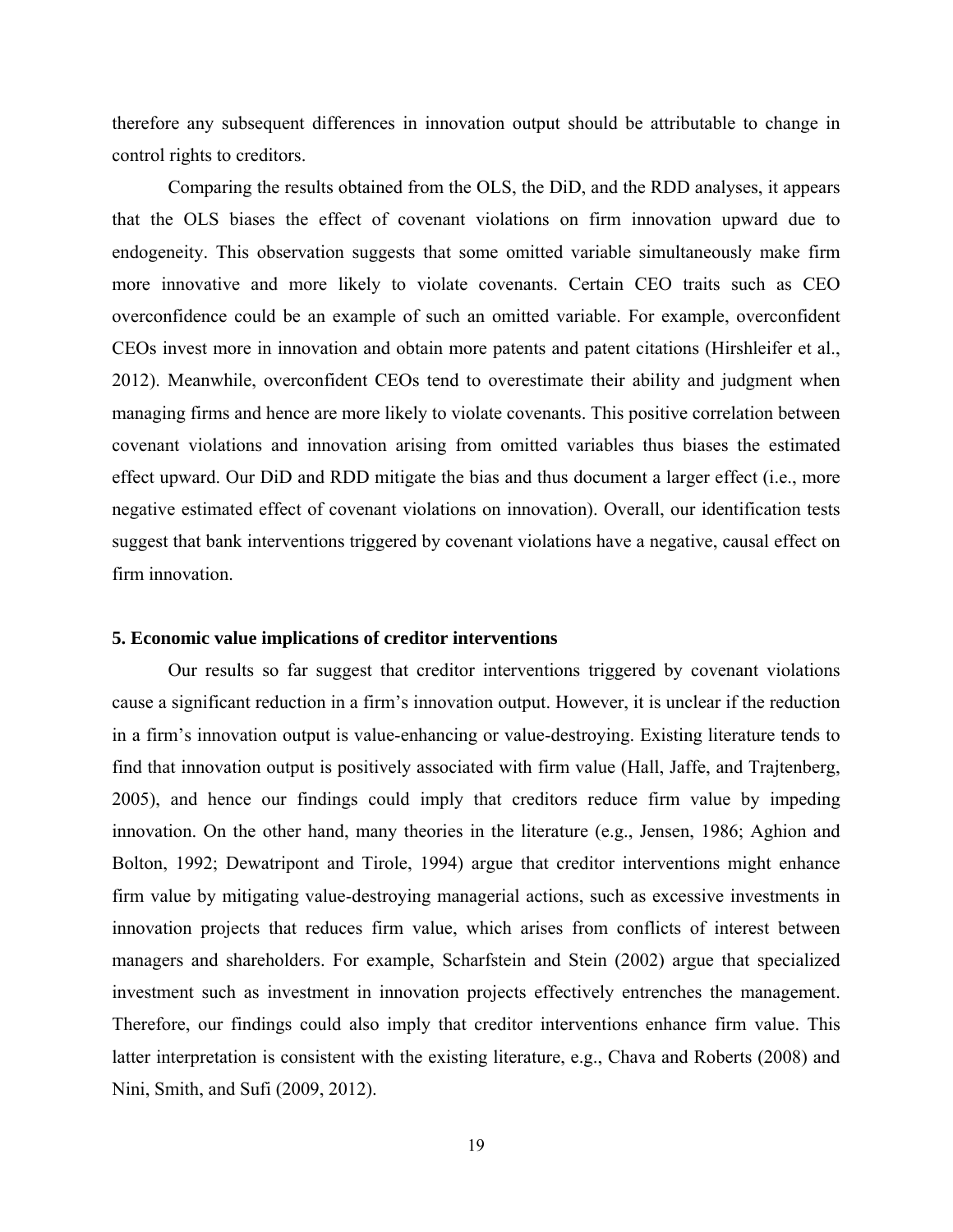In this section, we focus on the "bottom-line" question regarding the economic consequences of innovation reductions after creditor interventions. Specifically, we examine how a reduction in innovation output affects firm value and explore underlying mechanisms through which this occurs.

#### *5.1. Firm value and refocus of innovation scope*

 To investigate the value implications of our findings that creditor interventions reduce innovation output, we use Tobin's *Q* to measure firm value. If the stock market is efficient, we examine any effects of reduction in innovation output should be impounded in future *Q*. We use the change in Tobin's *Q* surrounding the covenant violation as the dependent variable, and relate it to the changes in innovation output caused by creditor interventions. Specifically, we use the propensity-score-matched sample of violating and non-violating firms from Section 4.2.1 and retain firm-year observations for both treatment and control firms for a seven-year window centered in the violation year. We then estimate the following model:

 $+$ *Industry*<sub>*j*</sub> + *Year*<sub>t</sub> +  $\varepsilon$ <sub>*i,t*</sub>,  $\Delta Q_{i,t-1\rightarrow t+3} = \alpha + \beta_1$ Violator<sub>i,t</sub> +  $\beta_2$ Violator<sub>i,t</sub> \*  $\Delta Pat_{i,t-3\rightarrow t+3} + \beta_3 \Delta Pat_{i,t-3\rightarrow t+3} + \gamma' \text{CovenantConfs}_{i,t-1}$  (4)

where *i* indexes firm, *j* indexes industry*,* and *t* indexes time. The dependent variable (*ΔQi,t-1→t+3*) is firm *i*'s Tobin's *Q* three year after the violation year minus its Tobin's *Q* one year before the violation year (i.e.,  $Q_{i,t+3}$  -  $Q_{i,t-1}$ ). Tobin's Q is computed as the sum of market value of equity and book value of debt, divided by book value of total assets. There are three main independent variables in this analysis*. Violatori* is a dummy that equals one for violating firms and zero for matched non-violating firms. We measure the impact of creditor interventions on firm innovation output, *ΔPati,t-3→t+3*, as the change in the firm's total number of patents filed over three years after and before the covenant violation year, i.e.,  $\sum_{n=1}^{3} Pat_{i,t+n} - \sum_{n=1}^{3} Pat_{i,t-n}$  $\mathbf{I}^{I \; u_i}$ 3  $\sum_{n=1}$  *Pat*<sub>*i*, *t*-*n*</sub>  $\sum_{n=1}$  *Pat*<sub>*i*, *t*-*n*</sub>  $\sum$  The key variable of interest is the interaction term, *Violatori,t\*ΔPati,t-3→t+3*, which captures the differential effect of the change in innovation output on the change in Tobin's *Q* between violating and non-violating firms.

Following Nini, Smith, and Sufi (2012), we include a set of covenant control variables (*CovenantCo ntrols* ) in the regressions to account for their effect on the change in Tobin's *Q*. These variables include five most common ratios used in financial covenants: ROA (operating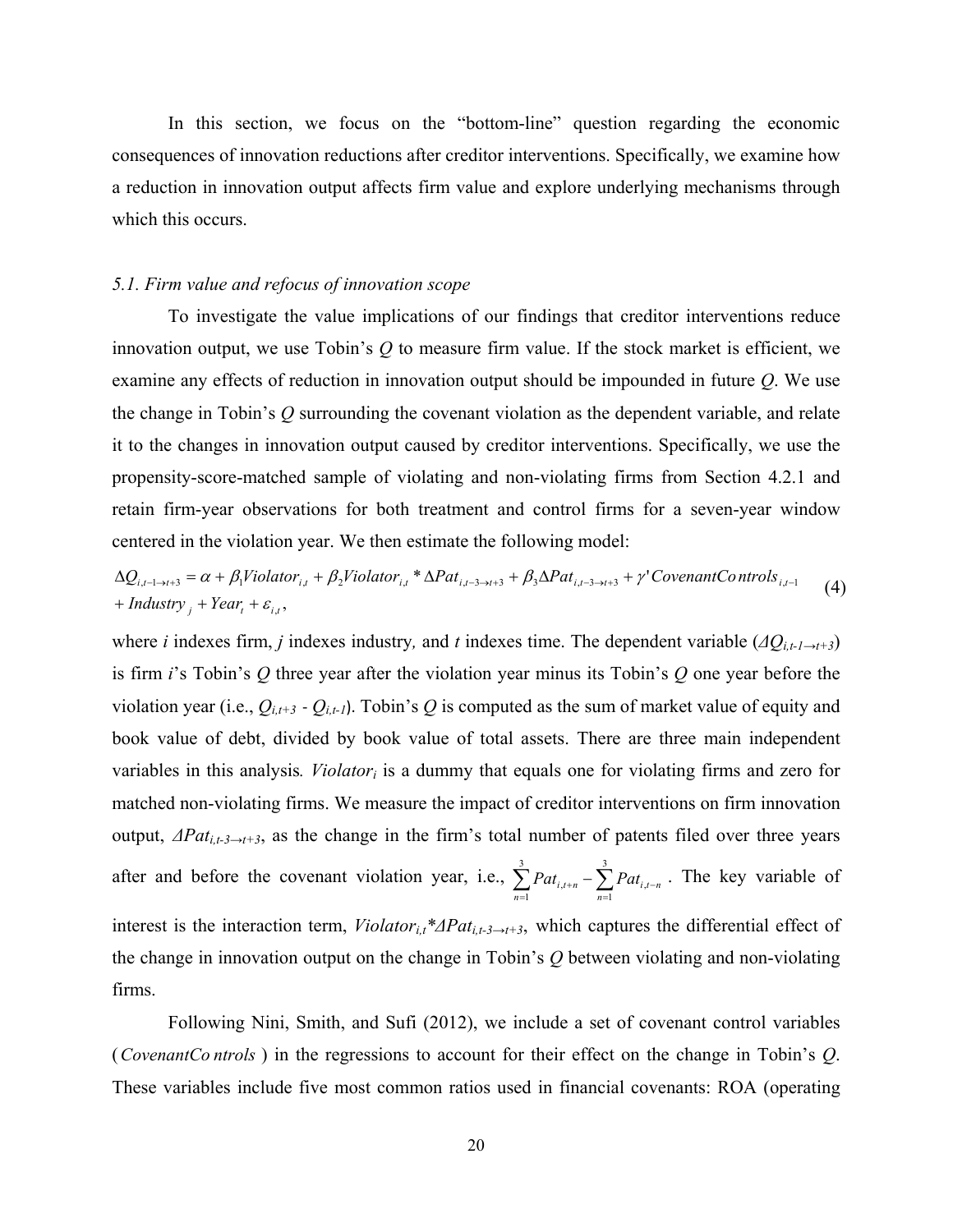cash flow divided by lagged assets), the leverage ratio (book value of total debt divided by lagged assets), the interest-to-asset ratio (interest expenses divided by lagged assets), the ratio of net worth to asset, and the current ratio (current assets divided by current liabilities). All these variables are measured at the year right before the covenant violation year. In one specification, we also control for Tobin's *Q* measured at the year right before the covenant violation year to check the robustness of our results. Finally, *Industry<sub>i</sub>* and *Year<sub>t</sub>* represent industry and year fixed effects.

The variable of interest is the interaction term  $Violator_{i,t} * \Delta Pat_{i,t-3\rightarrow t+3}$ . If creditor intervention corrects the misaligned interest between shareholders and managers through curbing excessive investments in innovation, then we expect that reduction in patents upon covenant violations is associated with an increase in firm value, i.e., a negative and significant coefficient on the interaction term. In contrast, if creditor interference intensifies conflicts of interest between shareholders and debt holders through curbing investments in value-enhancing innovative projects, then we expect that reduction in patents upon covenant violations is associated with a decrease in firm value, i.e., a positive and significant coefficient on the interaction term. We report the results estimating equation (4) in Table 5 Panel A. We exclude lagged Tobin's *Q* in column (1) and control for lagged Tobin's *Q* in column (2).

The coefficient estimates of *Violator<sub>it</sub>*\* $\Delta Pat_{i,t-3\rightarrow t+3}$  are negative and significant at the 5% level in both columns. This finding suggests that, for violating firms, the change in patent counts around debt covenant violations are significantly negatively related to the subsequent change in firm value. Given that we have documented creditor interventions lead to a significant reduction in the number of patents firms generate post-violation, our results suggest that creditors' curbing innovation output upon covenant violations enhances firm value. This finding is consistent with the argument that creditor interventions mitigate the conflicts of interest between managers and shareholders, thereby correct managers' over-investments in innovation that are value-destroying.

To understand the reason why a reduction in the number of patents post-intervention leads to an increase in firm value, we postulate that creditor interventions help firms adjust their innovation focus and scope and push them to cut tangent patents that are unrelated to their main business. Prior studies have documented that improvements in corporate focus resulted from spinoffs and asset sales are associated with better operating performance and greater shareholder value (e.g., John and Ofek, 1995; Daley, Mehrotra, and Sivakumar, 1997). Innovation activities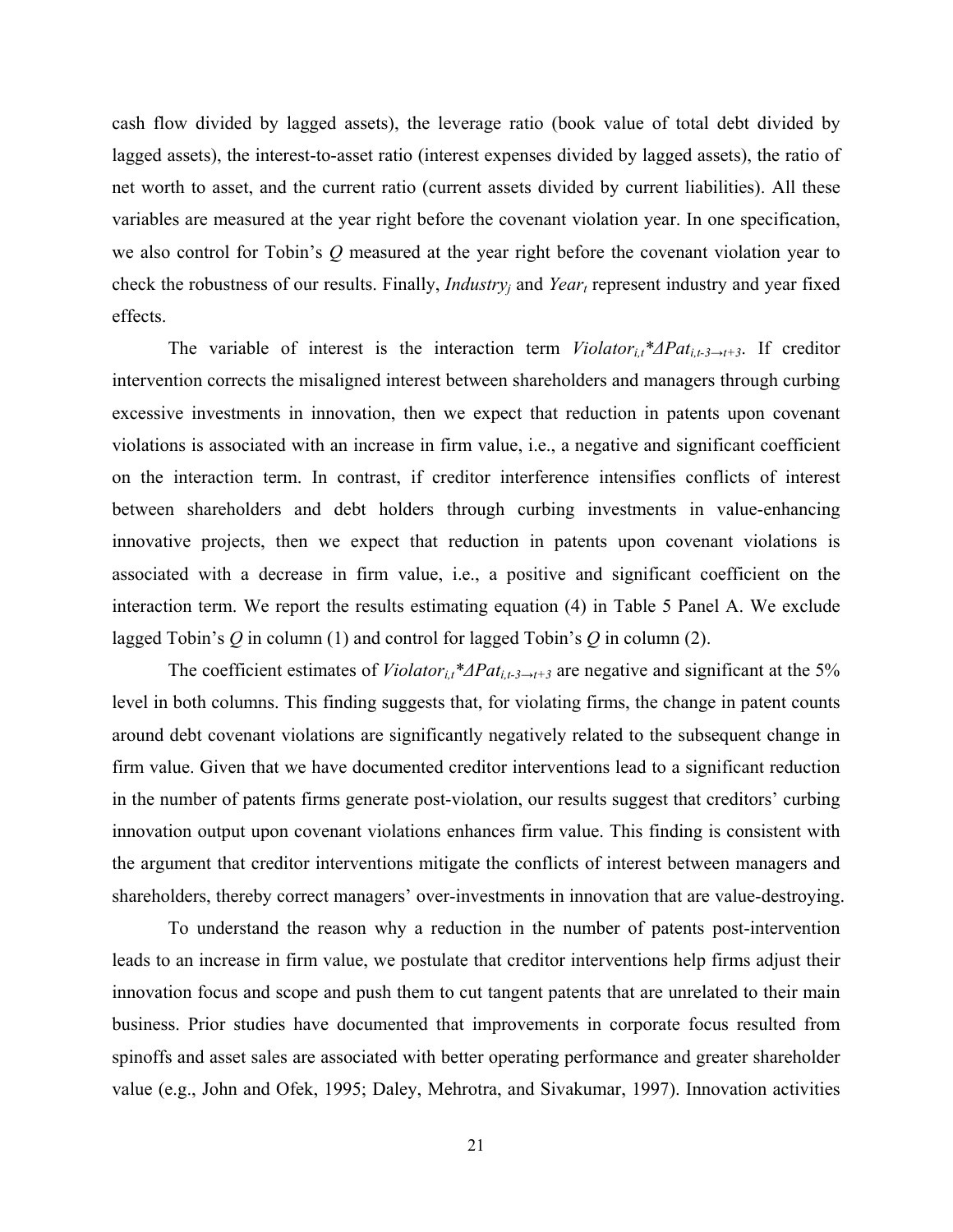that are not related to a firm's main business are likely to be out of managers' expertise and hence are likely value-destroying. Managers who pursue such innovation activities are probably for their own private benefits rather than enhancing firm value. Creditor interventions upon covenant violations mitigate misaligned incentives between managers and shareholders and thus curtails investments in such innovation activities. In contrast, creditors preserve innovation activities that are related to the firm's main business, which should enhance firm value.

We test this conjecture by first classifying a firm's patents into two groups: patents that are related to a firm's main business (labelled as related patents) and patents that are unrelated to a firm's main business (labelled as unrelated patents), Specifically, we define the patents that are in a firm's main two-digit SIC industry as related patents, and the patents that are not in a firm's main two-digit SIC industry as unrelated patents. A practical difficulty, however, is that the USPTO database does not assign a patent's industry membership in the SIC framework. Instead, the USPTO adopts a patent classification system that assigns patents to three-digit technology classes that are based on technology categorization instead of final product categorization. We use a concordance table that connects most USPTO technology classes to two-digit SIC codes constructed in Hsu, Tian, and Xu (2014) to map patents in each technology class to one or multiple two-digit SIC codes. We then compute the number of related patents in a firm's main two-digit SIC industry by multiplying patent counts with the corresponding mapping weight. We calculate the number of unrelated patents by subtracting the number of related patents from the total number of patents a firm has in a year. $^{12}$ 

Next, we investigate the changes in patent counts in each of these two groups of patents surrounding covenant violations in a DiD framework. We use the propensity-score-matched sample of treatment and control firms obtained from Section 4.2.1, and report the results in Table 6. Panel A reports the univariate DiD test results. Column (1) shows the average change in the number of unrelated and related patents surrounding creditor interventions for treatment firms. The changes are computed by first subtracting the total number of unrelated (related) patents counted over the three-year period immediately preceding the covenant violation from the

 $12$  For example, 63% of USPTO technology class 1 is mapped to two-digit SIC industry 35, 32% of technology class 1 is mapped to two-digit SIC industry 36, and 5% of technology class 1 is mapped to two-digit SIC industry 37. USPTO technology class 7 is mapped to ten two-digit SIC industries, with 13% of patents mapped to two-digit SIC industry 35. Suppose that a firm's main two-digit SIC code is 35, and it has 3 and 5 patents in USPTO technology class 1 and 7, respectively. Then the number of patents that is related to this firm's main business is calculated as  $3*63\% + 5*13\% = 2.54$ , and the number of patents that are not in its main business is  $5.46 (= 3 + 5 - 2.54)$ .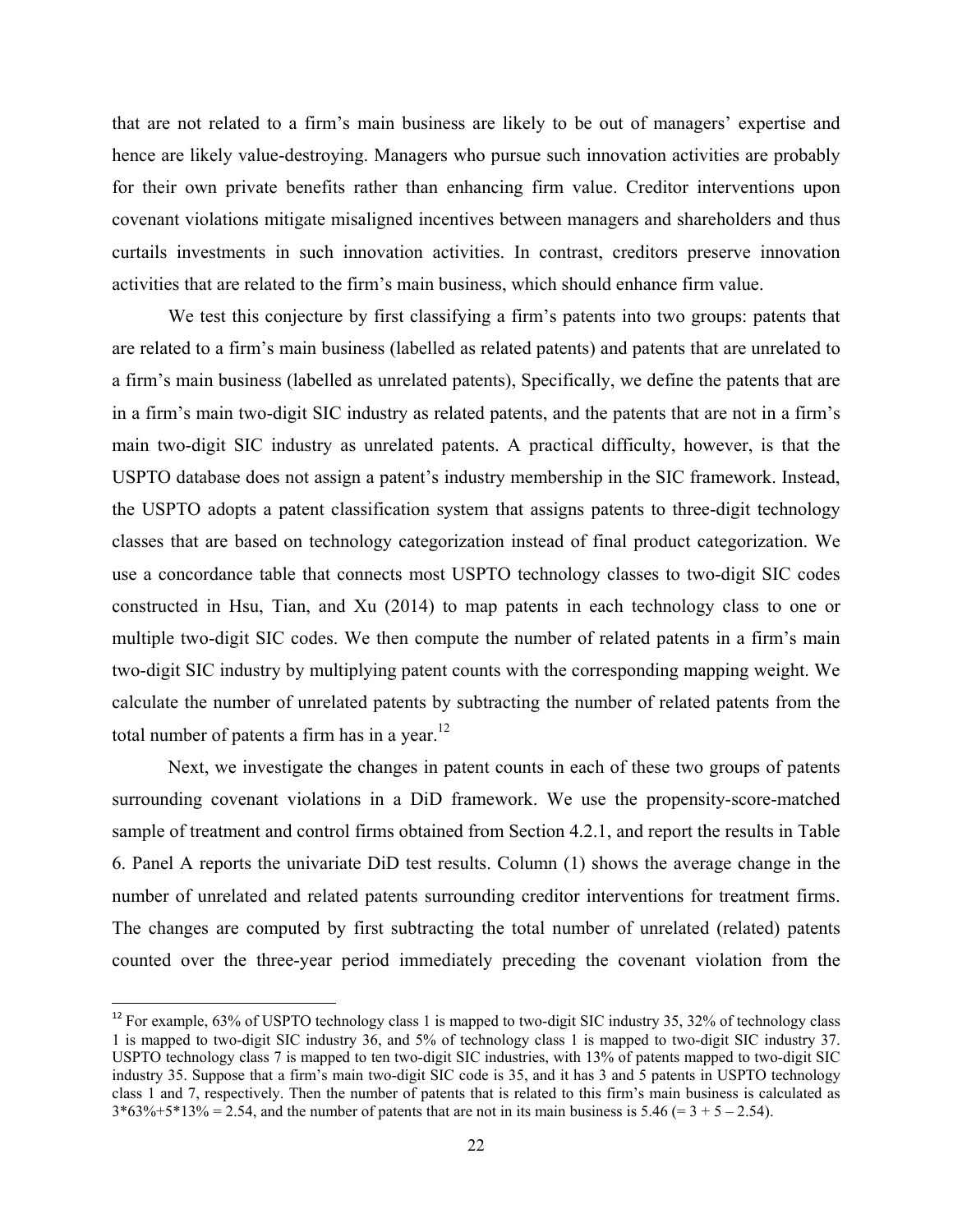number of unrelated (related) patents counted over the three-year period immediately post the violation for each of the treatment firms. The differences are then averaged over the treatment group. By the same token, we compute the average changes in the number of unrelated (related) patents for the control group and report them in column (2). In columns (3) and (4), we present the DiD estimators and the corresponding p-values of the two-tailed *t*-statistics testing the null hypothesis that the DiD estimators are zero.

The DiD estimator for the number of unrelated patents is negative and significant at the 1% level. On average, bank interventions after covenant violations result in a reduction in about 1.3 more unrelated patents in the three-year period immediately post the violation relative to the three-year immediately preceding the volition for the treatment firms than for the control firms. The DiD estimators corresponds to approximately a drop of  $1.3/3 = 0.4$  more patents per year, which is 25% of 1.7 patents, the sample average number of patents unrelated to main business granted per year. In contrast, the DiD estimator for the number of related patents is negative but statistically insignificant, suggesting that there is not a significant difference between the treatment and the control firms in terms of the change in related patent counts surrounding creditor interventions.

We next investigate the dynamics of unrelated and related patents surrounding creditor interventions in a regression framework. We employ the propensity-score-matched sample of treatment and control firms and retain firm-year observations for both treatment and control firms for a seven-year window centered in the violation year. We estimate the following regression model separately for the number of unrelated patents and related patents a firm has:  $+\beta_4$ Violator \* After<sup>2&3</sup> +  $\beta_5$ Before<sup>-1</sup> +  $\beta_6$ Current +  $\beta_7$ After<sup>1</sup> +  $\beta_8$ After<sup>2&3</sup> +  $\beta_9$ Violator +  $\varepsilon$ . UnrelatedPat (RelatedPat) =  $\alpha + \beta_1$ Violator \* Before<sup>-1</sup> +  $\beta_2$ Violator \* Current +  $\beta_3$ Violator \* After<sup>1</sup> (5)

where we define all independent variables the same way as we do for equation (2).

We report the results estimating equation (5) in Panel B of Table 6. The dependent variables in column (1) and (2) are a firm's number of unrelated patents and related patents in a year, respectively. In column (1), we find statistically insignificant coefficient estimates of  $\beta_l$ , and  $\beta_2$ , suggesting that there is not a pre-existing trend in firm innovation output that is unrelated to its main business. The coefficient estimates of  $\beta_3$  and  $\beta_4$ , however, are negative and significant at the 5% and 1% level, respectively. This finding suggests that compared to the control firms, the treatment firms have a significant reduction in the number of unrelated patent starting from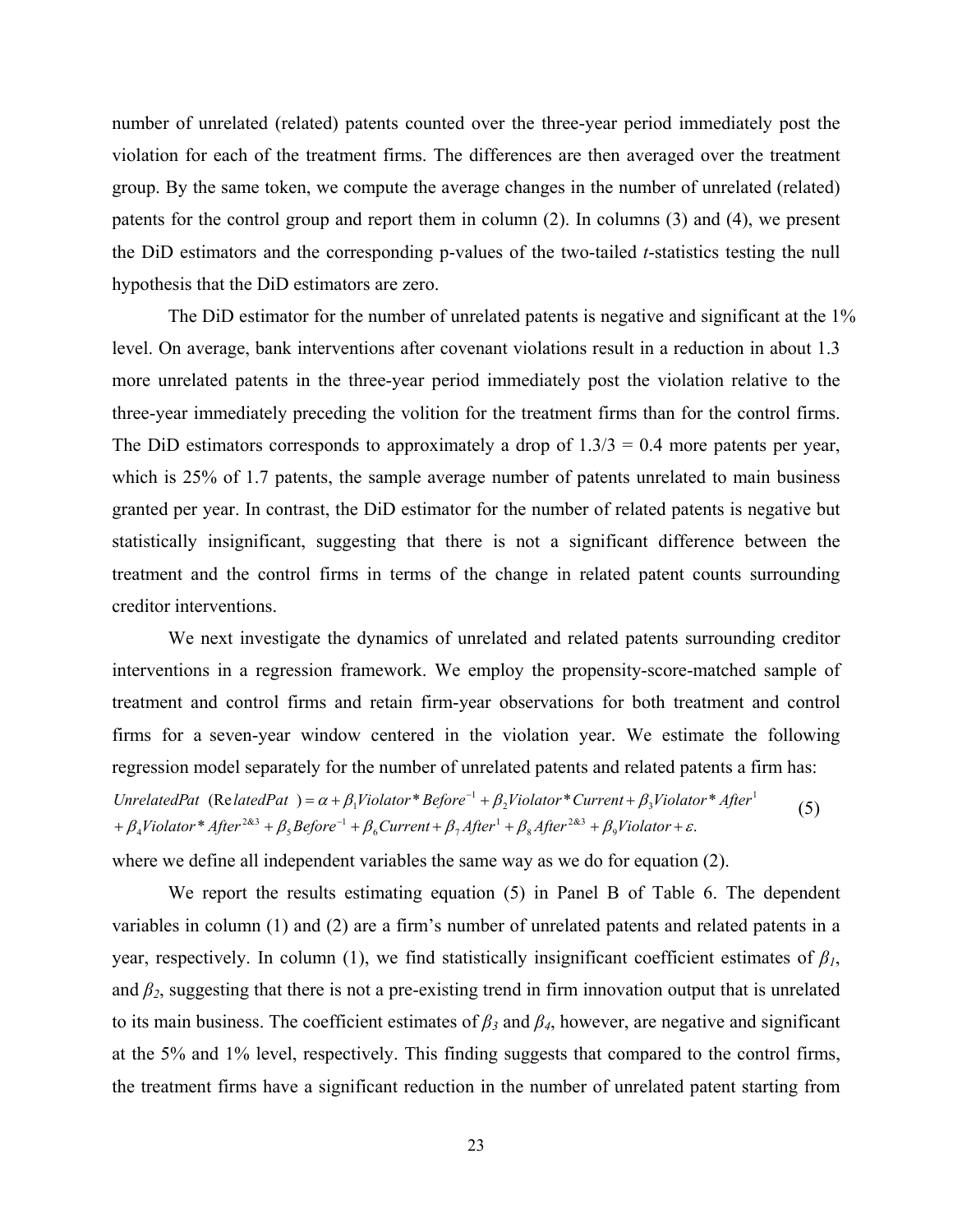the  $1<sup>st</sup>$  year following the creditor intervention. In column (2), we find that none of the coefficients estimates of the interaction terms is statistically significant, which suggests that creditor interventions do not cause any significant changes in innovation output that is related to a firms' main business. These findings are consistent with our evidence reported in Panel A and lend further support to our conjecture that creditor interventions curb firms' excessive investments in innovation projects that are unrelated to their main business, which allows firms to focus more on innovation activities within their expertise.

Next, we link this finding that firms refocus their innovation scope after creditor interventions back to our firm value analysis reported in Table 5. Specifically, we replace  $\Delta Pat_{i,t-1}$ *<sup>3</sup>→t+3* that captures the change in patent counts with *ΔUnrelatedPati,t-3→t+3* that measures the change in a firm's number of unrelated patents surrounding creditor interventions. We then reestimate equation (5). The variable of interest is the interaction term *Violator<sub>i,t</sub>\*ΔUnrelated Pat<sub>i,t</sub>-* $3\rightarrow t+3$ . We report the regression results in Table 5 Panel B. The coefficient estimates of the interaction term are negative and significant at the 5% level in both specifications, suggesting that a reduction in a firm's number of unrelated patents around creditor intervention leads to an increase in firm value. In an untabulated analysis, we replace *ΔUnrelatedPati,t-3→t+3* with *ΔRelatedPat<sub>i,t-3→t+3*</sub> that measures the change in a firm's number of related patents surrounding creditor interventions in the regressions. We find that the coefficient estimate of *Violator<sub>it</sub>\*ΔRelated Pat<sub>i,t-3→t+*3</sub> is statistically insignificant, suggesting that the change in related patent counts surrounding creditor interventions does not contribute to firm value.

#### *5.2. Human capital redeployment*

Our findings from Section 5.1 appear to suggest that covenant violating firms refocus their innovation scopes after creditor interventions, which enhances their firm value. In this subsection, we explore a human capital redeployment mechanism through which bank interventions curb excessive innovative projects that are unrelated to a firm's main business. Because human capital is a key input of innovation, we postulate that the intervention of creditors pushes firms to refocus on innovative projects within their expertise through layoffs of inventors whose skill sets are unrelated to their main business, and hiring inventors whose skill sets are related to their main business. We also conjecture that creditors encourage inventors who stay within the firm to develop skills and produce more related patents after their interventions.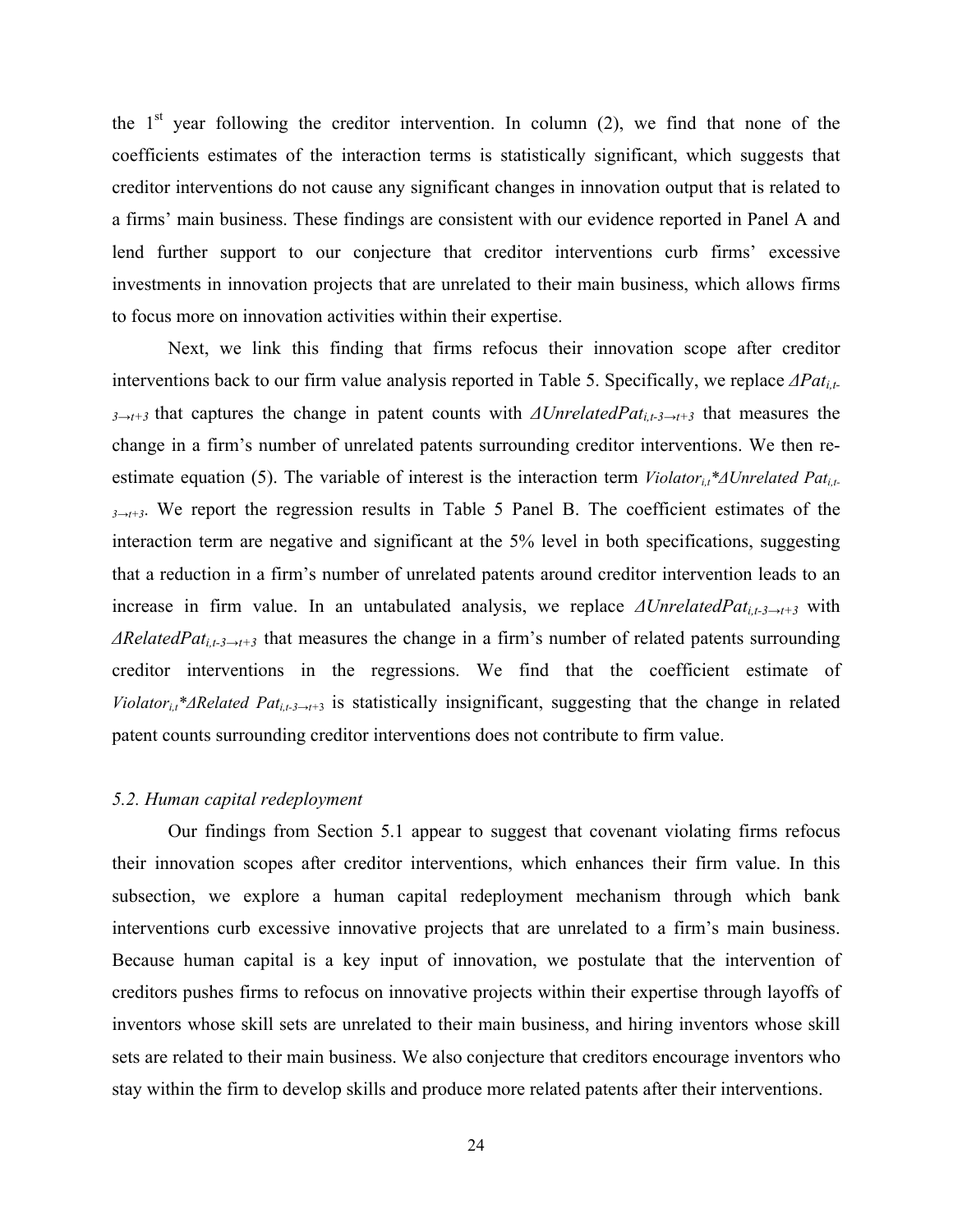To investigate this possible channel, we use the propensity-score-matched sample of treatment and control firms. For each matched pair, we restrict our sample to a window of three years before and three years after the covenant violation for both the treatment and matched control firms. We follow Bernstein  $(2012)$  and identify three groups of inventors.<sup>13</sup> The first group of inventors is "leavers": the inventors who produce at least one patent in a treatment (or control) firm before the violation and at least one patent in a different firm after the violation. The second group of inventors is "stayers": the inventors who produce at least one patent in a treatment (or control) firm both before and after the violation. The third group of inventors is "new hires": the inventors who produce at least one patent after but none before the violation in a treatment (or control) firm, and produce at least one patent in a different firm before the violation.

If human capital redeployment is a mechanism through which creditor interventions curtail excessive innovation that are unrelated to a firms' main business, we expect to observe that "leavers" of treatment firms are more likely to specialize on areas that are unrelated to the firm's main business and hence generate more unrelated patents than those of the control firms before they leave the firm. Meanwhile, when firms recruit new talents, the treatment firms are more likely to hire inventors who have a track record of producing patents that are related to their main business compared. Regarding stayers of the treatment firms who generate patents both before and after the covenant violation, we expect them to focus more on areas that are related to the firms' main business and hence generate more related patents after the creditor interventions compared to the stayers of the control firms. We report the results testing these conjectures in Table 7.

In Panel A, we present the univariate comparison for the differences in the percentage of unrelated patents produced by leavers and new hires three years prior to the covenant violation between the treatment and control groups. In particular, we first divide the total number of an inventor's unrelated patents generated over the three-year period preceding covenant violation by his total number of patents during the same period. We then take an average of this percentage in

<sup>&</sup>lt;sup>13</sup> The HBS inventor database provides information for both inventors (the persons who are producing innovation) and assignees (the entity that owns the patent, which could be a government, a firm, or an individual). It provides a unique identifier for each inventor. Hence, we are able to track the mobility of individual inventors. See Lai et al. (2013) for details.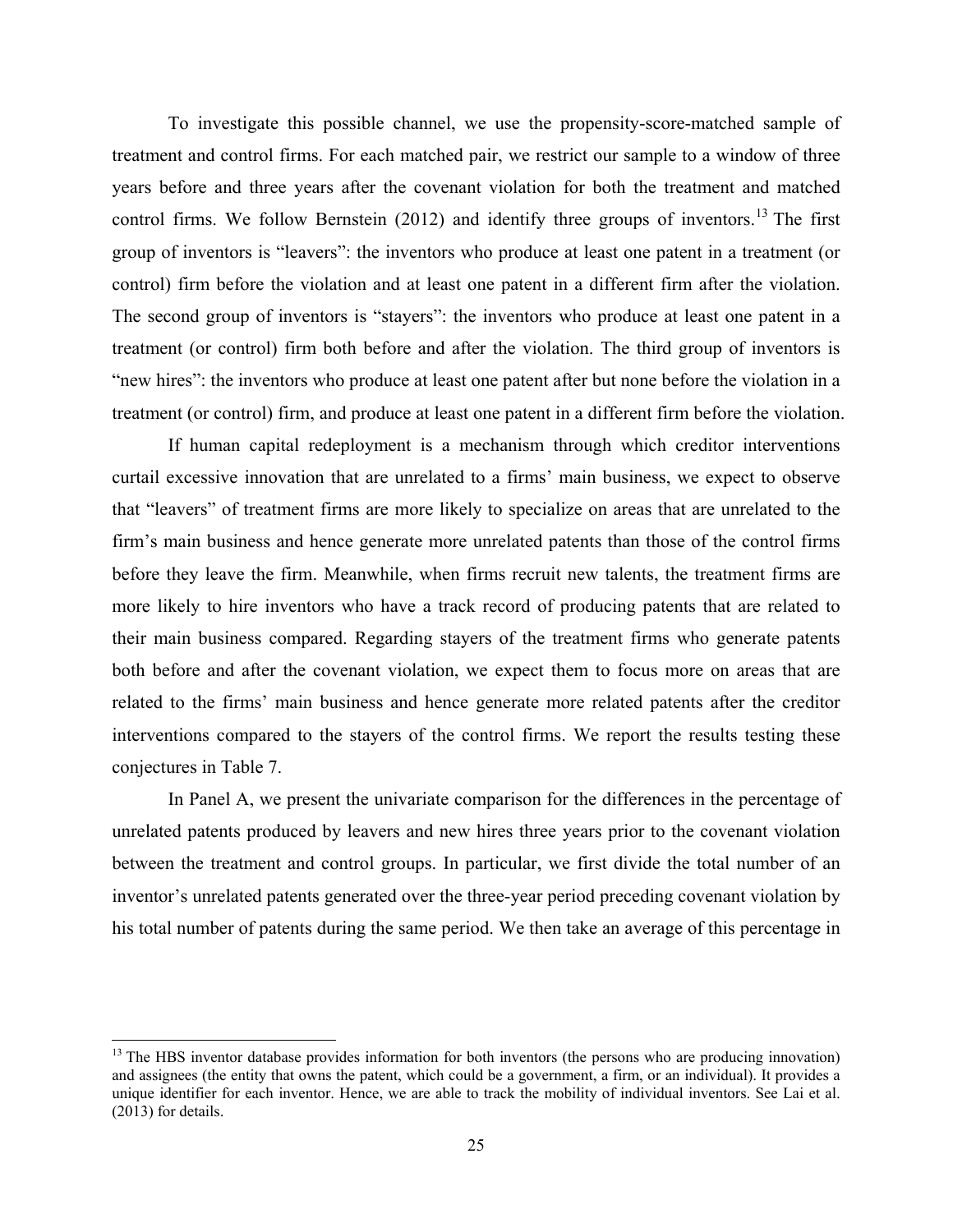the treatment group and report the results in column  $(1)$ .<sup>14</sup> By the same token, we compute the average percentage of unrelated patents of inventors in the control group and report the results in column (2). The difference in the mean of the treatment and control group is reported in column (3). We report the p-values of the two-tailed *t*-statistics testing the null hypothesis that the mean differences are zero in column (4).

We first compare leavers of these two groups of firms. Leavers of the treatment firms have a significantly higher fraction of unrelated patents compared with those of the control firms before the covenant violation. This finding suggests that firms actively force out inventors whose expertise is different from their main business after bank interventions. For new hires, we find that the percentage of unrelated patents produced by new hires of the treatment firms is significantly lower than that produced by new hires of the control firms. This finding suggests that covenant violating firms are actively seeking new talents who have track records of producing patents that are related to their own main business.<sup>15</sup>

In Panel B, we report the results for stayers. Because stayers remain in the firms, we are able to observe their patent generation both before and after the covenant violation, which allows us to estimate the treatment effect of creditor interventions in the DiD framework. We compute the DiD estimator by first subtracting the percentage of unrelated patents generated over the three-year period preceding the violation from the percentage of unrelated patents generated over three three-year period after the violation for each stayer of the treatment firms. The difference is then averaged over all stayers in the treatment group and reported in column (1). We repeat the same procedure for stayers of the control firms and report the average changes in the percentage of unrelated patents surrounding the covenant violation year in column (2). The DiD estimator is simply the difference in the differences for the treatment and the control firms, and we report it in column (3). We report the p-values of the DiD estimators in column (4). The DiD estimator is negative and significant at the 5% level, suggesting that, compared with the stayers of the control

 $14$  Note that for new hires, even though they are working for firms other than the violating firms over this period, we are still able to calculate this measure for them because we are able to observe their patents' as well as the violating firms' industry classifications.

<sup>&</sup>lt;sup>15</sup> One may notice that the percentages of unrelated patents produced by individual inventors are quite high ( $> 50\%$ ) on average). This is due to the mapping between NBER technology classes and two-digit SIC industry classifications. According to the matching algorithm of Hsu, Tian, and Xu (2014), each NBER technology class is on average mapped to about 20 two-digit SIC industries with a probability distribution, which suggests that patent classes are very diversely corresponding to the SIC codes.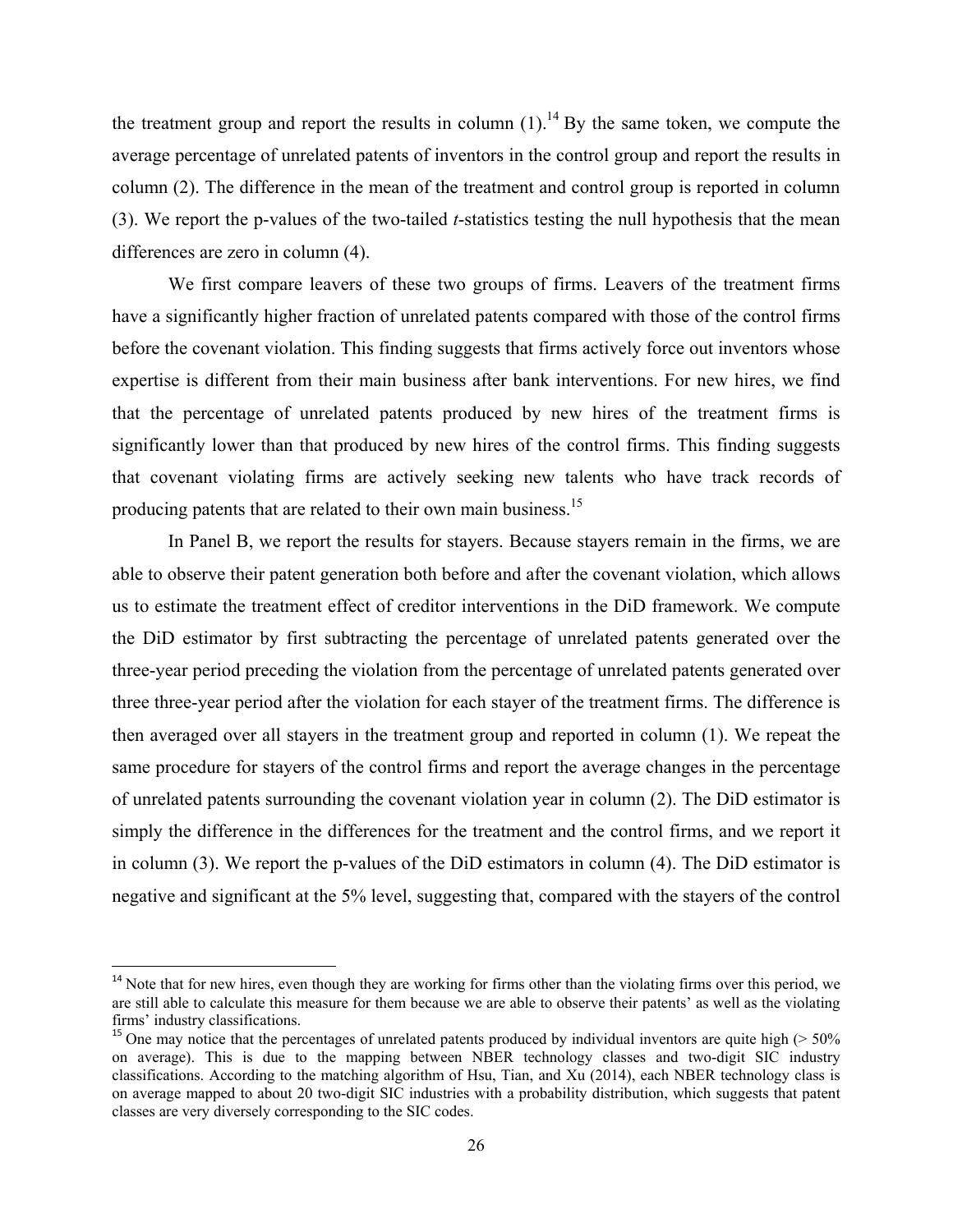firm, stayers of the treatment firms generate patents that are more related to the firms' main business after the creditor intervention.

Next, we explore this question from a different angle by examining the percentage of inventors whose expertise is different from the firms' main business. We first define an inventor as an unrelated inventor if most of the inventor's patents produced over a 10-year period prior to the covenant violation are in a two-digit SIC industry other than the firm's main two-digit SIC industry. We then compare the differences in the percentage of unrelated inventors for leavers and new hires between the treatment and control groups.<sup>16</sup> We report the results in Panel C.

The percentage of unrelated inventors is computed as the following: for each type of inventors, we first divide the total number of unrelated inventors by the total number of inventors in each firm in the treatment group**.** We then compute the average percentage of unrelated inventors across all firms in the treatment group and report it in column (1). By the same token, we compute the average percentage of unrelated inventors for each of the three types of inventors in the control group and report it in column (2). In columns (3) and (4), we present the difference in the percentage of unrelated inventors between the treatment and control group and the corresponding *p-value* testing the null hypothesis that the differences are zero, respectively.

We find that the percentage of unrelated leavers is significantly higher in violating firms than in matched control firms, which suggests that, compared with non-violating firms, violating firms are more likely to layoff inventors whose expertise is different from their own main business after bank interventions. In contrast, we find a significantly lower fraction of unrelated new hires in violating firms than in non-violating firms, suggesting that firms are less likely to hire inventors whose expertise is different from their own main business.

In summary, our evidence reported in this subsection is consistent with the conjecture that upon a covenant violation, creditors help the firm refocus its innovation scope by getting rid of inventors who generate patents that are unrelated to the firm's main business and by hiring inventors whose expertise is in the firm's main business. Creditors also seem to force inventors who stay in the firm to produce patents that are more related to the firms' main business after the violation. Overall, human capital redeployment within a firm appears a plausible underlying

<sup>&</sup>lt;sup>16</sup> Note that this test does not apply to stayers because the way we define unrelated inventors. Hence, we do not report the results for stayers.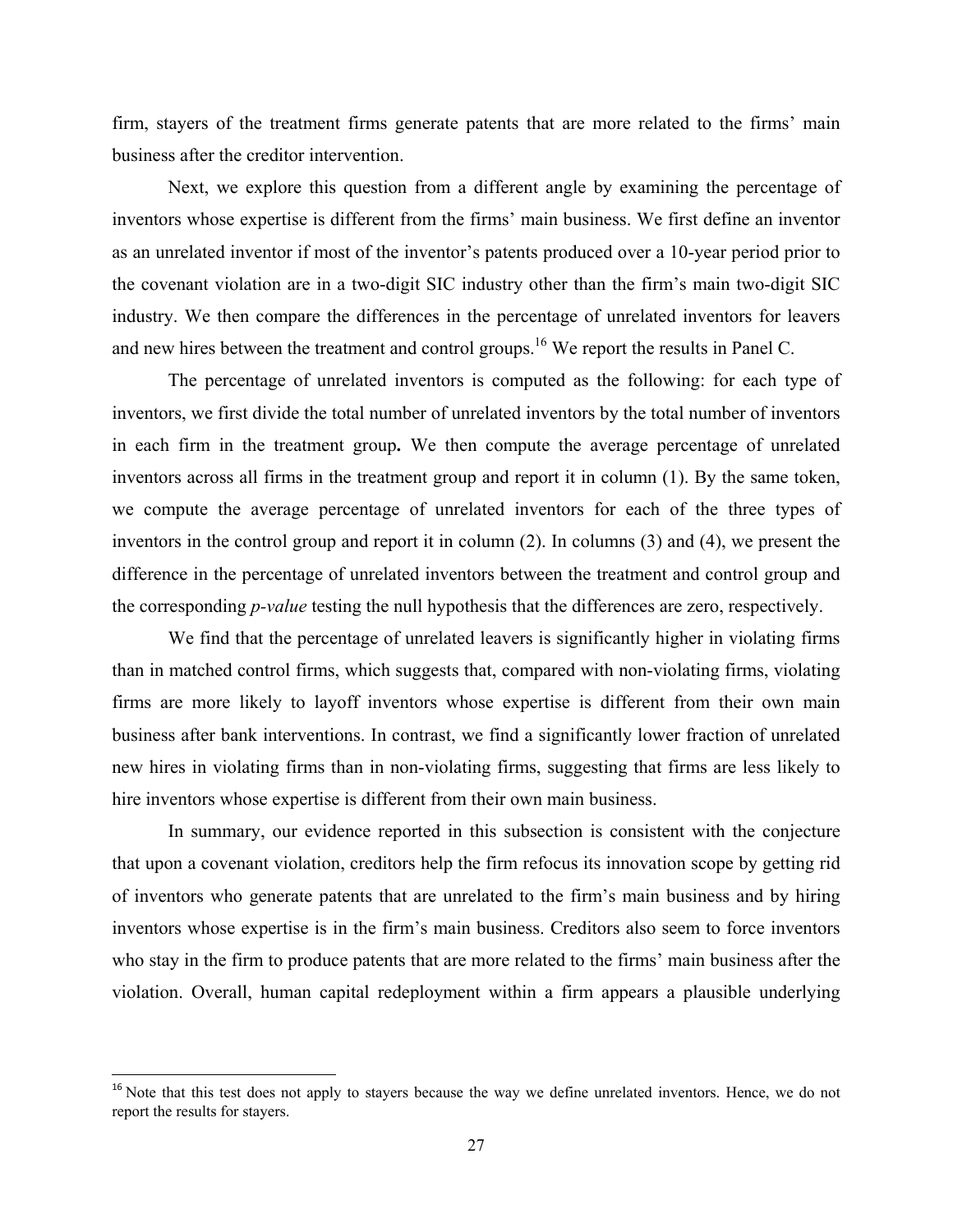mechanism through which creditors help violating firms refocus on its innovation scope, which ultimately enhances firm value.

#### **6. Conclusion**

In this paper, we examine the effect of creditor interventions triggered by debt covenant violations. Our baseline results show that creditor interventions are negatively related to both innovation quantity and quality. We use a DiD approach and a regression discontinuity design to establish causality and find a negative, causal effect of bank interventions on firm innovation. We further show that the reduction in innovation output is concentrated in innovation projects that are unrelated to a firm's main business, which leads to a more focused scope of innovation output and ultimately an increase in firm value. Human capital redeployment appears a plausible underlying mechanism through which creditor interventions refocus firm innovation scope and enhance firm value. Our findings are consistent with the argument that creditors help mitigate investment distortions in innovation arising from conflicts of interest between managers and shareholders. Our paper sheds new light on the real effect of creditor interventions.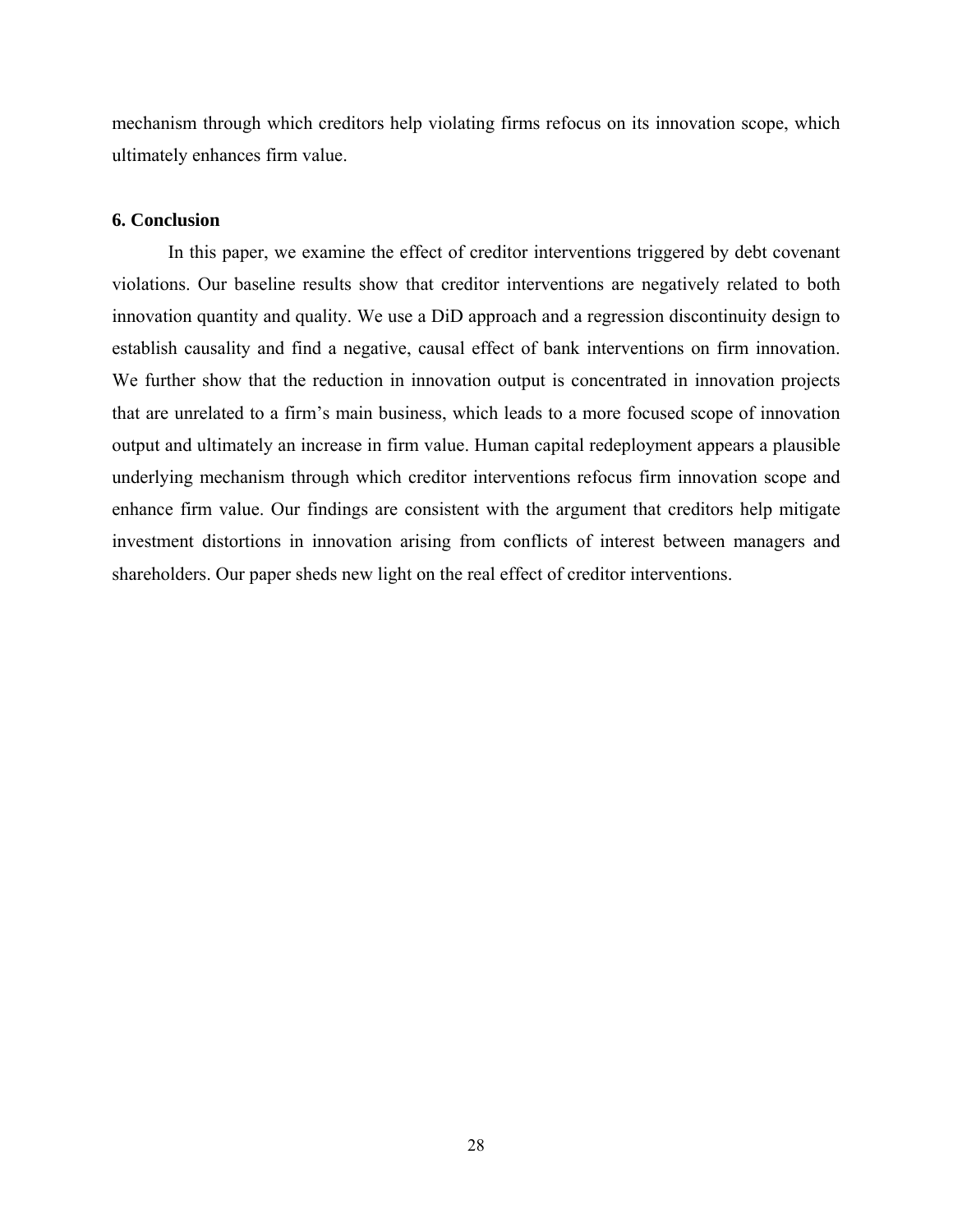#### **References**

- Acharya, Viral, Ramin Baghai, and Krishnamurthy Subramanian, 2014, Wrongful discharge laws and innovation. *Review of Financial Studies* 27, 301-348.
- Acharya, Viral, and Krishnamurthy Subramanian, 2009, Bankruptcy codes and innovation. *Review of Financial Studies* 22, 4949-4988.
- Aghion, Philippe, and Patrick Bolton, 1992, An Incomplete Contracts Approach to Financial Contracting. *Review of Economic Studies* 59:473–94.
- Aghion, Philippe, and Jean Tirole, 1994, On the management of innovation. *Quarterly Journal of Economics* 109, 1185-1209.
- Aghion, Philippe, John Van Reenen, and Luigi Zingales, 2013, Innovation and institutional ownership. *American Economic Review* 103, 277-304.
- Aghion, Philippe, Nicholas Bloom, Richard Blundell, Rachel Griffith, Peter Howitt, 2005, Competition and innovation: An inverted U relationship. *Quarterly Journal of Economics* 120, 701-728.
- Amore, Mario, Cedric Schneider, and Alminas Zaldokas, 2013, Credit supply and corporate innovation. *Journal of Financial Economics* 109, 835-855.
- Atanassov, Julian, Vikram Nanda, and Amit Seru 2007, Finance and innovation: The case of publicly traded firms. Working Paper, University of Oregon.
- Berger, Allen, and Gregory Udell, 1995, Relationship lending and lines of credit in small firm finance. *Journal of Business* 68, 351-381.
- Bernstein, Shai, 2012, Does going public affect innovation? Working Paper, Stanford University.
- Bertrand, Marianne, and Sendhil Mullainathan, 2003, Enjoying the quiet life? Corporate governance and managerial preferences. *Journal of Political Economy* 111, 1043-1075.
- Bharath, Sreedhar, Sandeep Dahiya, Anthony Saunders, and Anand Srinivasan, 2007, So what do I get? The bank's view of lending relationships. *Journal of Financial Economics* 85, 368-419.
- Bhattacharya, Sudipto, and Jay Ritter, 1983, Innovation and communication: Signalizing with partial disclosure. *Review of Economic Studies* 50, 331-346.
- Billett, Matthew, Burcu Esmer, and Miaomiao Yu, 2013, Creditor control and product market competition, Working Paper, Indiana University.
- Bradley, Daniel, Incheol Kim, and Xuan Tian, 2013, The causal effect of labor unions on innovation. Working Paper, Indiana University.
- Brown, James, and Bruce Petersen, 2011, Cash holdings and R&D smoothing. *Journal of Corporate Finance* 17, 694-709.
- Chava, Sundeer, Vikram Nanda, and Chong Xiao, 2013, Lending to innovative firms: The role of lender expertise and control rights. Working Paper, Georgia Institute of Technology.
- Chava, Sudheer, Alexander Oettl, Ajay Subramanian, and Krishnamurthy Subramanian, 2013, Banking deregulation and innovation. *Journal of Financial Economics* 109, 759-774.
- Chava, Sudheer, and Michael Roberts, 2008, How does financing impact investment? The role of debt covenants. *Journal of Finance* 63, 2085-2121.
- Chemmanur, Thomas, Elena Loutskina, and Xuan Tian, 2013, Corporate venture capital, value creation, and innovation. *Review of Financial Studies*, forthcoming.
- Cornaggia, Jess, Yifei Mao, Xuan Tian, and Brian Wolfe, 2013, Does banking competition affect innovation? *Journal of Financial Economics*, forthcoming.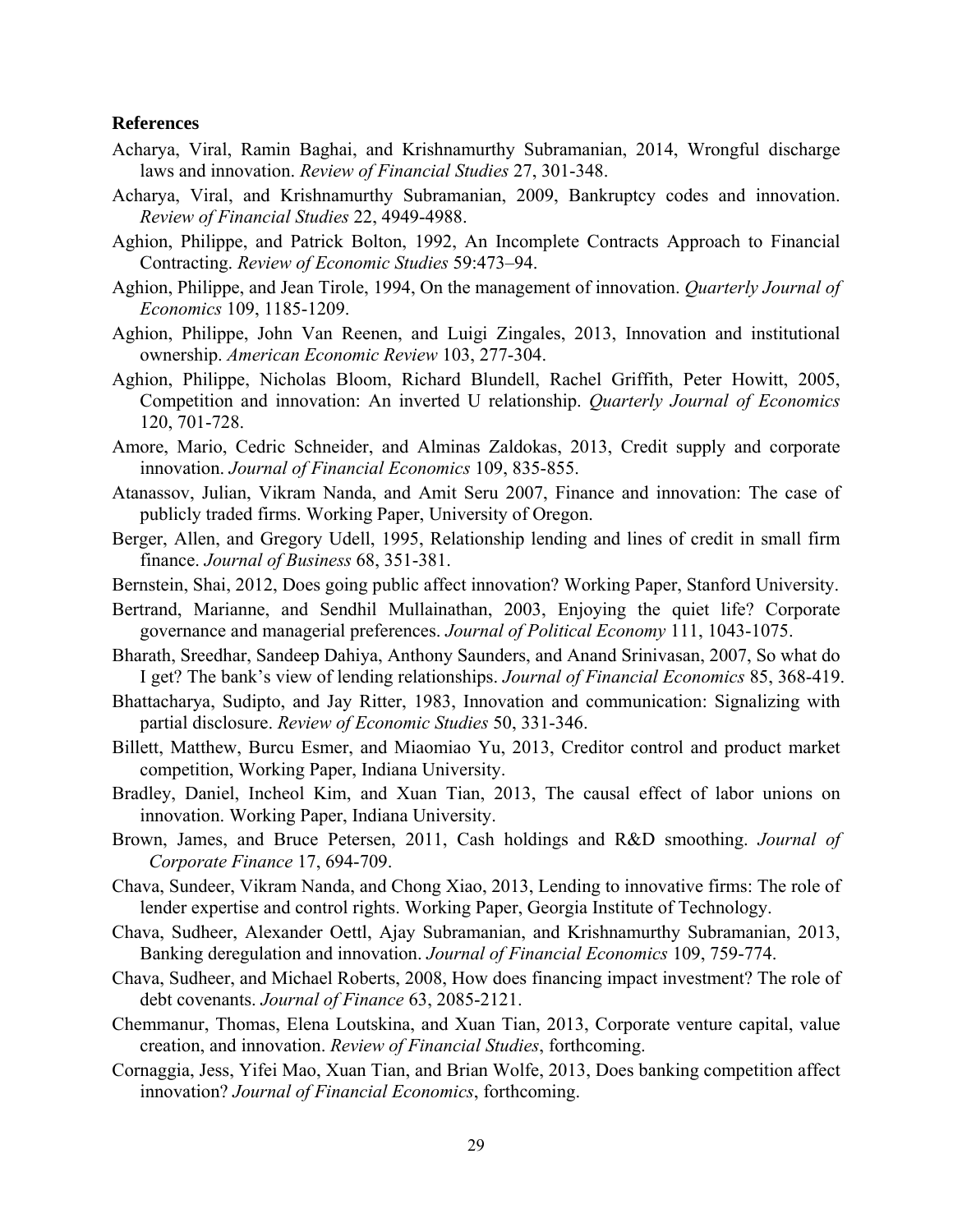- Cuñat, Vincente, Mireia Gine, and Maria Guadalupe, 2012, The vote is cast: The effect of corporate governance on shareholder value. *Journal of Finance* 67, 1943-77.
- Daley, Lane, Vikas Mehrotra, and Ranjini Sivakumar, 1997, Corporate focus and value creation: Evidence from spinoffs. *Journal of Financial Economics* 45, 257-281.
- Dewatripont, M., and Jean Tirole, 1994, A theory of debt and equity: Diversity of securities and manager shareholder Congruence. *Quarterly Journal of Economics* 109:1027–54.
- Esmer, Burcu, 2011, Creditor control rights and managerial risk shifting. Working Paper, University of Iowa.
- Fang, Vivian, Xuan Tian, and Sheri Tice, 2013, Does stock liquidity enhance or impede firm innovation? *Journal of Finance*, forthcoming.
- Gompers, Pual, 1996, Grandstanding in the venture capital industry. *Journal of Financial Economics* 42, 133-156.
- Hall, Bronwyn, Adam Jaffe, and Manuel Trajtenberg, 2001, The NBER patent citations data file: Lessons, insights and methodological tools. NBER Working Paper No. 8498.
- Hall, Bronwyn, Adam Jaffe, and Manuel Trajtenberg, 2005, Market value and patent citations. *The RAND Journal of Economics* 36, 16-38.
- He, Jie, and Xuan Tian, 2013, The dark side of analyst coverage: The case of innovation. *Journal of Financial Economics* 109, 856-878.
- Hellwig, Martin, 1991, "Banking, financial intermediation, and corporate finance." In: Giovanni, A., and C. Mayers (Eds), *European Financial Integration*, pp. 35-63 (Cambridge, England: Cambridge University Press).
- Hirshleifer, David, Angie Low, and Siew Hong Teoh, 2012, Are overconfident CEOs better innovators? *Journal of Finance* 72, 1457-1498.
- Holmstrom, Bengt, 1989, Agency costs and innovation. *Journal of Economic Behavior and Organization* 12, 305-327.
- Hoshi, Takeo, Anil Kashyap, and David Scharfstein, 1990, The role of banks in reducing the costs of financial distress in Japan. *Journal of Financial Economics* 27, 67-88.
- Hsu, Po-Hsuan, Xuan Tian, and Yan Xu, 2014, Financial market development and innovation: Cross-country evidence. *Journal of Financial Economics* 112, 116-135.
- Jensen, Michael*,* 1986, Agency Costs of Free Cash Flow. *American Economic Review* 76:323–29.
- John, Kose, and Eli Ofek, 1995, Asset sales and increase in focus. *Journal of Financial Economics* 37, 105-126
- Kaplan, Steven, and Luigi Zingales, 1997, Do financial constraints explain why investment is correlated with cash flow? *Quarterly Journal of Economics* 112, 169-215.
- Kogan, Leonid, Dimitris Papanikolaou, Amit Seru, and Noah Stoffman, 2012, Technological innovation and growth. Working Paper, MIT.
- Kortum, Samuel, and Josh Lerner, 2000, Assessing the contribution of venture capital to innovation. *The RAND Journal of Economics* 31, 674-692.
- Lai, Ronald, Alexander D'Amour, Amy Yu, Ye Sun, and Lee Fleming, 2013, Disambiguation and co-authorship networks of the U.S. patent inventor database (1975-2010). Harvard Business School.
- Lee, David, and Thomas Lemieux, 2010, Regression discontinuity designs in economics. *Journal of Economic Literature* 48, 281-355.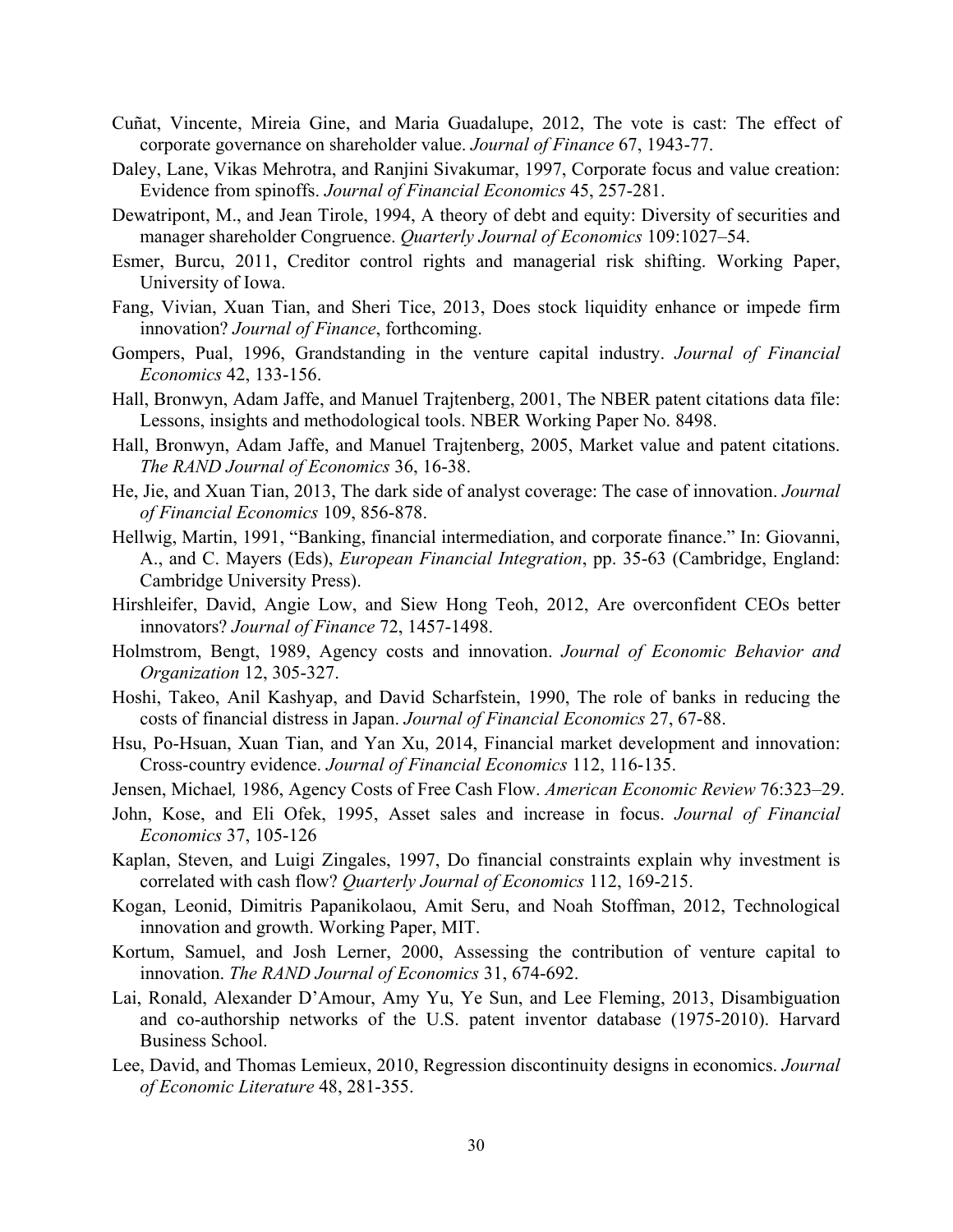- Lemmon, Michael, and Michael Roberts, 2010, The response of corporate financing and investment to changes in the supply of credit. *Journal of Financial and Quantitative Analysis* 45, 555-587.
- Lerner, Josh, Morten Sorensen, and Per Stromberg, 2011, Private equity and long-run investment: the case of innovation. *Journal of Finance* 66, 445-477.
- Manso, Gustavo, 2011, Motivating innovation. *Journal of Finance* 66, 1823-1860.
- Myers, Stewart, and Nicholas Majluf, 1984, Corporate financing and investment decisions when firms have information that investors do not have. *Journal of Financial Economics* 13, 187- 221.
- Nanda, Ramana, and Matthew Rhodes-Kropf, 2013, Investment cycles and startup innovation. *Journal of Financial Economics* 110, 403-418.
- Nini, Greg, David Smith, and Amir Sufi, 2009, Creditor control rights and firm investment policy. *Journal of Financial Economics* 92, 400-420.
- Nini, Greg, David Smith, and Amir Sufi, 2012, Creditor control rights, corporate governance, and firm value. *Review of Financial Studies 25*, 1713-1761.
- Petersen, Mitchell, and Raghuram Rajan, 1994, The benefits of lending relationships: Evidence from small business data. *Journal of Finance* 49, 3-37.
- Porter, Michael, 1992, Capital disadvantage: America's failing capital investment system. *Harvard Business Review* 70, 65-82.
- Rajan, Raghuram, 1992, Insiders and outsiders: the choice between informed and arms length debt. *Journal of Finance* 47, 1367-1400.
- Roberts, Michael, and Amir Sufi, 2009, Control rights and capital structure: An empirical investigation. *Journal of Finance* 64, 1657-1695.
- Romer, Paul, 1986, Increasing returns and long-run growth. *Journal of Political Economy* 94, 1002-1037.
- Rosenberg, Nathan, 2004, Innovation and Economic. OECD, 1-6.
- Scharfstein, David and Jeremy Stein, 2002, The dark side of internal capital markets: divisional rent-seeking and inefficient investment, *Journal of Finance* 55, 2537-2564.
- Seru, Amit, 2014, Firm boundaries matter: evidence from conglomerates and R&D activity. *Journal of Financial Economics* 111, 381-405.
- Sevilir, Merih, and Xuan Tian, 2012, Acquiring innovation. Working Paper, Indiana University.
- Solow, Robert, 1957, Technical change and the aggregate production function. *Review of Economics and Statistics* 39, 312-320.
- Stiglitz, Joseph, 1985, Credit markets and capital control. *Journal of Money, Credit and Banking* 17, 133-152.
- Sufi, Amir, 2007, Information asymmetry and financing arrangements: evidence from syndicated loans. *Journal of Finance* 62, 629-668.
- Tian, Xuan, and Tracy Wang, 2014, Tolerance for failure and corporate innovation. *Review of Financial Studies* 27, 211-255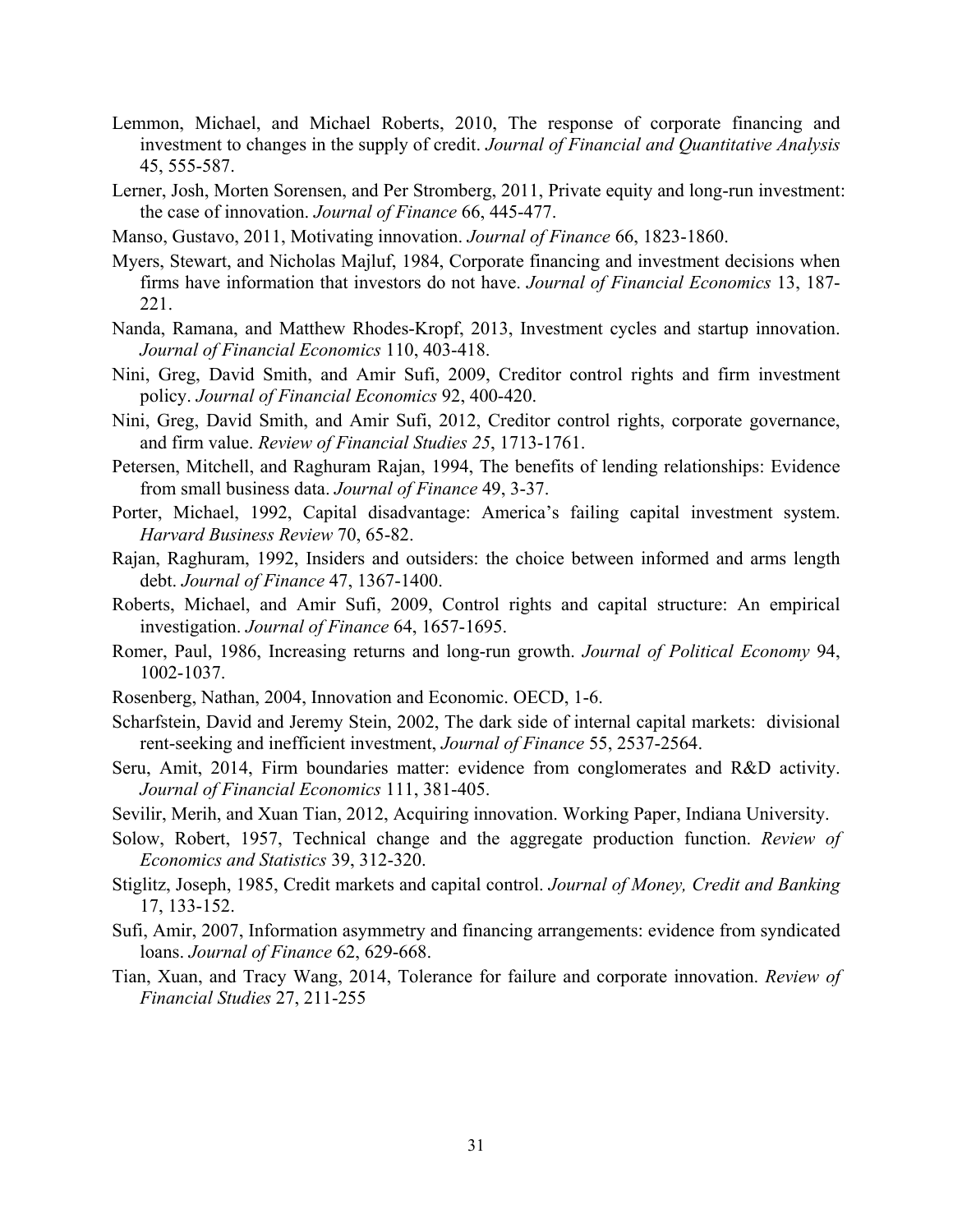#### **Table 1: Summary statistics**

This table presents summary statistics for variables constructed based on the sample of U.S. nonfinancial firms from 1996 to 2008. We include all Compustat firms that violate or do not violate debt covenants in Amir Sufi's debt covenant violations dataset that is available at http://faculty.chicagobooth.edu/amir.sufi/. All variables are defined in Appendix.

| Variable            | N      | Mean    | S.D.  | P <sub>25</sub>  | Median   | P75      |
|---------------------|--------|---------|-------|------------------|----------|----------|
| Pat                 | 60,954 | 3.44    | 13.76 | $\theta$         | $\theta$ | $\theta$ |
| Cite                | 60,954 | 3.75    | 10.72 | $\overline{0}$   | $\theta$ | $\theta$ |
| Violation           | 60,954 | 0.13    | 0.34  | $\overline{0}$   | $\theta$ | $\theta$ |
| Ln(MV)              | 60,954 | 4.73    | 2.41  | 3.04             | 4.74     | 6.43     |
| R&D Assets          | 60,954 | 0.08    | 0.18  | $\boldsymbol{0}$ | $\theta$ | 0.08     |
| <b>ROA</b>          | 60,954 | $-0.14$ | 0.92  | $-0.08$          | 0.09     | 0.15     |
| <b>PPE</b> Assets   | 60,954 | 0.26    | 0.23  | 0.08             | 0.18     | 0.38     |
| Leverage            | 60,954 | 0.30    | 0.55  | 0.02             | 0.18     | 0.38     |
| <b>CAPEX</b> Assets | 60,954 | 0.06    | 0.07  | 0.02             | 0.04     | 0.07     |
| $H\!I$              | 60,954 | 0.22    | 0.17  | 0.10             | 0.17     | 0.28     |
| $H\!I^2$            | 60,954 | 0.08    | 0.14  | 0.01             | 0.03     | 0.08     |
| Tobin's $Q$         | 60,954 | 3.39    | 7.59  | 1.12             | 1.61     | 2.78     |
| KZ Index            | 60,954 | $-9.42$ | 48.09 | $-5.40$          | $-0.40$  | 1.44     |
| Ln(Age)             | 60,954 | 2.46    | 0.81  | 1.95             | 2.40     | 3.04     |
| <i>INST</i>         | 60,954 | 0.26    | 0.31  | $\theta$         | 0.12     | 0.49     |
| Debt EBITDA         | 60,954 | 1.20    | 5.95  | $\theta$         | 0.35     | 2.48     |
| Networth Assets     | 60,954 | 0.29    | 1.32  | 0.30             | 0.50     | 0.72     |
| Current Ratio       | 60,954 | 2.91    | 3.47  | 1.13             | 1.89     | 3.25     |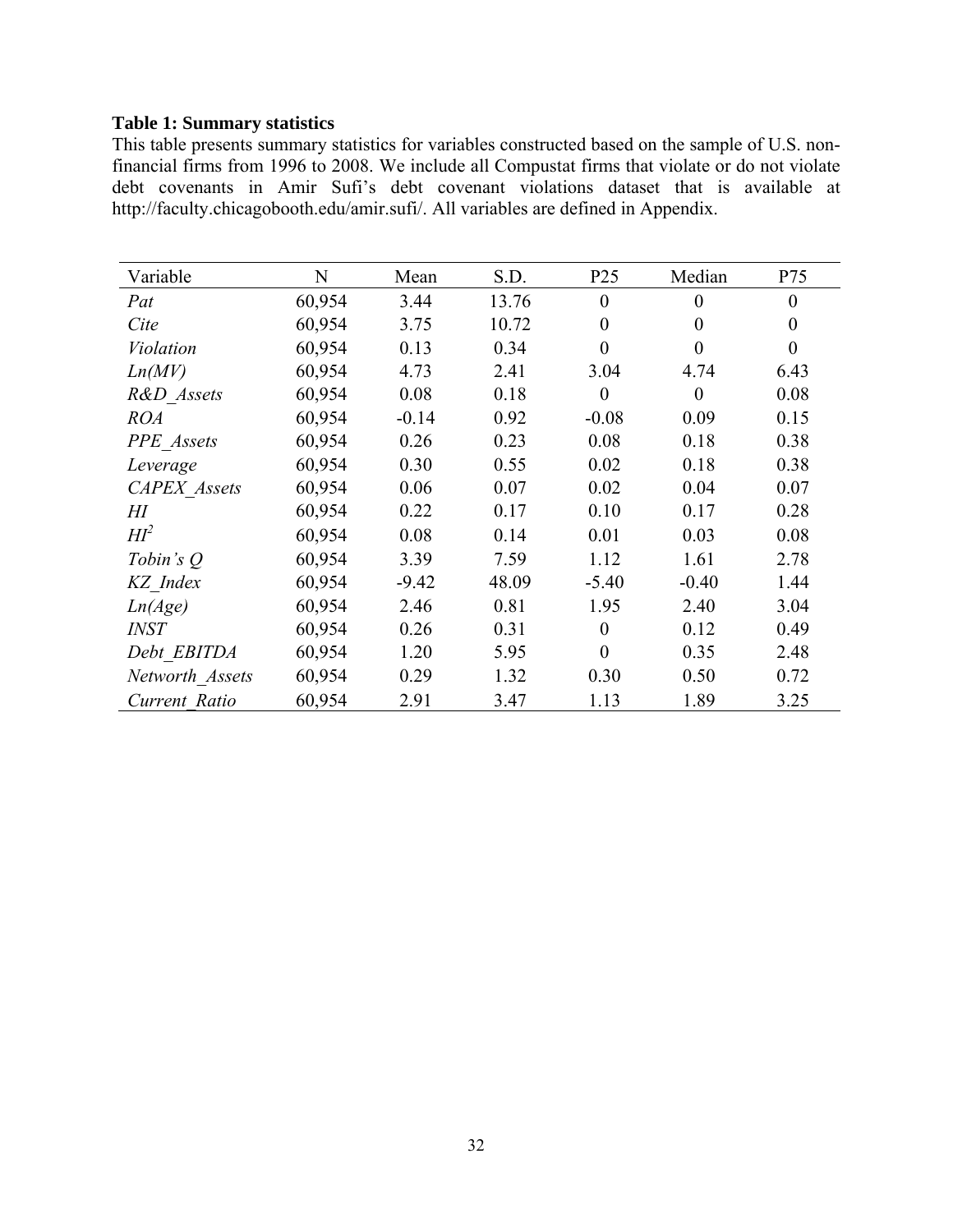#### **Table 2: Baseline regression of innovation outcomes on covenant violations**

This table reports the OLS results estimating the effect of debt covenant violations on innovation output variables. We estimate the pooled OLS regression of the following model:

 $LnPat_{i,t+n}(LnCite_{i,t+n}) = \alpha + \beta Violation_{i,t} + \gamma' Controls_{i,t} + Year_t + Industry_i + \varepsilon_{i,t}$ 

using a sample of all U.S. and non-financial Compustat firms during 1996 to 2008 that violate or do not violate debt covenants from Amir Sufi's debt covenant violations dataset. The dependent variable  $LnPat_{i,t+n}$  is the natural logarithm of one plus total number of patents filed (and eventually granted) in one  $(t+1)$ , two  $(t+2)$ , and three  $(t+3)$  years, and results are reported in columns (1) – (3), respectively. The dependent variable *LnCitet<sub>it+n</sub>* is the natural logarithm of one plus the number of citations received per patent in one  $(t+1)$ , two  $(t+2)$ , and three  $(t+3)$  years, and results are reported in columns  $(4) - (6)$ , respectively. *Violation<sub>it</sub>* is a dummy variable that equals one if covenant violation occurs in year *t* for firm *i* and not preceded by a violation in the previous year (*t-1*), and zero otherwise. Year fixed effects *Year<sub>t</sub>* and industry fixed effects *Industry<sub>j</sub>* are included in all regressions. All other variables are as defined in Appendix. P-values based on standard errors clustered by firm are reported in parentheses. \*\*\*, \*\*, and \* indicate significance at the 1%, 5%, and 10% level, respectively.

|                     | (1)             | (2)             | (3)             | (4)              | (5)              | (6)              |
|---------------------|-----------------|-----------------|-----------------|------------------|------------------|------------------|
| Dependent Variable  | $LnPat_{i,t+1}$ | $LnPat_{i,t+2}$ | $LnPat_{i,t+3}$ | $LnCite_{i,t+1}$ | $LnCite_{i,t+2}$ | $LnCite_{i,t+3}$ |
| <b>Violation</b>    | $-0.023**$      | $-0.030**$      | $-0.029**$      | $-0.039***$      | $-0.026*$        | $-0.033**$       |
|                     | (0.039)         | (0.012)         | (0.027)         | (0.003)          | (0.066)          | (0.019)          |
| Ln(MV)              | $0.174***$      | $0.178***$      | $0.180***$      | $0.128***$       | $0.123***$       | $0.115***$       |
|                     | (<0.001)        | (<0.001)        | (<0.001)        | (<0.001)         | (<0.001)         | (<0.001)         |
| R&D Assets          | $0.317***$      | $0.317***$      | $0.306***$      | $0.417***$       | $0.409***$       | $0.358***$       |
|                     | (<0.001)        | (<0.001)        | (<0.001)        | (<0.001)         | (<0.001)         | (<0.001)         |
| <b>ROA</b>          | $-0.008$        | $-0.009$        | $-0.007$        | $0.024***$       | $0.023***$       | $0.022**$        |
|                     | (0.306)         | (0.276)         | (0.461)         | (0.003)          | (0.009)          | (0.012)          |
| PPE Assets          | $-0.155***$     | $-0.151***$     | $-0.150***$     | $-0.164***$      | $-0.145***$      | $-0.115***$      |
|                     | (<0.001)        | (<0.001)        | (0.001)         | (<0.001)         | (<0.001)         | (0.001)          |
| Leverage            | $-0.015$        | $-0.018$        | $-0.018$        | $-0.030**$       | $-0.040***$      | $-0.039**$       |
|                     | (0.299)         | (0.256)         | (0.313)         | (0.024)          | (0.005)          | (0.011)          |
| <b>CAPEX</b> Assets | 0.021           | 0.060           | 0.086           | $0.231***$       | $0.282***$       | $0.236***$       |
|                     | (0.776)         | (0.461)         | (0.340)         | (0.003)          | (<0.001)         | (0.003)          |
| $H\!I$              | $-0.390**$      | $-0.338*$       | $-0.318*$       | $-0.127$         | $-0.035$         | $-0.058$         |
|                     | (0.019)         | (0.057)         | (0.095)         | (0.327)          | (0.788)          | (0.666)          |
| $Hl^2$              | $0.628***$      | $0.569***$      | $0.555**$       | $0.292**$        | 0.172            | 0.182            |
|                     | (0.002)         | (0.009)         | (0.019)         | (0.048)          | (0.259)          | (0.247)          |
| Tobin's $Q$         | $-0.006***$     | $-0.005***$     | $-0.004***$     | 0.001            | 0.000            | 0.001            |
|                     | (<0.001)        | (<0.001)        | (<0.001)        | (0.518)          | (0.661)          | (0.176)          |
| KZ_Index            | $0.001***$      | $0.001***$      | $0.001***$      | $0.000***$       | $0.000***$       | $0.000***$       |
|                     | (<0.001)        | (<0.001)        | (<0.001)        | (<0.001)         | (0.002)          | (0.007)          |
| Ln(Age)             | $0.119***$      | $0.112***$      | $0.108***$      | $0.043***$       | $0.036***$       | $0.035***$       |
|                     | (<0.001)        | (<0.001)        | (<0.001)        | (<0.001)         | (<0.001)         | (0.001)          |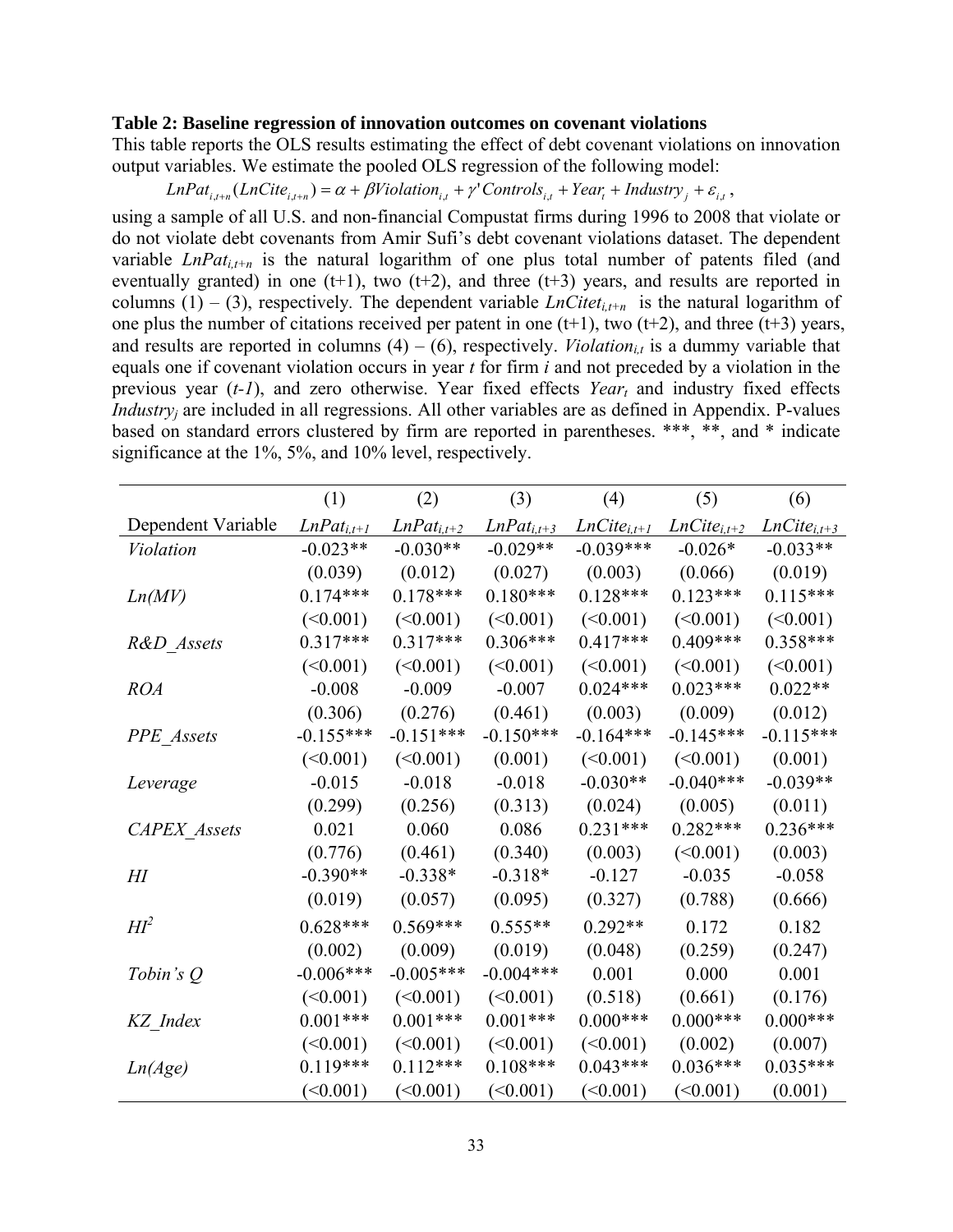| <b>INST</b>           | $0.096**$   | $0.113**$   | $0.133***$  | $0.136***$  | $0.135***$  | $0.147***$  |
|-----------------------|-------------|-------------|-------------|-------------|-------------|-------------|
|                       | (0.022)     | (0.013)     | (0.007)     | (<0.001)    | (<0.001)    | (<0.001)    |
| Debt EBITDA           | $-0.003***$ | $-0.003***$ | $-0.003***$ | $-0.003***$ | $-0.003***$ | $-0.003***$ |
|                       | (<0.001)    | (<0.001)    | (<0.001)    | (<0.001)    | (<0.001)    | (<0.001)    |
| Networth Assets       | $-0.054***$ | $-0.055***$ | $-0.055***$ | $-0.028***$ | $-0.036***$ | $-0.033***$ |
|                       | (<0.001)    | (<0.001)    | (<0.001)    | (<0.001)    | (<0.001)    | (<0.001)    |
| Current Ratio         | $0.012***$  | $0.011***$  | $0.010***$  | $0.021***$  | $0.018***$  | $0.015***$  |
|                       | (<0.001)    | (<0.001)    | (<0.001)    | (<0.001)    | (<0.001)    | (<0.001)    |
| Constant              | $-0.569***$ | $-0.584***$ | $-0.583***$ | $-0.048$    | $-0.041$    | $-0.007$    |
|                       | (<0.001)    | (<0.001)    | (<0.001)    | (0.184)     | (0.264)     | (0.852)     |
| Year fixed effect     | Yes         | Yes         | Yes         | Yes         | Yes         | Yes         |
| Industry fixed effect | Yes         | Yes         | Yes         | Yes         | Yes         | Yes         |
| Observations          | 60,954      | 51,865      | 43,641      | 60,954      | 51,865      | 43,641      |
| Adjusted $R^2$        | 0.292       | 0.295       | 0.298       | 0.219       | 0.217       | 0.213       |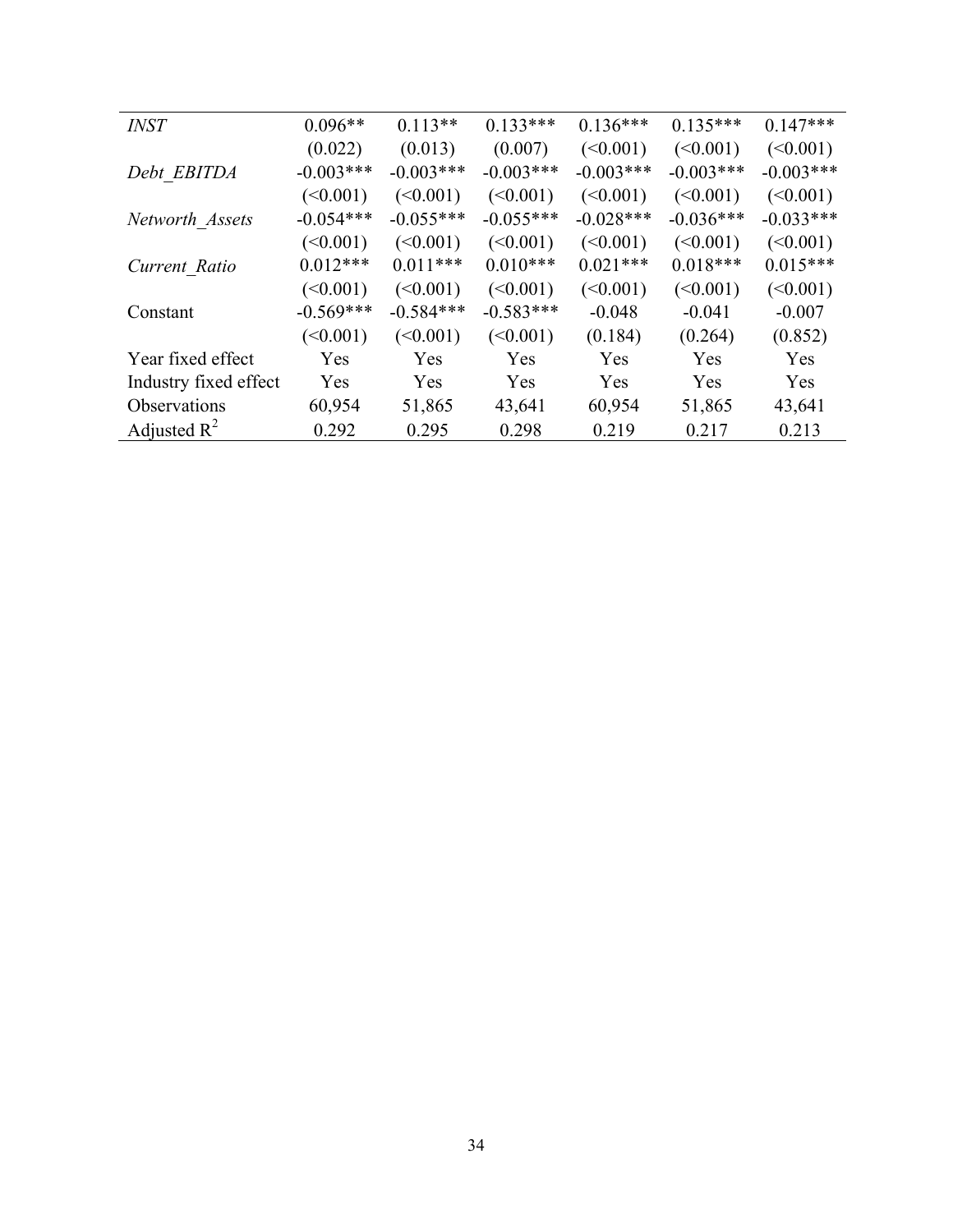#### **Table 3: Difference-in-differences (DiD) test results**

This table reports diagnostic tests and the DiD results on how violations of debt covenants affect firm innovation. Sample selection begins with Amir Sufi's debt covenant violations dataset that is available at http://faculty.chicagobooth.edu/amir.sufi/. Our sample contains all Compustat firms that violate or do not violate debt covenants and have non-missing matching variables and non-missing innovation outcome variables in the pre-violation year  $(t-1)$  and the post-violation year  $(t+1)$ , with  $t$ being the fiscal year during which new covenant violation occurred for firm *i*. New violations are defined to be violations where the firm has not violated a financial covenant in the previous four quarters. We match firms using a one-to-one nearest neighbor propensity score matching, with replacement, on a host of observable characteristics including all independent variables used to estimate equation (1) (see Table 2), growth in innovation variables (i.e., the growth in the number of patents *Pat\_growth* and the growth in the number of citations per patent *Cite\_growth*, both computed over the three-year period before covenant violations), Fama-French 12-industry dummies, and year fixed effects. Definitions of all other variables are listed in Appendix. Our treatment group contains firms that breach debt covenants and not preceded by a violation in the previous year (*t-1*). Our control group includes non-violating firm-year observations and not preceded by a violation in the previous year (t-1). To eliminate the selection bias between firms with and without loan contracts, we also require the control group to have bank loans outstanding. Panel A reports parameter estimates from the probit model used in estimating the propensity scores for the treatment and control groups. The dependent variable equals one for the firm-year belonging to the treatment group and zero for those belonging to the control group. The "Pre-Match" column contains the parameter estimates of the probit model estimated using the sample prior to matching. These estimates are then used to generate the propensity scores for matching. The "Post-Match" column contains the parameter estimates of the probit model estimated using the subsample of matched treatment-control pairs after matching. Fama-French 12-industry fixed effects and year fixed effects are included in both columns of Panel A. P-values based on standard errors clustered by firm are displayed in parentheses below each coefficient estimate. Panel B reports the distribution of estimated propensity scores for the treatment firms, control firms, and the difference in estimated propensity scores post matching. Panel C presents the univariate comparisons between the treatment and control firms' characteristics and their corresponding *t*-statistics. Panel D gives the DiD test results. *PAT* is the sum of firm *i*'s number of patents in the three-year window before or after covenant violations. *CITE* is the sum of firm *i*'s number of citations per patent in the three-year window before or after covenant breaches. Panel E reports the regression results that estimate the innovation dynamics of treatment and control firms surrounding covenant violations. We estimate the following model:

*LnPat* (*LnCite* ) =  $\alpha + \beta_1$ *Violator*<sup>\*</sup> *Before*<sup>-1</sup> +  $\beta_2$ *Violator*<sup>\*</sup> *Current* +  $\beta_3$ *Violator*<sup>\*</sup> *After*<sup>1</sup>

 $\beta_4$ Violator\* After<sup>2&3</sup> +  $\beta_5$ Before<sup>-1</sup> +  $\beta_6$ Current+  $\beta_7$ After<sup>1</sup> +  $\beta_8$ After<sup>2&3</sup> +  $\beta_9$ Violator+  $\varepsilon$ .

The dependent variable is either *LnPat*, the natural logarithm of one plus firm *i*'s number of patents in a given year, or *LnCite*, the natural logarithm of one plus firm *i*'s number of citations per patent in a given year. *Violator* is a dummy that equals one for treatment firms and zero for control firms. *Before*<sup>-1</sup> is a dummy that equals one if a firm-year observation is from the year immediately before the covenant violation (year -1) and zero otherwise. *Current* is a dummy that equals one if a firmyear observation is in the violation year (year 0) and zero otherwise. *After<sup>1</sup>*is a dummy that equals one if a firm-year observation is from the year immediately after the violation (year 1) and zero otherwise. *After2&3* is a dummy that equals one if a firm-year observation is from two or three years after the violation (year 2 and 3) and zero otherwise. P-values based on robust standard errors are displayed in parentheses below each coefficient estimate. \*\*\*, \*\*, and \* indicate significance at the 1%, 5%, and 10% level, respectively.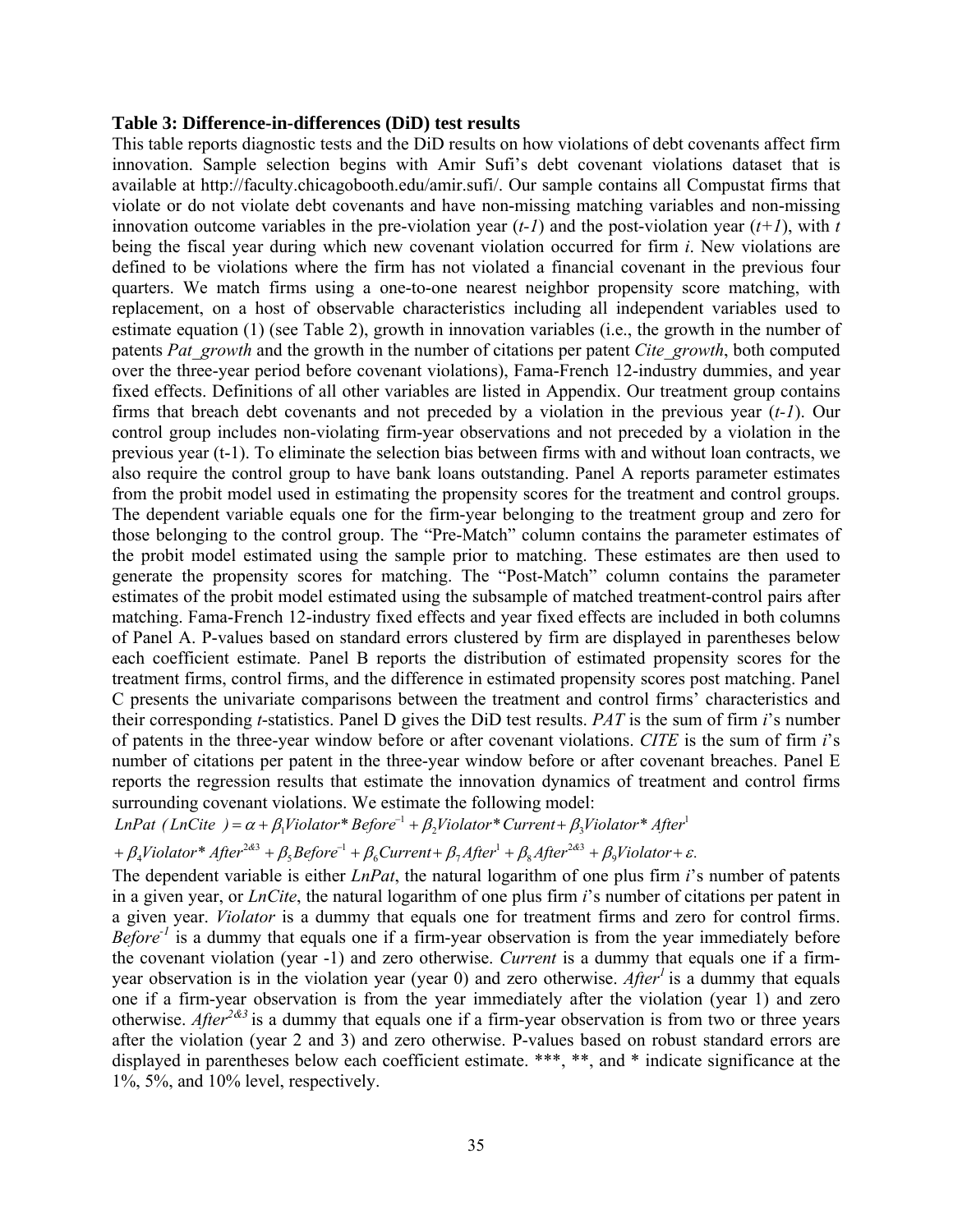|                               | (1)         | (2)        |
|-------------------------------|-------------|------------|
|                               | Pre-match   | Post-Match |
| $Ln(MV)_{t-1}$                | $-0.215***$ | 0.001      |
|                               | (<0.001)    | (0.903)    |
| $R&D$ Assets <sub>t-1</sub>   | $-0.197$    | $-0.249$   |
|                               | (0.169)     | (0.111)    |
| $ROA_{t-1}$                   | $-0.236***$ | $-0.052$   |
|                               | (0.001)     | (0.391)    |
| $PPE$ Assets <sub>t-1</sub>   | $-0.502***$ | $-0.107$   |
|                               | (<0.001)    | (0.267)    |
| Leverage <sub>t-1</sub>       | $0.212**$   | 0.091      |
|                               | (0.020)     | (0.264)    |
| $CAPEX$ Assets <sub>t-1</sub> | $1.263***$  | 0.145      |
|                               | (<0.001)    | (0.578)    |
| $H I_{t-1}$                   | $-0.051$    | 0.071      |
|                               | (0.798)     | (0.796)    |
| $H\llbracket_{t-l}^2$         | $-0.018$    | $-0.200$   |
|                               | (0.942)     | (0.558)    |
| Tobin's $Q_{t-1}$             | 0.001       | 0.003      |
|                               | (0.831)     | (0.646)    |
| $KZ$ Index <sub>t-1</sub>     | $-0.000$    | 0.000      |
|                               | (0.618)     | (0.885)    |
| $Ln(Age)_{t-1}$               | $-0.088***$ | $-0.018$   |
|                               | (<0.001)    | (0.413)    |
| $INST_{t-1}$                  | $-0.329***$ | 0.033      |
|                               | (<0.001)    | (0.624)    |
| Debt $EBITDA_{t-1}$           | $0.004*$    | $-0.000$   |
|                               | (0.072)     | (0.888)    |
| Networth $Assets_{t-1}$       | $0.254***$  | 0.081      |
|                               | (<0.001)    | (0.174)    |
| Current Ratio <sub>t-1</sub>  | $-0.033***$ | $-0.002$   |
|                               | (<0.001)    | (0.840)    |
| Pat growth <sub>t-1</sub>     | 0.003       | 0.003      |
|                               | (0.476)     | (0.667)    |
| Cite growth <sub>t-1</sub>    | $-0.002*$   | $-0.002$   |
|                               | (0.053)     | (0.250)    |
| Constant                      | $0.557***$  | $-0.027$   |
|                               | $($ <0.001) | (0.818)    |

**Panel A: Pre-match propensity score regression and post-match diagnostic regression**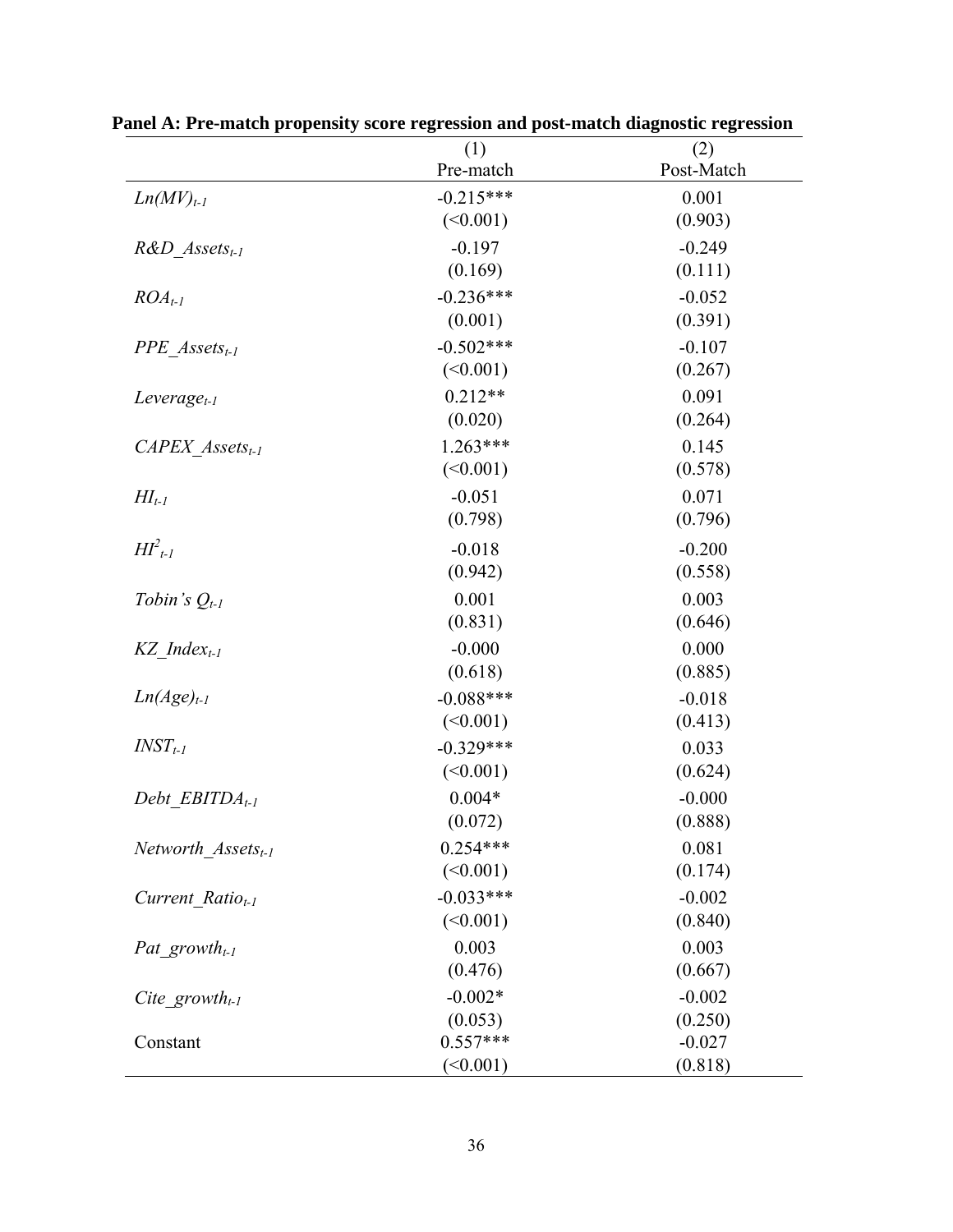| Year fixed effect     | Yes     | Yes   |
|-----------------------|---------|-------|
| Industry fixed effect | Yes     | Yes   |
| Observations          | 22,473  | 7,208 |
| P-value of Chi-square | < 0.001 | 0.999 |
| Pseudo $R^2$          | 0.147   | 0.002 |

## **Panel B: Estimated propensity score distributions**

| Propensity    | No. of                   |       |       |        |       |       |       |         |
|---------------|--------------------------|-------|-------|--------|-------|-------|-------|---------|
| <b>Scores</b> | Obs                      | Min   | Р5    | Median | Mean  | S.D   | P95   | Max     |
| Treatment     | 3,604                    | 0.001 | 0.059 | 0.255  | 0.274 | 0.154 | 0.561 | 0.846   |
| Control       | 3.604                    | 0.007 | 0.059 | 0.256  | 0.274 | 0.153 | 0.561 | 0.921   |
| Difference    | $\overline{\phantom{a}}$ | 0.000 | 0.000 | 0.000  | 0.001 | 0.004 | 0.003 | 0 0 9 2 |

## **Panel C: Post-Match differences**

| Variable                    | Treatment | Control  | Differences | T-statistics |
|-----------------------------|-----------|----------|-------------|--------------|
| Ln(MV) <sub>t</sub>         | 4.406     | 4.382    | 0.024       | 1.123        |
| $R&D$ Assets <sub>t</sub>   | 0.048     | 0.051    | $-0.004$    | $-1.254$     |
| $ROA_t$                     | 0.024     | 0.024    | 0.001       | 0.088        |
| $PPE$ Assets <sub>t</sub>   | 0.274     | 0.277    | $-0.004$    | $-0.662$     |
| $Leverage_t$                | 0.299     | 0.299    | $-0.001$    | $-0.087$     |
| $CAPEX$ Assets <sub>t</sub> | 0.068     | 0.067    | 0.001       | 0.417        |
| $H\!I_t$                    | 0.221     | 0.224    | $-0.002$    | $-0.556$     |
| $H\int_{t}^{2}$             | 0.078     | 0.080    | $-0.003$    | $-0.809$     |
| Tobin's $Q_t$               | 2.004     | 1.992    | 0.012       | 0.141        |
| $KZ$ Index <sub>t</sub>     | $-6.132$  | $-6.170$ | 0.038       | 0.045        |
| Ln(Age) <sub>t</sub>        | 2.392     | 2.410    | $-0.018$    | $-1.091$     |
| $INST_t$                    | 0.213     | 0.209    | 0.004       | 0.864        |
| Debt EBITDA <sub>t</sub>    | 2.038     | 2.056    | $-0.018$    | $-0.116$     |
| Networth $Assets_t$         | 0.413     | 0.400    | 0.013       | 0.953        |
| Current Ratio <sub>t</sub>  | 2.315     | 2.294    | 0.021       | 0.450        |
| Pat growth <sub>t</sub>     | 0.076     | 0.056    | 0.020       | 0.340        |
| Cite growth                 | $-0.795$  | $-0.558$ | $-0.237$    | $-1.114$     |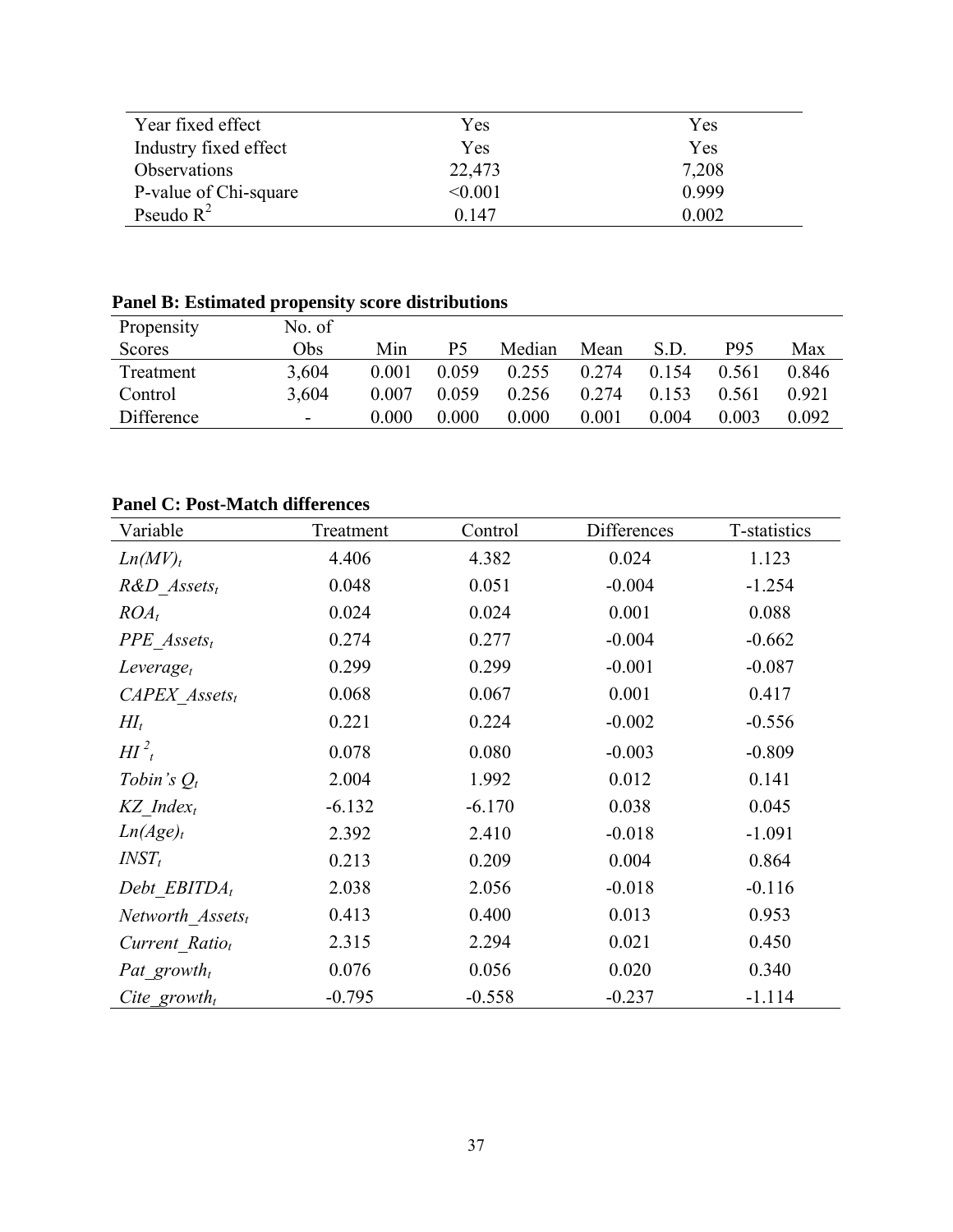|        |                |                | 3               | (4)               |
|--------|----------------|----------------|-----------------|-------------------|
|        | Mean Treatment | Mean Control   | Mean DiD        | T-statistics      |
|        | Difference     | Difference     | estimator       | for DiD estimator |
|        | (after-before) | (after-before) | (treat-control) |                   |
| Pat    | $-3.326$       | $-1.520$       | $-1.806***$     | 0.001             |
| (s.e.) | (0.430)        | (0.331)        | (0.540)         |                   |
| Cite   | $-7.522$       | $-6.227$       | $-1.295*$       | 0.069             |
| (s.e.) | (0.535)        | (0.489)        | (1.007)         |                   |

## **Panel D: DiD estimators**

| Panel E: DiD analysis for innovation dynamics |  |  |
|-----------------------------------------------|--|--|
|                                               |  |  |

|                                   | (1)          | (2)           |
|-----------------------------------|--------------|---------------|
| Dependent Variable                | <b>LnPat</b> | <b>LnCite</b> |
| Violator*Before <sup>-1</sup>     | 0.001        | $-0.018$      |
|                                   | (0.929)      | (0.392)       |
| Violator*Current                  | $-0.005$     | $-0.030$      |
|                                   | (0.584)      | (0.147)       |
| Violator*After <sup>1</sup>       | $-0.012$     | $-0.019$      |
|                                   | (0.266)      | (0.365)       |
| Violator*After <sup>2&amp;3</sup> | $-0.041***$  | $-0.034*$     |
|                                   | (<0.001)     | (0.080)       |
| $Before^{-1}$                     | $-0.005$     | $-0.007$      |
|                                   | (0.492)      | (0.654)       |
| Current                           | $-0.018**$   | $-0.009$      |
|                                   | (0.016)      | (0.558)       |
| After <sup>1</sup>                | $-0.026***$  | $-0.045***$   |
|                                   | (0.001)      | (0.005)       |
| $After^{2d3}$                     | $-0.001$     | $-0.023$      |
|                                   | (0.928)      | (0.140)       |
| Violator                          | $0.021**$    | 0.015         |
|                                   | (0.013)      | (0.352)       |
| Constant                          | $0.306***$   | $0.574***$    |
|                                   | (<0.001)     | (<0.001)      |
| Firm fixed effect                 | Yes          | Yes           |
| Year fixed effect                 | Yes          | Yes           |
| Observations                      | 40,922       | 40,922        |
| Adjusted $R^2$                    | 0.832        | 0.591         |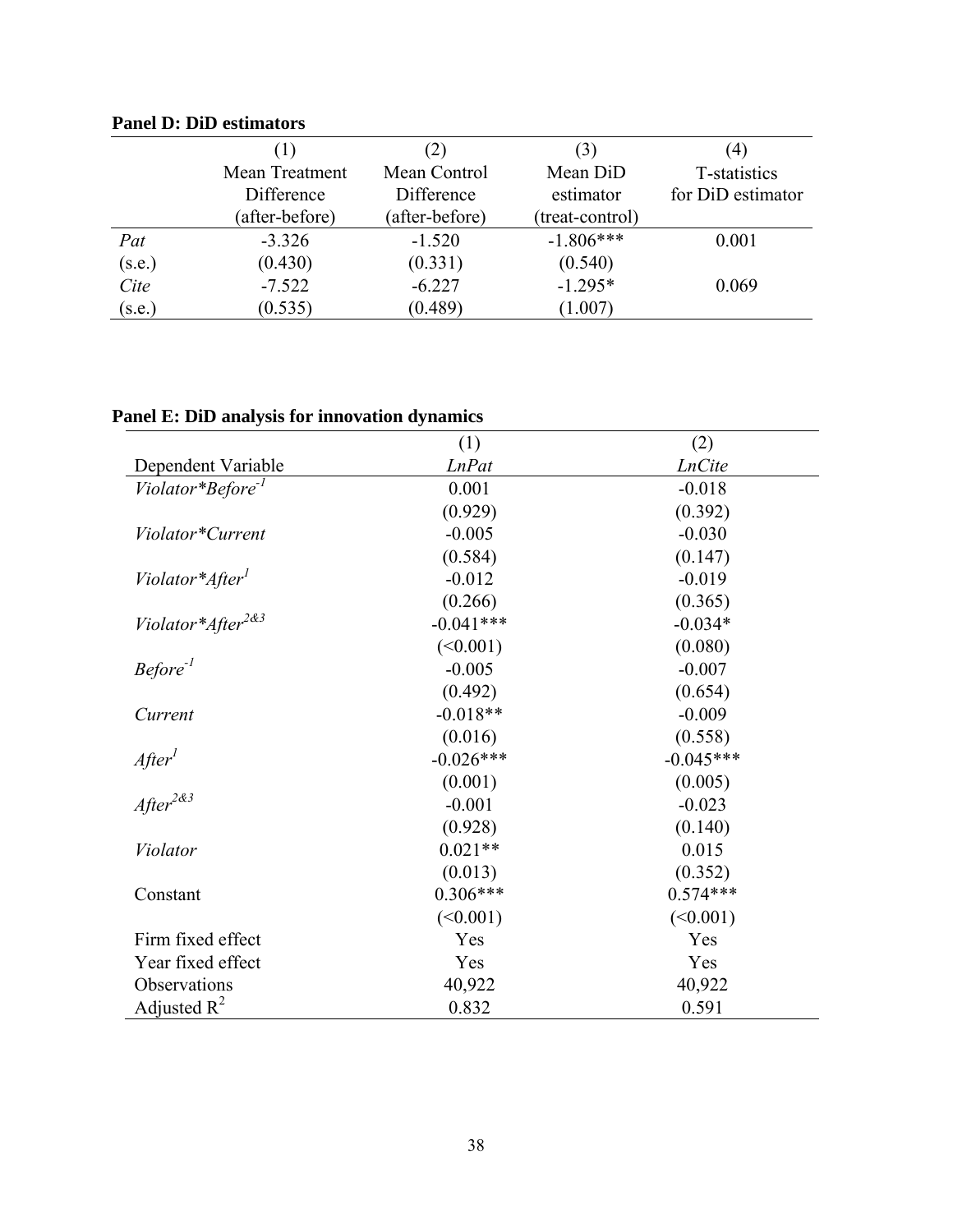#### **Table 4: Regression discontinuity results**

This table reports the results estimating the effect of covenant violations on innovation output using the RDD. The sample consists of all firm-year observations in which a covenant restricting the current ratio or net worth of the firm is imposed by a private loan found in Dealscan during 1996 to 2008. We follow Chava and Roberts (2008) and restrict the sample to observations that satisfy the following requirements: (1) they must be non-financial firms that exist in both merged CRSP-Compustat database and the Dealscan database; and (2) they are firms that have had a loan contract containing a debt covenant restricting its current ratio or net worth to stay above a certain threshold. The dependent variable in columns  $(1) - (3)$ , *LnPat<sub>i,t+n</sub>*, is the natural logarithm of one plus patent counts, in one, two, and three years after breach of covenants. In columns (4) – (6), the dependent variable  $LnCite_{i,t+n}$ , is the natural logarithm of one plus citation counts scaled by patents, in one, two, and three years after breach of covenants. See Appendix for a detailed explanation of the variables. *Violation* is a dummy variable that equal to one if a firm's current ratio or net worth falls below the corresponding covenant threshold in any of the four quarters in a fiscal year. Polynomial (2) represents polynomials of order two of distant to default with respect to current ratio and net worth covenants. Distant to default is the absolute difference between current ratio or net worth and the corresponding covenant threshold. If a firm does not violate covenants, we include in the regressions the average of the distant to default in all four quarters as polynomials. If a firm violates covenant in a particular quarter, we use the distant to default in the violating quarter as polynomials. However, if a firm violates covenant in more than one quarter in a fiscal year, we use the maximum distant to default as polynomials. Panel A reports the results from estimating a polynomial model specified in equation (3) using the entire *Dealscan* sample. Panel B presents the results for the discontinuity in the narrow band around the threshold *Dealscan* sample, defined as those firm-year observations in which the absolute value of the relative distance to the covenant threshold is less than 0.20. All specifications include year-fixed and Fama-French 12-industry fixed effects. P-values based on standard errors clustered by firm are displayed in parentheses below each coefficient estimate. \*\*\*, \*\*, and \* indicate significance at the 1%, 5%, and 10% level, respectively.

|                       | (1)             | (2)             | (3)             | (4)              | (5)              | (6)              |
|-----------------------|-----------------|-----------------|-----------------|------------------|------------------|------------------|
| Dependent Variable    | $LnPat_{i,t+1}$ | $LnPat_{i,t+2}$ | $LnPat_{i,t+3}$ | $LnCite_{i,t+1}$ | $LnCite_{i,t+2}$ | $LnCite_{i,t+3}$ |
| Violation (Net worth  | $-0.131***$     | $-0.156***$     | $-0.159***$     | $-0.084*$        | $-0.089*$        | $-0.094*$        |
| or current ratio)     | (0.001)         | (<0.001)        | (<0.001)        | (0.058)          | (0.065)          | (0.052)          |
| Constant              | $0.417***$      | $0.411***$      | $0.424***$      | $0.628***$       | $0.618***$       | $0.606***$       |
|                       | (<0.001)        | (<0.001)        | (<0.001)        | (<0.001)         | $\leq 0.001$     | (<0.001)         |
| Polynomial (2)        | Yes             | Yes             | Yes             | Yes              | Yes              | Yes              |
| Year fixed effect     | Yes             | Yes             | Yes             | Yes              | Yes              | Yes              |
| Industry fixed effect | Yes             | Yes             | Yes             | Yes              | Yes              | Yes              |
| Observations          | 8,028           | 7,095           | 6,217           | 8,028            | 7,095            | 6,217            |
| Adjusted $R^2$        | 0.129           | 0.126           | 0.125           | 0.152            | 0.151            | 0.154            |

|  |  |  |  | <b>Panel A: Entire Dealscan sample with polynomials</b> |
|--|--|--|--|---------------------------------------------------------|
|--|--|--|--|---------------------------------------------------------|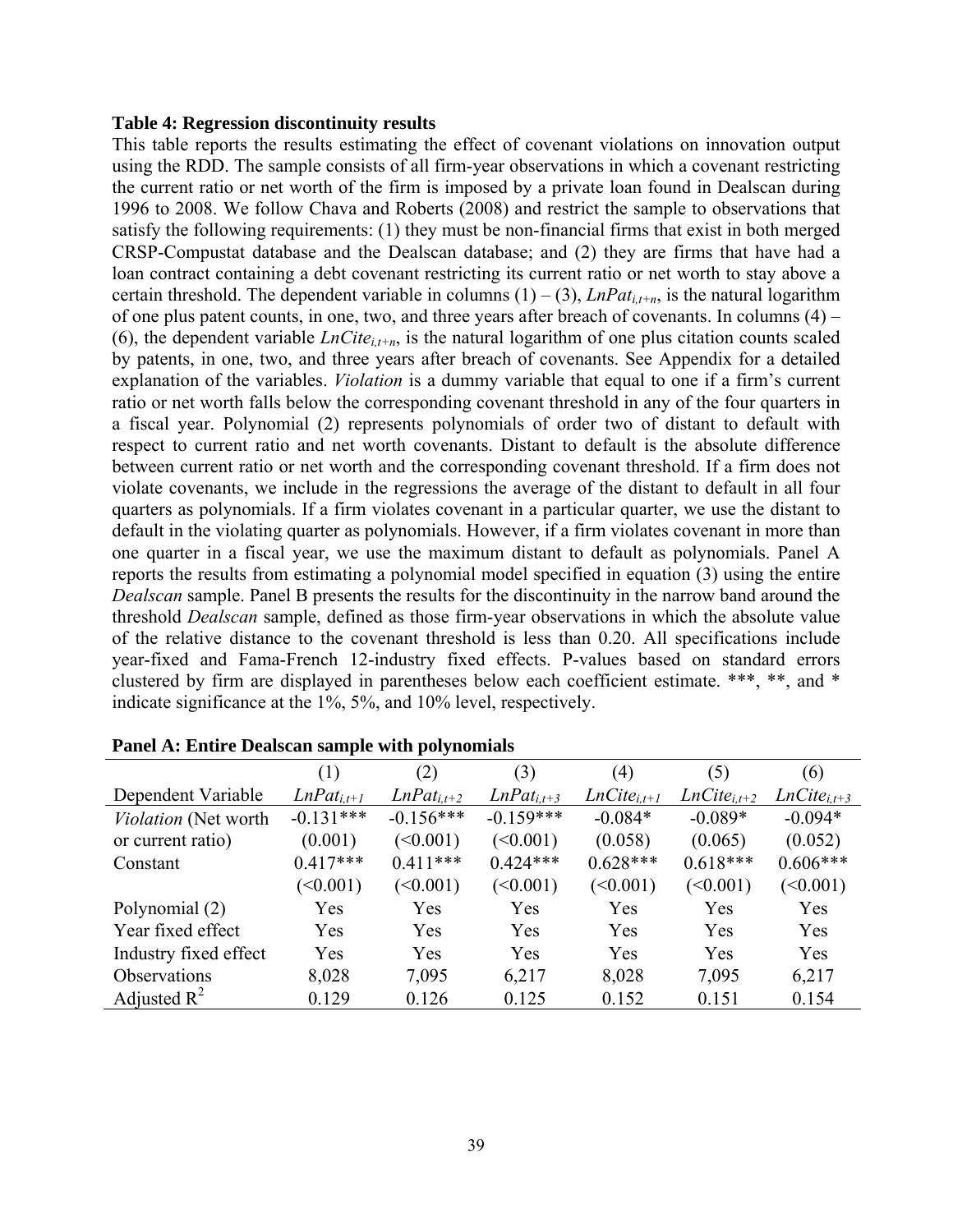|                       | (1)             | (2)             | (3)             | (4)              | (5)              | (6)              |
|-----------------------|-----------------|-----------------|-----------------|------------------|------------------|------------------|
| Dependent Variable    | $LnPat_{i,t+1}$ | $LnPat_{i,t+2}$ | $LnPat_{i,t+3}$ | $LnCite_{i,t+1}$ | $LnCite_{i,t+2}$ | $LnCite_{i,t+3}$ |
| Violation (Net worth  | $-0.183***$     | $-0.217***$     | $-0.221***$     | $-0.177***$      | $-0.174***$      | $-0.199***$      |
| or current ratio)     | (<0.001)        | (<0.001)        | (<0.001)        | (<0.001)         | (<0.001)         | (<0.001)         |
| Constant              | $0.425***$      | $0.433***$      | $0.429***$      | $0.623***$       | $0.616***$       | $0.585***$       |
|                       | (<0.001)        | (<0.001)        | (<0.001)        | (<0.001)         | (<0.001)         | (<0.001)         |
| Year fixed effect     | Yes             | Yes             | Yes             | Yes              | Yes              | Yes              |
| Industry fixed effect | Yes             | Yes             | Yes             | Yes              | Yes              | Yes              |
| Observations          | 3,069           | 2,746           | 2,414           | 3,069            | 2,746            | 2,414            |
| Adjusted $R^2$        | 0.152           | 0.146           | 0.150           | 0.166            | 0.159            | 0.168            |

**Panel B: Narrow bands around threshold Dealscan sample**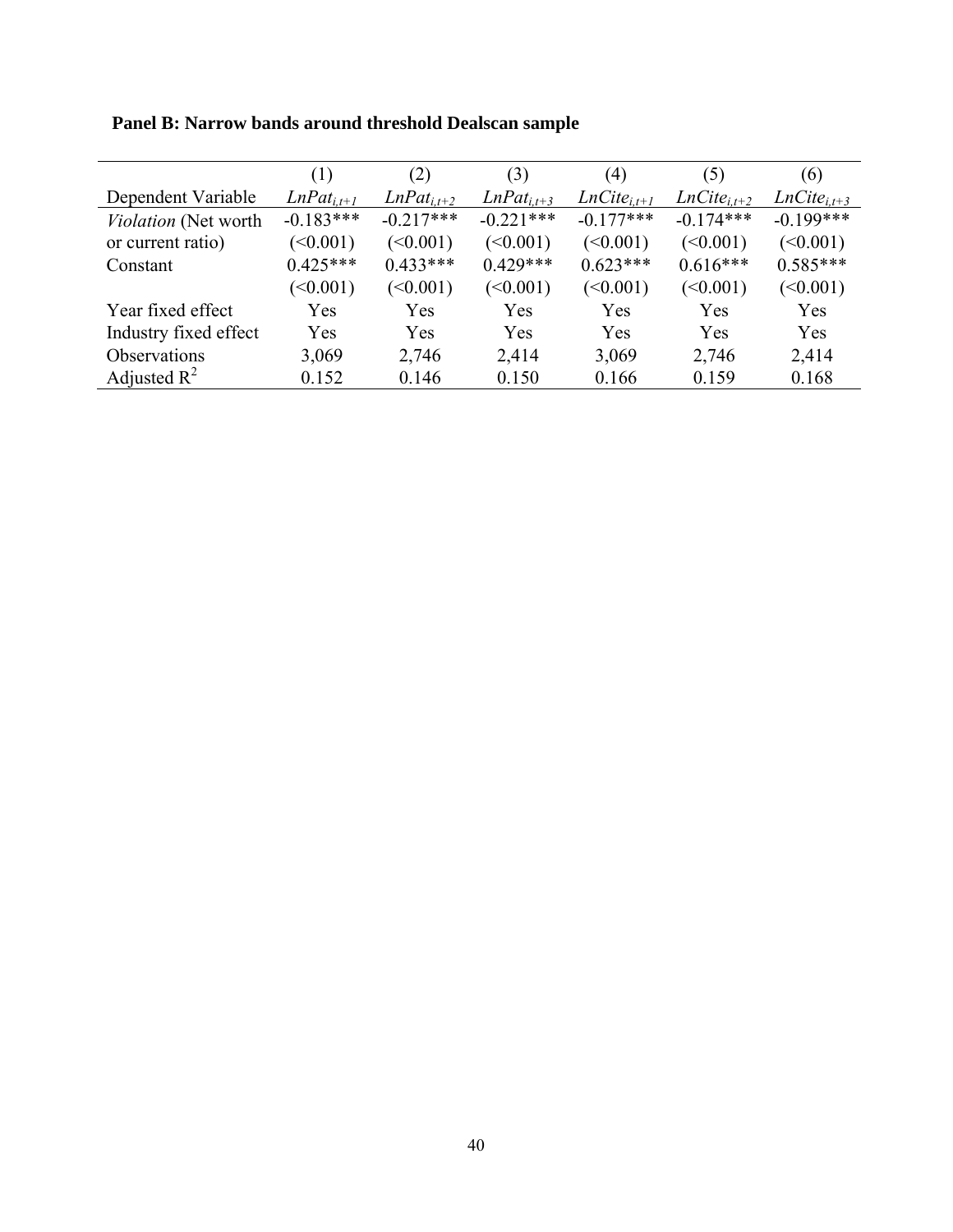#### **Table 5: The effect of changes in innovation upon covenant violation on firm value**

This table reports the results from the regressions estimating the effect of changes in patent counts upon covenant violation on firm value. We use the propensity-score-matched sample of violating and non-violating firms and retain firm-year observations for both treatment and control firms for a seven-year window centered in the violation year. The dependent variable is *ΔQi,t+3*, which is a firm's Tobin's *Q* three years after violation minus its Tobin's *Q* one year before the violation. *Violator<sub>i</sub>* is a dummy that equals one for violating firms and zero for nonviolating firms. In Panel A, we measure the impact of creditor interference on firm innovation using the change in the number of patents during three years after and three years before covenant violation, *ΔPati,t-3ttur*. In Panel B, we measure the impact of creditor interference on firm innovation using the change in the number of unrelated patents during three years after and three years before covenant violation, *ΔUnrelatedPati,t-3tela*. ROA is operating cash flow divided by lagged assets; the leverage ratio is book value of total debt divided by lagged assets; the interest-to-asset ratio is interest expenses divided by lagged assets; net worth/asset is assets minus liabilities, then divided by assets, the current ratio is current assets divided by current liabilities, and Tobin's *Q* is computed as the sum of market value of equity and book value of debt, then divided by book value of total assets. All these variables are lagged by one year. We exclude lagged Tobin's *Q* in column (1) and control for lagged Tobin's *Q* in column (2). Both year fixed effects *Year* and industry fixed effects *Industry* are included in all regressions. Pvalues based on robust standard errors are reported in parentheses. \*\*\*, \*\*, and \* indicate significance at the 1%, 5%, and 10% level, respectively.

|                                                              | <b>Panel A</b><br>All patent cuts |                       | <b>Panel B</b>        |                              |
|--------------------------------------------------------------|-----------------------------------|-----------------------|-----------------------|------------------------------|
|                                                              |                                   |                       |                       | <b>Unrelated patent cuts</b> |
|                                                              | (1)                               | (2)                   | (1)                   | (2)                          |
| Dependent Variable                                           | $\varDelta Q_{i,t+3}$             | $\varDelta Q_{i,t+3}$ | $\varDelta Q_{i,t+3}$ | $\varDelta Q_{i,t+3}$        |
| $\triangle Pat_{i,t-3\rightarrow t+3}$                       | 0.005                             | $0.011**$             |                       |                              |
|                                                              | (0.418)                           | (0.014)               |                       |                              |
| Violator <sub>it</sub> * $\Delta Pat_{i,t-3\rightarrow t+3}$ | $-0.019**$                        | $-0.013**$            |                       |                              |
|                                                              | (0.014)                           | (0.030)               |                       |                              |
| $\triangle Unrelated Pat_{i,t-3\rightarrow t+3}$             |                                   |                       | 0.004                 | $0.013**$                    |
|                                                              |                                   |                       | (0.581)               | (0.018)                      |
| $Violator_{i,t}^* \triangle Unrelated$                       |                                   |                       | $-0.023**$            | $-0.017**$                   |
| $Pat_{i,t-3\rightarrow t+3}$                                 |                                   |                       | (0.029)               | (0.030)                      |
| $Violator_{i,t}$                                             | 0.053                             | $-0.062$              | 0.055                 | $-0.062$                     |
|                                                              | (0.627)                           | (0.515)               | (0.616)               | (0.516)                      |
| $ROA_{t-1}$                                                  | 0.669                             | $-1.135**$            | 0.668                 | $-1.135**$                   |
|                                                              | (0.255)                           | (0.034)               | (0.256)               | (0.034)                      |
| Leverage <sub>t-1</sub>                                      | 1.088                             | $-0.054$              | 1.089                 | $-0.055$                     |
|                                                              | (0.265)                           | (0.959)               | (0.265)               | (0.958)                      |
| Interest-to-asset ratio <sub>t-1</sub>                       | 11.793                            | 12.625*               | 11.782                | $12.631*$                    |
|                                                              | (0.167)                           | (0.095)               | (0.168)               | (0.095)                      |
| Net worth $_{t-1}$                                           | $1.520***$                        | 0.115                 | $1.519***$            | 0.115                        |
|                                                              | (<0.001)                          | (0.765)               | (<0.001)              | (0.765)                      |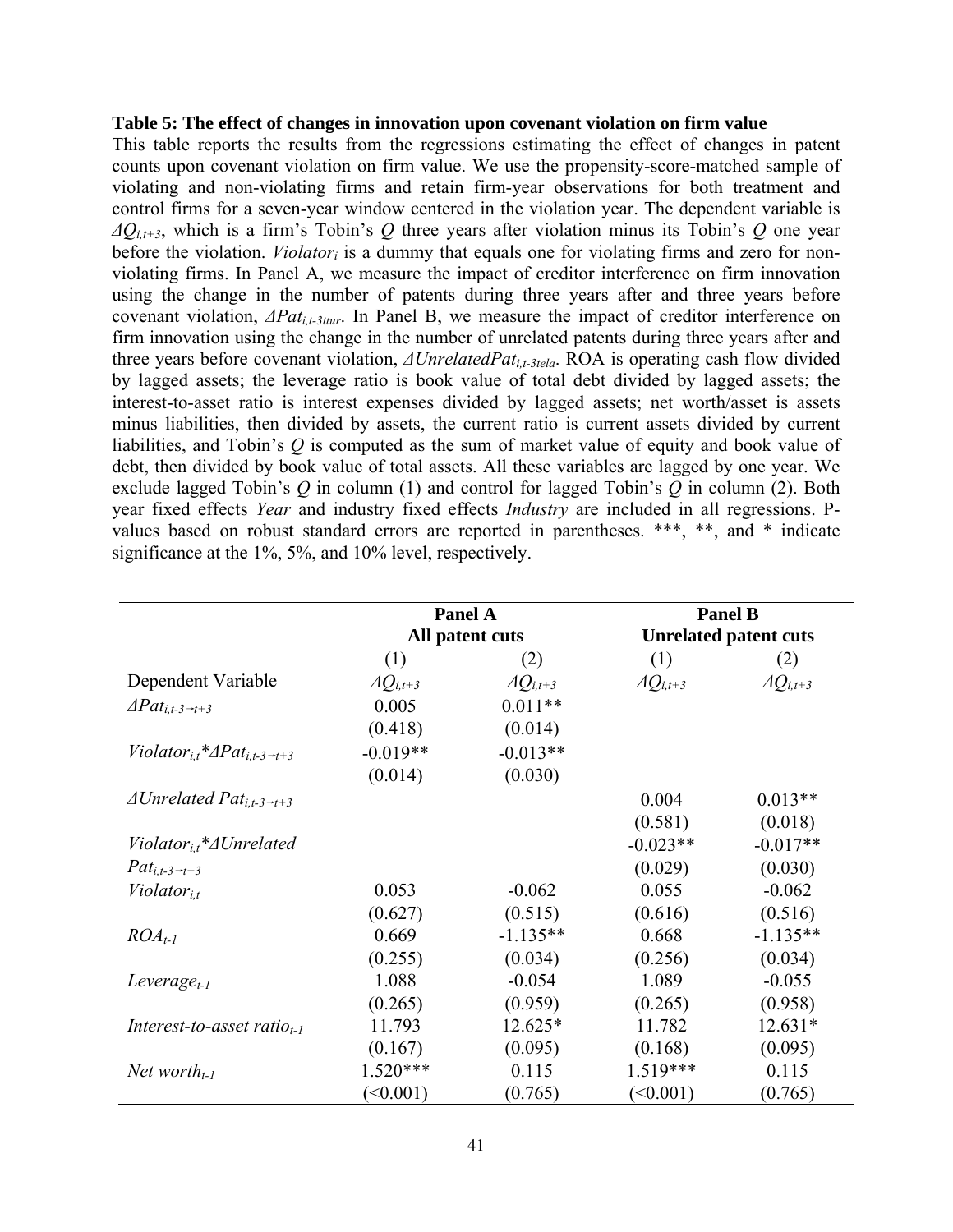| Current ratio <sub>t-1</sub> | $-0.132***$ | $-0.060**$  | $-0.132***$ | $-0.060**$  |
|------------------------------|-------------|-------------|-------------|-------------|
|                              | (0.004)     | (0.049)     | (0.004)     | (0.049)     |
| $Q_{t-1}$                    |             | $-0.565***$ |             | $-0.565***$ |
|                              |             | (<0.001)    |             | (<0.001)    |
| Year fixed effect            | Yes         | Yes         | Yes         | Yes         |
| Industry fixed effect        | Yes         | Yes         | Yes         | Yes         |
| Observations                 | 2,916       | 2,916       | 2,916       | 2,916       |
| Adjusted $R^2$               | 0.091       | 0.269       | 0.091       | 0.269       |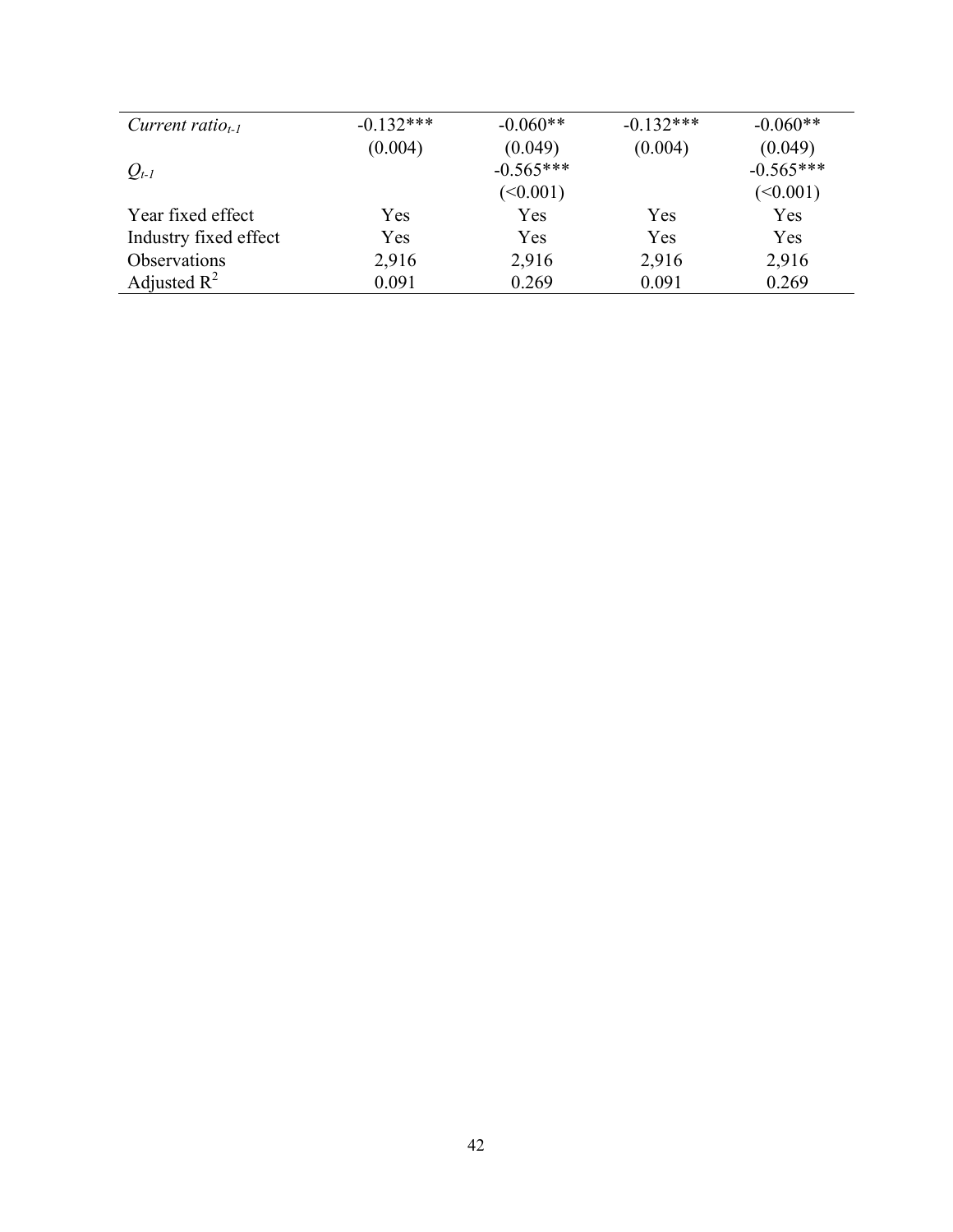#### **Table 6: Changes in patent counts unrelated and related to main business: DiD tests**

This table reports the DiD results on how violations of debt covenants affect firm innovation in industries unrelated and related to firm's main business. We employ the propensity-scorematched sample of treatment and control firms and retain firm-year observations for both treatment and control firms for a seven-year window centered in the violation year. Panel A gives the DiD test results. The number of unrelated (related) patents is the sum of firm *i*'s number of patents that are unrelated (related) to its main business in the three-year window before or after covenant violations. Panel B reports the regression results that estimate the innovation dynamics of treatment and control firms surrounding covenant violations. We estimate the following model:

 $+\beta_4$ Violator\* After<sup>2&3</sup> +  $\beta_5$ Before<sup>-1</sup> +  $\beta_6$ Current +  $\beta_7$ After<sup>1</sup> +  $\beta_8$ After<sup>2&3</sup> +  $\beta_9$ Violator +  $\varepsilon$ . UnrelatedPat (RelatedPat) =  $\alpha + \beta_1$ Violator \* Before<sup>-1</sup> +  $\beta_2$ Violator \* Current +  $\beta_3$ Violator \* After<sup>1</sup>

The dependent variable is either firm *i*'s number of patents unrelated to its main business in a given year, or firm *i*'s number of patents related to its main business in a given year. *Violator* is a dummy that equals one for treatment firms and zero for control firms. *Before-1* is a dummy that equals one if a firm-year observation is from the year immediately before the covenant violation (year -1) and zero otherwise. *Current* is a dummy that equals one if a firm-year observation is in the violation year (year 0) and zero otherwise. *After* is a dummy that equals one if a firm-year observation is from the year immediately after the violation (year 1) and zero otherwise. *After*<sup>2&3</sup> is a dummy that equals one if a firm-year observation is from two or three years after the violation (year 2 and 3) and zero otherwise. P-values based on robust standard errors are displayed in parentheses below each coefficient estimate. \*\*\*, \*\*, and \* indicate significance at the 1%, 5%, and 10% level, respectively.

|                          | (1)            | (2)            | (3)             | (4)         |
|--------------------------|----------------|----------------|-----------------|-------------|
|                          | Mean Treatment | Mean Control   | Mean DiD        | P-value for |
|                          | Difference     | Difference     | estimator       | DiD         |
|                          | (after-before) | (after-before) | (treat-control) | Estimator   |
| No. of unrelated patents | $-0.990$       | 0.310          | $-1.300***$     | 0.006       |
| (s.e.)                   | (0.334)        | (0.346)        | (0.472)         |             |
| No. of related patents   | $-0.315$       | $-0.039$       | $-0.276$        | 0.192       |
| (s.e.)                   | (0.154)        | (0.147)        | (0.211)         |             |

**Panel A: DiD estimators of patents unrelated and related to main business**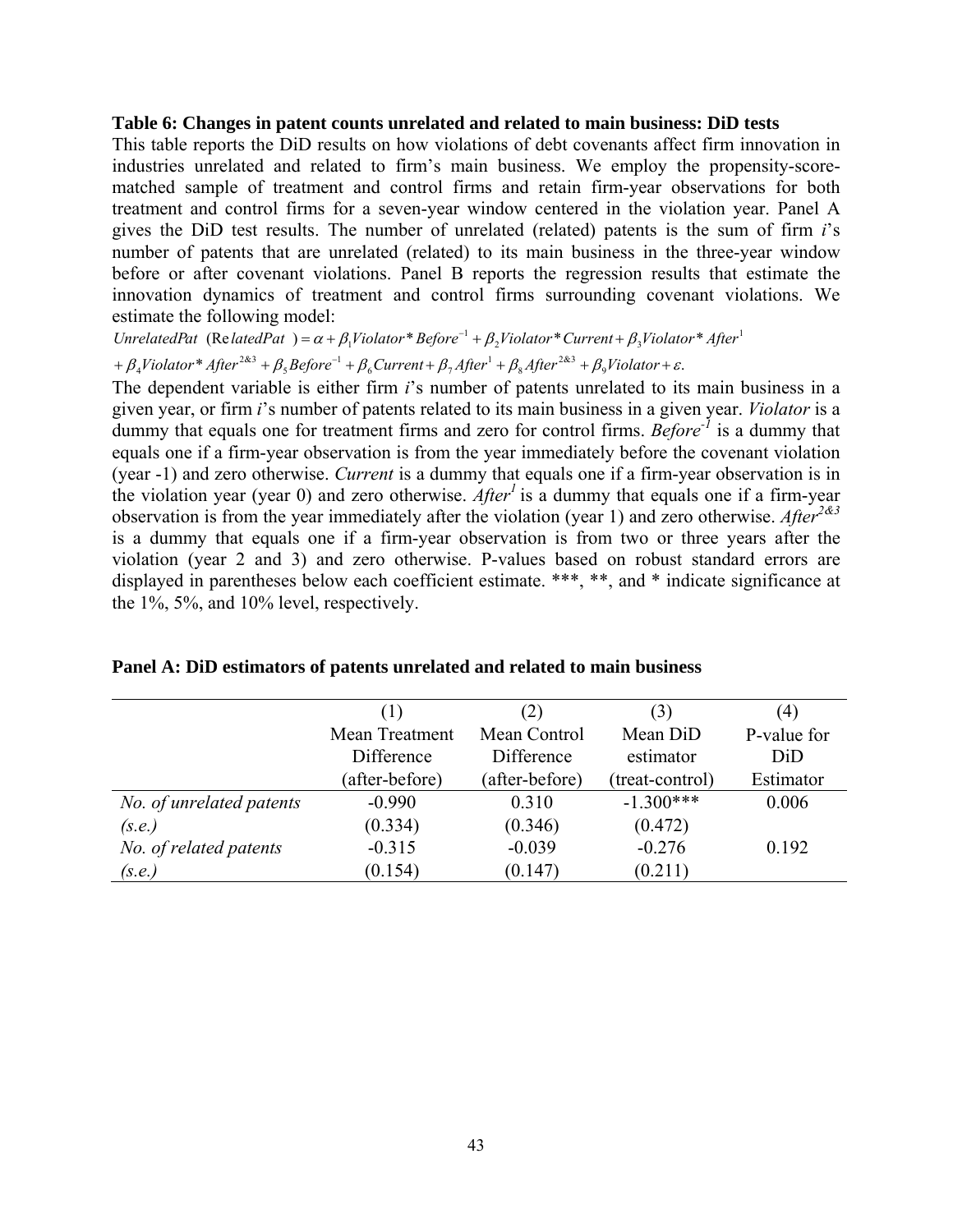|                                   | (1)                      | (2)                    |
|-----------------------------------|--------------------------|------------------------|
| Dependent Variable                | No. of unrelated patents | No. of related patents |
| Violator*Before <sup>-1</sup>     | $-0.014$                 | 0.003                  |
|                                   | (0.793)                  | (0.927)                |
| Violator*Current                  | $-0.099$                 | $-0.003$               |
|                                   | (0.138)                  | (0.959)                |
| Violator*After <sup>1</sup>       | $-0.178**$               | $-0.023$               |
|                                   | (0.022)                  | (0.691)                |
| Violator*After <sup>2&amp;3</sup> | $-0.285***$              | $-0.099$               |
|                                   | (0.005)                  | (0.160)                |
| Before <sup>-1</sup>              | 0.005                    | 0.009                  |
|                                   | (0.914)                  | (0.763)                |
| Current                           | $-0.003$                 | $-0.048$               |
|                                   | (0.966)                  | (0.317)                |
| After <sup>1</sup>                | 0.010                    | $-0.044$               |
|                                   | (0.884)                  | (0.389)                |
| $After^{2\&3}$                    | 0.011                    | $-0.035$               |
|                                   | (0.881)                  | (0.502)                |
| Violator                          | $0.199**$                | $-0.007$               |
|                                   | (0.031)                  | (0.901)                |
| Firm fixed effect                 | Yes                      | Yes                    |
| Year fixed effect                 | Yes                      | Yes                    |
| Constant                          | $0.749***$               | $0.492***$             |
|                                   | (<0.001)                 | (<0.001)               |
| Observations                      | 39,982                   | 39,982                 |
| Adjusted $R^2$                    | 0.855                    | 0.884                  |

**Panel B: DiD analysis for innovation dynamics of unrelated and related patents**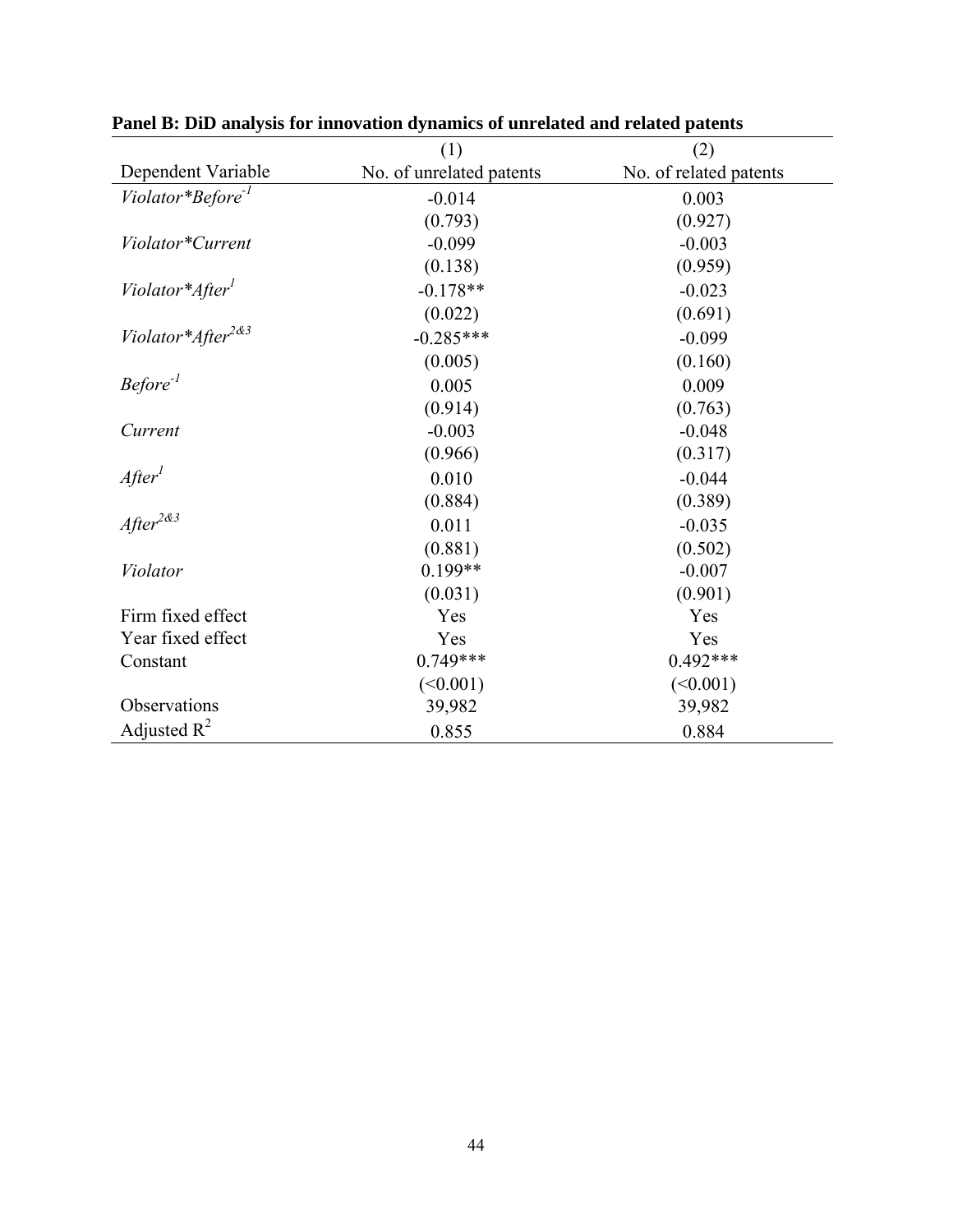#### **Table 7: Innovation skills in unrelated industries and inventor turnover**

This table reports the percentage of unrelated patents and the percentage of unrelated inventors of different types of inventors. We restrict the tests within the propensity-score-matched sample of treatment and control firms. For each matched pair, we restrict our sample to a window of three years before and after bank intervention for both treatment and matched control firms. We then identify three groups of inventors. 1) A "leaver" is an inventor who produces at least one patent in a treatment (or control) firm before the violation year and at least one patent in a different firm after the violation. 2) A "stayer" is an inventor who produces at least one patent in a treatment (or control) firm both before and after the violation year. 3) A "new hire" is an inventor who produces at least one patent after but not before the violation year in a treatment (or control) firm, and also produces at least one patent in a different firm before the violation. Panel A reports the percentage of patents unrelated to firms' main business for "leavers" and "new hires" of the treatment and the control group. For each inventor, we first divide the total number of his/her patents unrelated to a firm's main business over the three-year period preceding covenant violation by his/her total number of patents during the same period. Then we take an average of the percentages of all inventors of a particular type within the treatment group and report the results in column (1). By the same token, we compute the average percentage of unrelated patents for "leavers" and "new hires" in the control group and report them in column (2). In columns (3) and (4), we present the mean difference between treatment and control group and the corresponding *P-value* testing the null hypothesis that the differences are zero. Panel B reports the results of the DiD test for the change of the percentage of unrelated patents by "stayers." We compute the DiD estimator by first subtracting the percentage of unrelated patents generated over the three-year period preceding the violation from the percentage of unrelated patents generated over three three-year period after the violation for each of the stayers of the treatment firms. The difference is then averaged over all stayers in the treatment group and reported in column (1). We repeat the same procedure for control firms and report the average changes in the percentage of unrelated patents surrounding the covenant violation year in column (2). The DiD estimator is simply the difference in the differences for the treatment and the control firms, and we report it in column (3). We report the p-values of the DiD estimators in column (4). Panel C reports the percentage of inventors who are specialized in unrelated innovation in "leavers" and "new hires" in the treatment and control group. We define an inventor as an unrelated inventor if most of the inventor's patents produced over a 10-year period prior to the covenant violation are in a two-digit SIC industry other than the firm's main twodigit SIC industry. The percentage of unrelated inventors is computed as the following: for each type of inventors, we first divide the total number of unrelated inventors by the total number of inventors in each firm in the treatment (control) group**.** We then compute the average percentage of unrelated inventors across all firms in the treatment (control) group and report it in column 1 (2). In columns (3) and (4), we present the difference in the percentage of unrelated inventors between the treatment and control group and the corresponding *P-value* testing the null hypothesis that the differences are zero, respectively. In columns (3) and (4), we present the mean difference between treatment and control group and the corresponding *P-value* testing the null hypothesis that the differences are zero.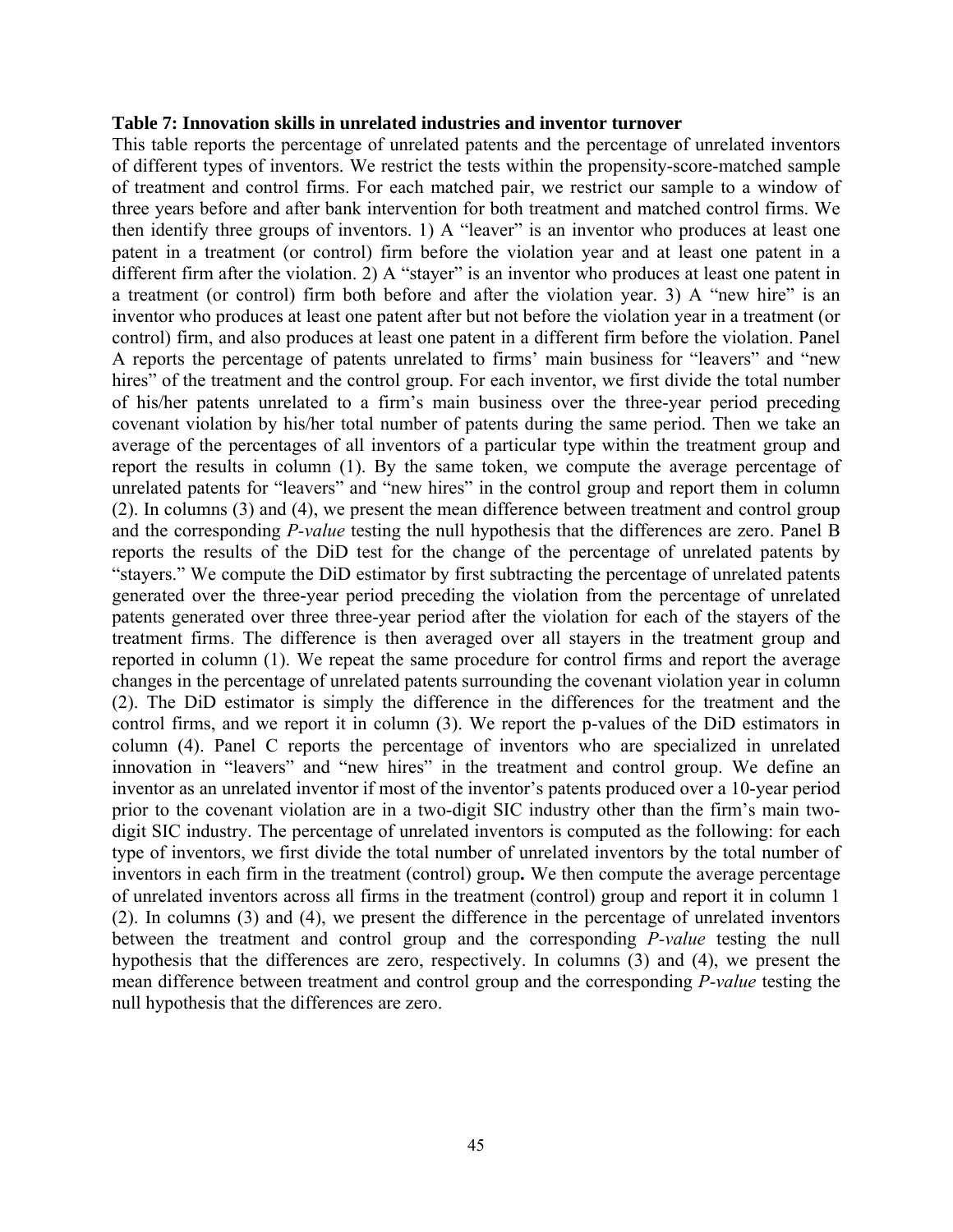|                        | Treatment | Control | Mean Difference     | P-Value          |
|------------------------|-----------|---------|---------------------|------------------|
|                        | Mean      | Mean    | (treatment-control) |                  |
|                        |           | (2)     |                     | $\left(4\right)$ |
| <b>Leavers</b>         |           |         |                     |                  |
| % of unrelated patents | 0.633     | 0.609   | $0.024***$          | < 0.001          |
| <b>New Hires</b>       |           |         |                     |                  |
| % of unrelated patents | 0.679     | 0.695   | $-0.016**$          | 0.020            |

# **Panel A: Univariate test for the percentage of unrelated patents by leavers and new hires**

| Panel B: DiD test for the change of the percentage of unrelated patents by stayers |                |                |                     |                  |
|------------------------------------------------------------------------------------|----------------|----------------|---------------------|------------------|
|                                                                                    | Treatment      | Control        | Mean DiD            | P-Value          |
|                                                                                    | Mean Change    | Mean Change    | estimator           |                  |
|                                                                                    | (after-before) | (after-before) | (treatment-control) |                  |
|                                                                                    |                |                |                     | $\left(4\right)$ |
| <b>Stayers</b>                                                                     |                |                |                     |                  |
| % of unrelated patents                                                             | 0.004          | 0.017          | $-0.014**$          | 0.035            |
| (s.e.)                                                                             | (0.005)        | (0.004)        | (0.007)             |                  |

### **Panel C: Univariate test for the percentage of unrelated inventors**

|                          | Treatment | Control           | Mean Difference     | P-Value |
|--------------------------|-----------|-------------------|---------------------|---------|
|                          | Mean      | Mean              | (treatment-control) |         |
|                          |           | $\left( 2\right)$ | $\beta$             | 4       |
| <b>Leavers</b>           |           |                   |                     |         |
| % of unrelated inventors | 0.448     | 0.369             | $0.079***$          | < 0.001 |
| <b>New Hires</b>         |           |                   |                     |         |
| % of unrelated inventors | 0.195     | 0.280             | $-0.086***$         | < 0.001 |